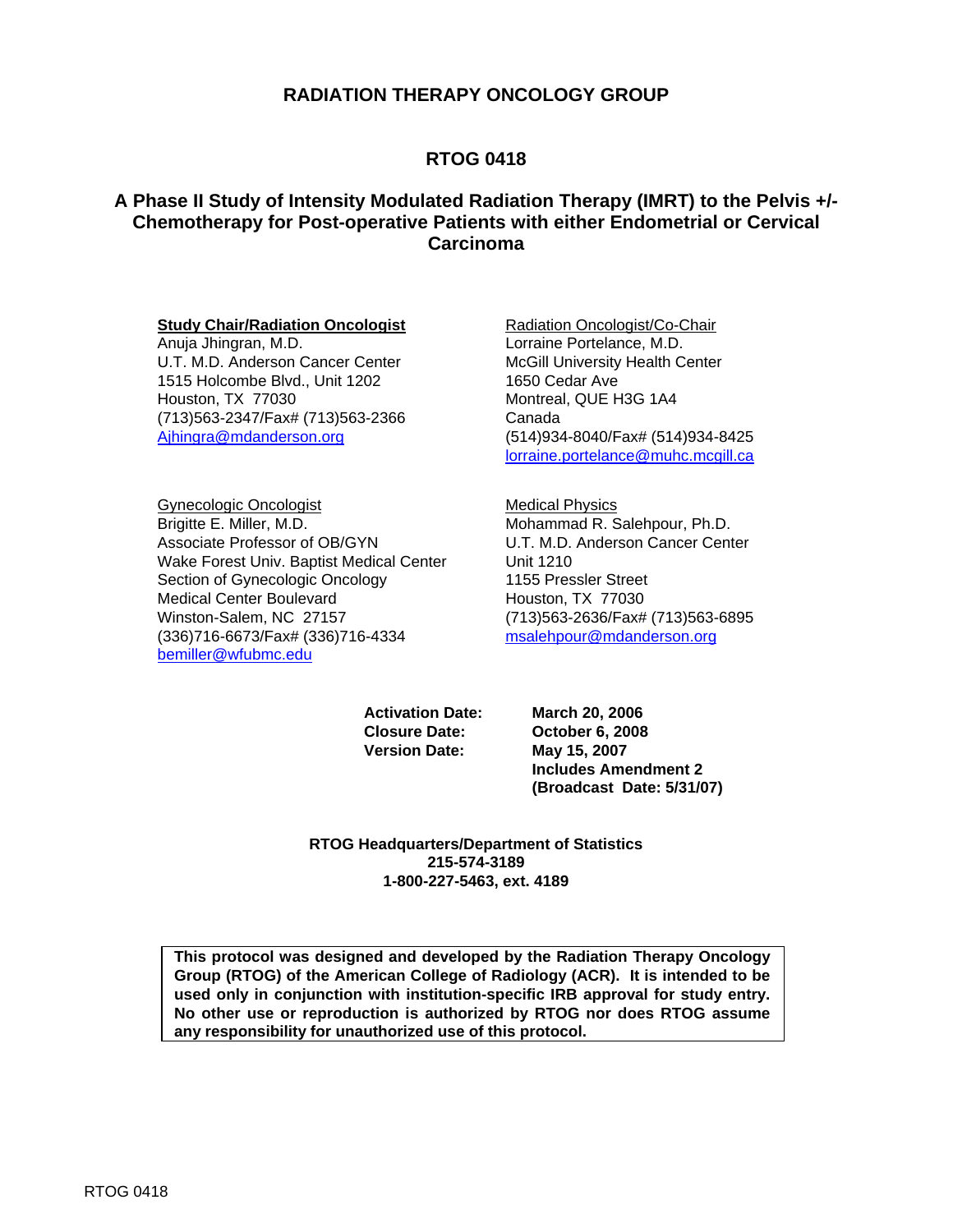#### **INDEX**

#### Schema

Eligibility Checklist

- 1.0 Introduction
- 2.0 Objectives
- 3.0 Patient Selection
- 4.0 Additional Pretreatment Evaluations/Management
- 5.0 Registration Procedures
- 6.0 Radiation Therapy
- 7.0 Drug Therapy
- 8.0 Surgery
- 9.0 Other Therapy
- 10.0 Tissue/Specimen Submission
- 11.0 Patient Assessments
- 12.0 Data Collection
- 13.0 Statistical Considerations

References

| Appendix I   | - Sample Consent Form                            |
|--------------|--------------------------------------------------|
| Appendix II  | - Performance Status Scoring                     |
| Appendix III | - Staging System                                 |
| Appendix IV  | - Blood/Tissue Collection Kit/Shipping Procedure |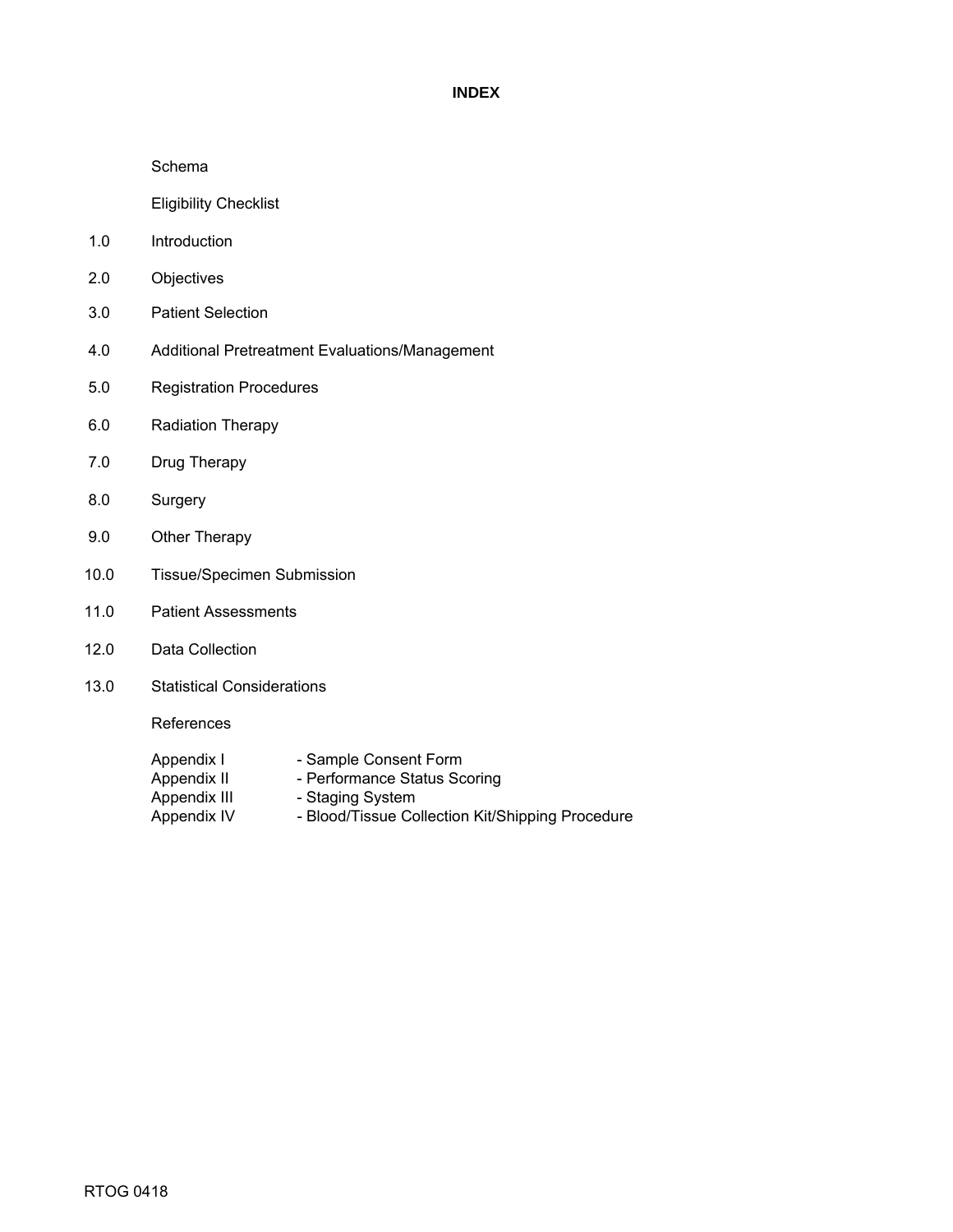## **RADIATION THERAPY ONCOLOGY GROUP**

# **RTOG 0418**

## **A Phase II Study of Intensity Modulated Radiation Therapy (IMRT) to the Pelvis +/- Chemotherapy for Post-operative Patients with either Endometrial or Cervical Carcinoma**

#### **SCHEMA (9/20/06)**

**R E G I S T E R**



- 1. Endometrial cancer patients: IMRT 28 fractions over 5.5 weeks.
- 2. Cervical Carcinoma  $\begin{vmatrix} 1 & 2 \\ 3 & 2 \end{vmatrix}$  2. Cervical cancer patients: IMRT 28 fractions over 5.5 weeks and concurrent cisplatin starting on a Monday or a Tuesday for 5 weeks.

#### **Patient Population**: (*See Section 3.0 for Eligibility*)

-Patients who have had a hysterectomy for carcinoma of the uterine cervix or endometrium; and have a Zubrod performance status of 0–2.

**Required Sample Size: 92**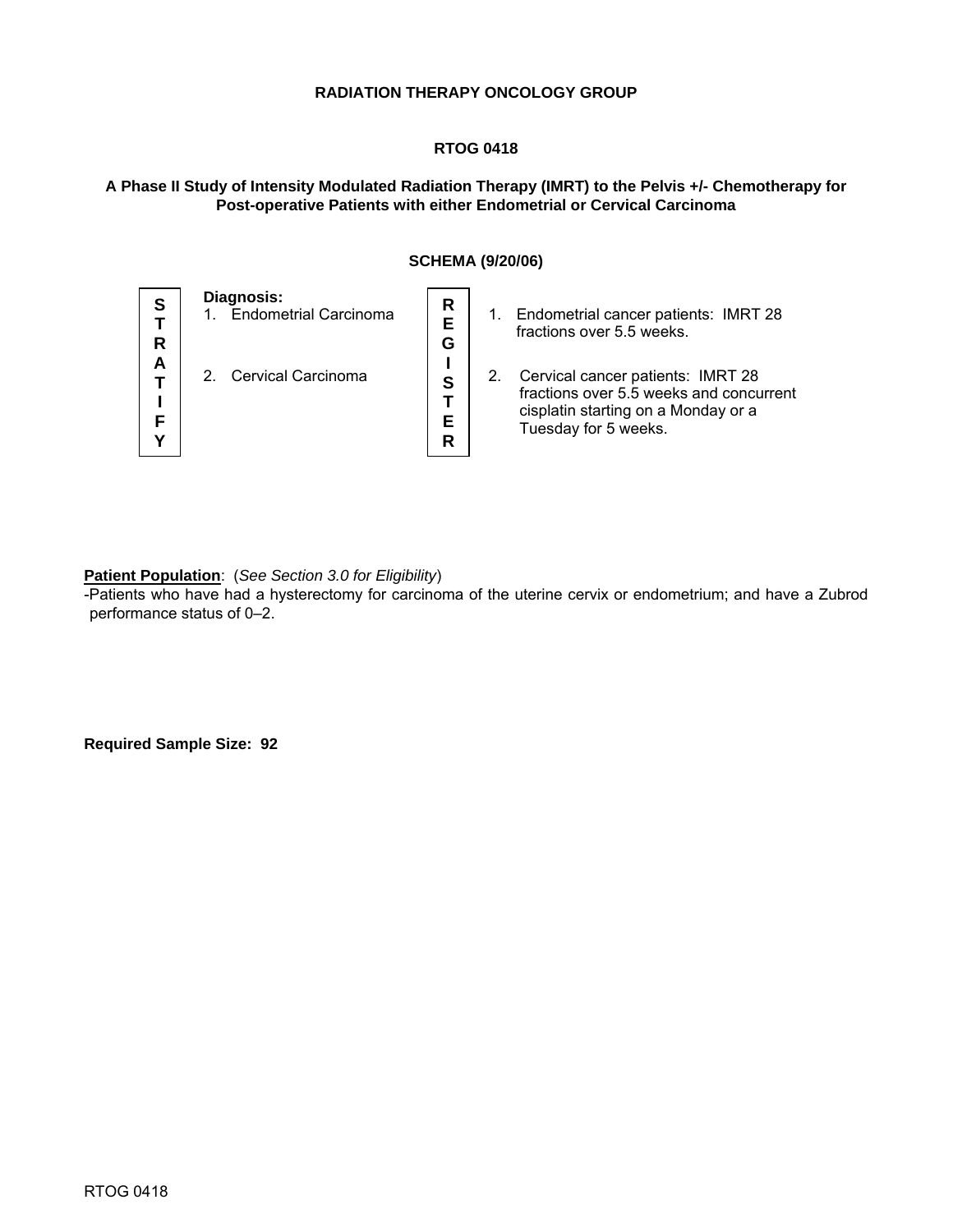# **ELIGIBILITY CHECKLIST (3/20/2006, 5/15/07)**

# **RTOG 0418**

| RTOG Institution # |    |                                                                                                                                                                                                                                                                 |
|--------------------|----|-----------------------------------------------------------------------------------------------------------------------------------------------------------------------------------------------------------------------------------------------------------------|
| Case #             |    | (page 1 of 4)                                                                                                                                                                                                                                                   |
| (Y)                | 1. | Does the patient have histologically proven endometrial or cervical cancer?                                                                                                                                                                                     |
| (Y)                |    | 2. Did the patient have a hysterectomy (total abdominal, vaginal, radical, or laparoscopic-<br>assisted vaginal hysterectomy) within 7 weeks prior to study entry (did the patients with<br>endometrial carcinoma also have a bilateral salpingo-oophorectomy)? |
| (N)                |    | 3. Does the patient have histology consisting of papillary serous, clear cell, or<br>neuroendocrine (either large or small cell), endometrial stromal sarcoma, leiomysarcoma<br>or malignant mullerian mixed tumor?                                             |
| (Y)                | 4. | Does the patient meet the eligibility staging criteria in either Section 3.1.3 or 3.1.4?                                                                                                                                                                        |
| (Y)                | 5. | Will the patient require post-operative radiation or chemoradiation?                                                                                                                                                                                            |
| (N)                | 6. | Will the patient require extended field radiotherapy beyond the pelvis?                                                                                                                                                                                         |
| (N)                | 7. | Does the patient have para-aortic nodal disease?                                                                                                                                                                                                                |
| (N)                | 8. | Is there evidence of metastatic disease outside of the pelvis?                                                                                                                                                                                                  |
| (N)                |    | 9. Has the patient received prior radiotherapy to the region of the study cancer resulting in<br>overlapping of radiation therapy fields?                                                                                                                       |
| (Y/N)              |    | 10. Has the patient had prior invasive malignancies other than non-melanomatous skin<br>cancer?<br>(Y) if yes, has the patient been disease free for a minimum of 3 years?                                                                                      |
| (Y)                |    | 11. Is the patient's age $\geq$ 18?                                                                                                                                                                                                                             |
| (Y)                |    | 12. Is the patient's Zubrod Performance status 0-2?                                                                                                                                                                                                             |
| (Y)                |    | 13. Are the patient's lab values within the limits specified in Section 3.1.7?                                                                                                                                                                                  |
| (Y)                |    | 14. Was a chest x-ray or chest CT performed within 8 weeks prior to study entry?                                                                                                                                                                                |
| (Y/N/A)            |    | 15. Was a CT/MRI/PET-CT of the abdomen/pelvis performed pre- or post-operatively?<br>(Cervix patients only)                                                                                                                                                     |
| N)                 |    | 16. Does the patient's weight/size exceed the size limits of the treatment table or CT<br>scanner?                                                                                                                                                              |
| (N)                |    | 17. Does the patient have any mental status changes or bladder control problems that would<br>not enable the patient to comply with bladder-filling instructions?                                                                                               |
| (N)                |    | 18. Has the patient had unstable angina and/or congestive heart failure requiring<br>hospitalization within the last 6 months?                                                                                                                                  |
| (N)                |    | 19. Has the patient had a transmural myocardial infarction within the last 6 months?                                                                                                                                                                            |

 **(Continued on the next page)**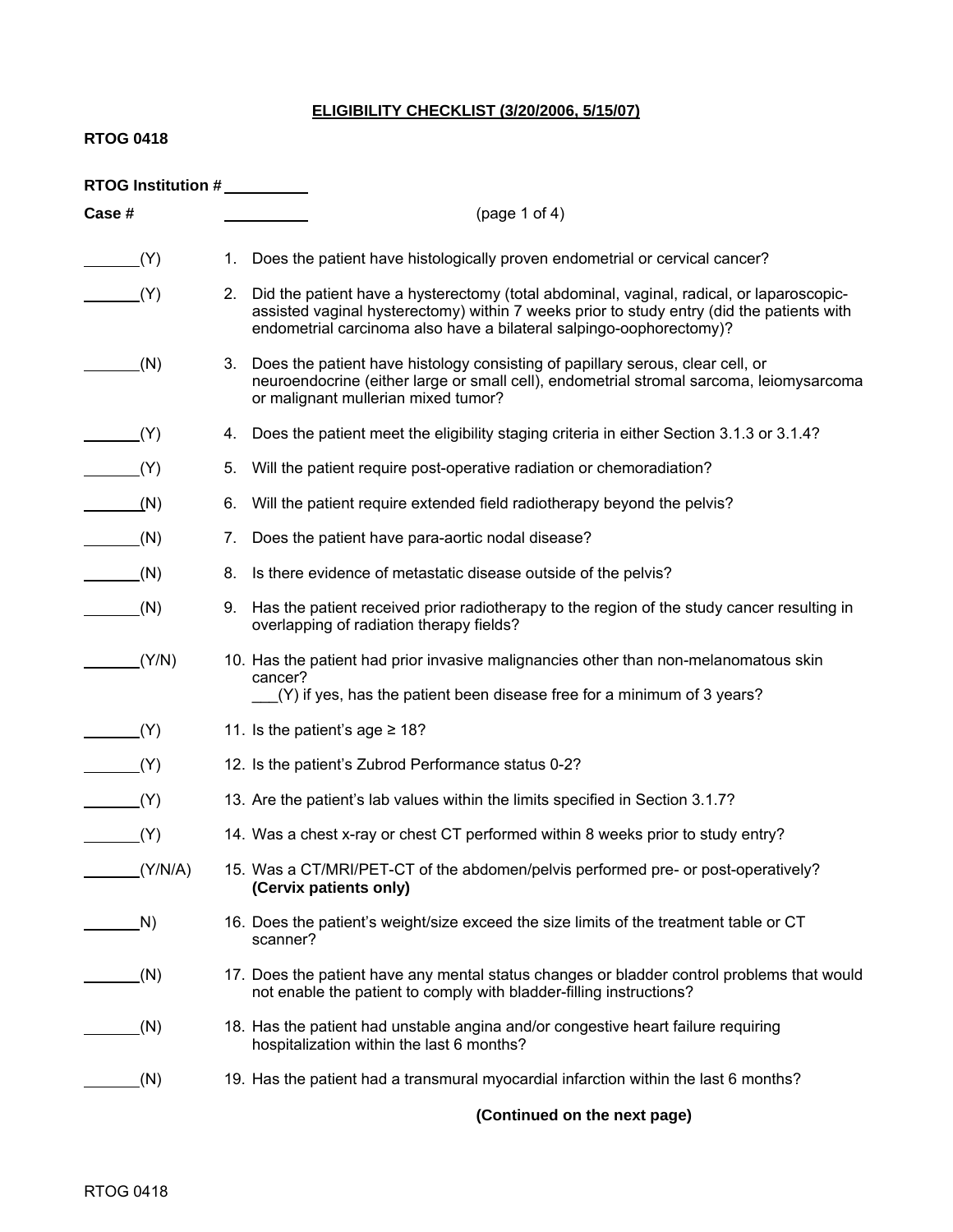# **ELIGIBILITY CHECKLIST (3/20/2006)**

# **RTOG 0418**

| <b>RTOG Institution #</b> |                                                                                                                                                                                                    |
|---------------------------|----------------------------------------------------------------------------------------------------------------------------------------------------------------------------------------------------|
| Case #                    | (page 2 of 4)                                                                                                                                                                                      |
| (N)                       | 20. Does the patient have an acute bacterial or fungal infection requiring intravenous<br>antibiotics at the time of registration?                                                                 |
| (N)                       | 21. Does the patient have Chronic Obstructive Pulmonary Disease exacerbation or other<br>respiratory illness requiring hospitalization or precluding study therapy at the time of<br>registration? |
| (N)                       | 22. Does the patient have hepatic insufficiency resulting in clinical jaundice and/or<br>coagulation defects?                                                                                      |
| (N)                       | 23. Does the patient have Acquired Immune Deficiency Syndrome (AIDS) based upon<br>current CDC definition?                                                                                         |
| (N/N/A)                   | 24. Has the patient ever been treated with platinum-based chemotherapy or had an allergic<br>reaction to cisplatin? (Cervix patients only)                                                         |
| (Y)                       | 25. Has the patient signed a study-specific informed consent prior to study entry?                                                                                                                 |

 **(Continued on the next page)**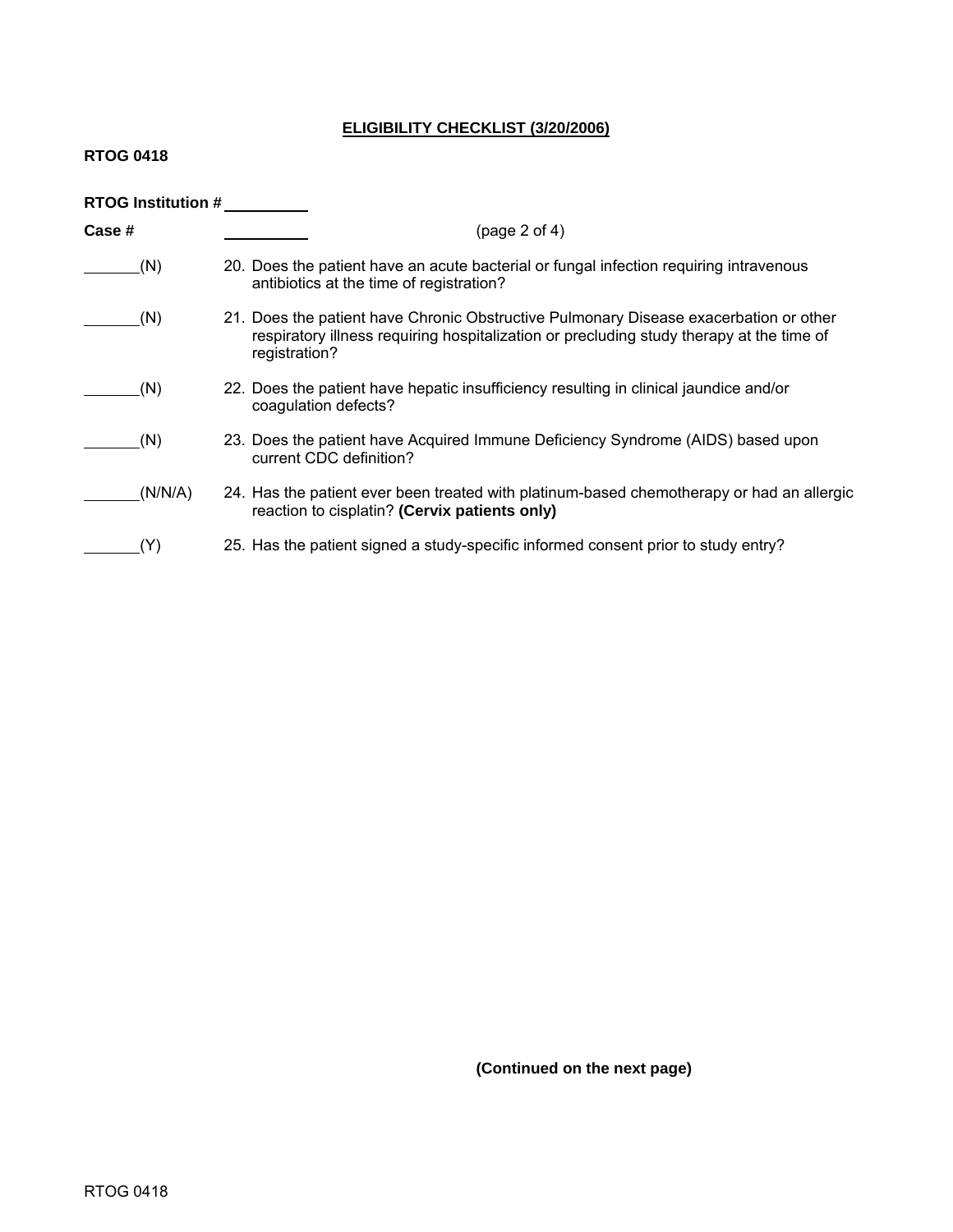# **ELIGIBILITY CHECKLIST (3/20/2006)**

| <b>RTOG 0418</b>             |    |                                                                                                         |
|------------------------------|----|---------------------------------------------------------------------------------------------------------|
| RTOG Institution #<br>Case # |    | (page 3 of 4)                                                                                           |
|                              |    | The following questions will be asked at Study Registration:                                            |
|                              |    | <b>IMRT CREDENTIALING IS REQUIRED BEFORE REGISTRATION</b>                                               |
|                              | 1. | Name of institutional person registering this case?                                                     |
| (Y)                          | 2. | Has the Eligibility Checklist (above) been completed?                                                   |
| (Y)                          | 3. | Is the patient eligible for this study?                                                                 |
|                              | 4. | Date the study-specific Consent Form was signed? (must be prior to study entry)                         |
|                              | 5. | Patient's Initials (First Middle Last) [May 2003; If no middle initial, use hyphen]                     |
|                              | 6. | Verifying Physician                                                                                     |
|                              | 7. | Patient's ID Number                                                                                     |
|                              | 8. | Date of Birth                                                                                           |
|                              | 9. | Race                                                                                                    |
|                              |    | 10. Ethnic Category (Hispanic or Latino; Not Hispanic or Latino; Unknown)                               |
|                              |    | 11. Gender                                                                                              |
|                              |    | 12. Patient's Country of Residence                                                                      |
|                              |    | 13. Zip Code (U.S. Residents)                                                                           |
|                              |    | 14. Patient's Insurance Status                                                                          |
|                              |    | 15. Will any component of the patient's care be given at a military or VA facility?                     |
|                              |    | 16. Treatment Start Date [This question will be protocol specific, defining the calendar<br>base date.] |
|                              |    | 17. Registration date: This date will be populated automatically.                                       |
|                              |    | 18. Medical Oncologist or Gynecologic Oncologist (Cervix patients only)                                 |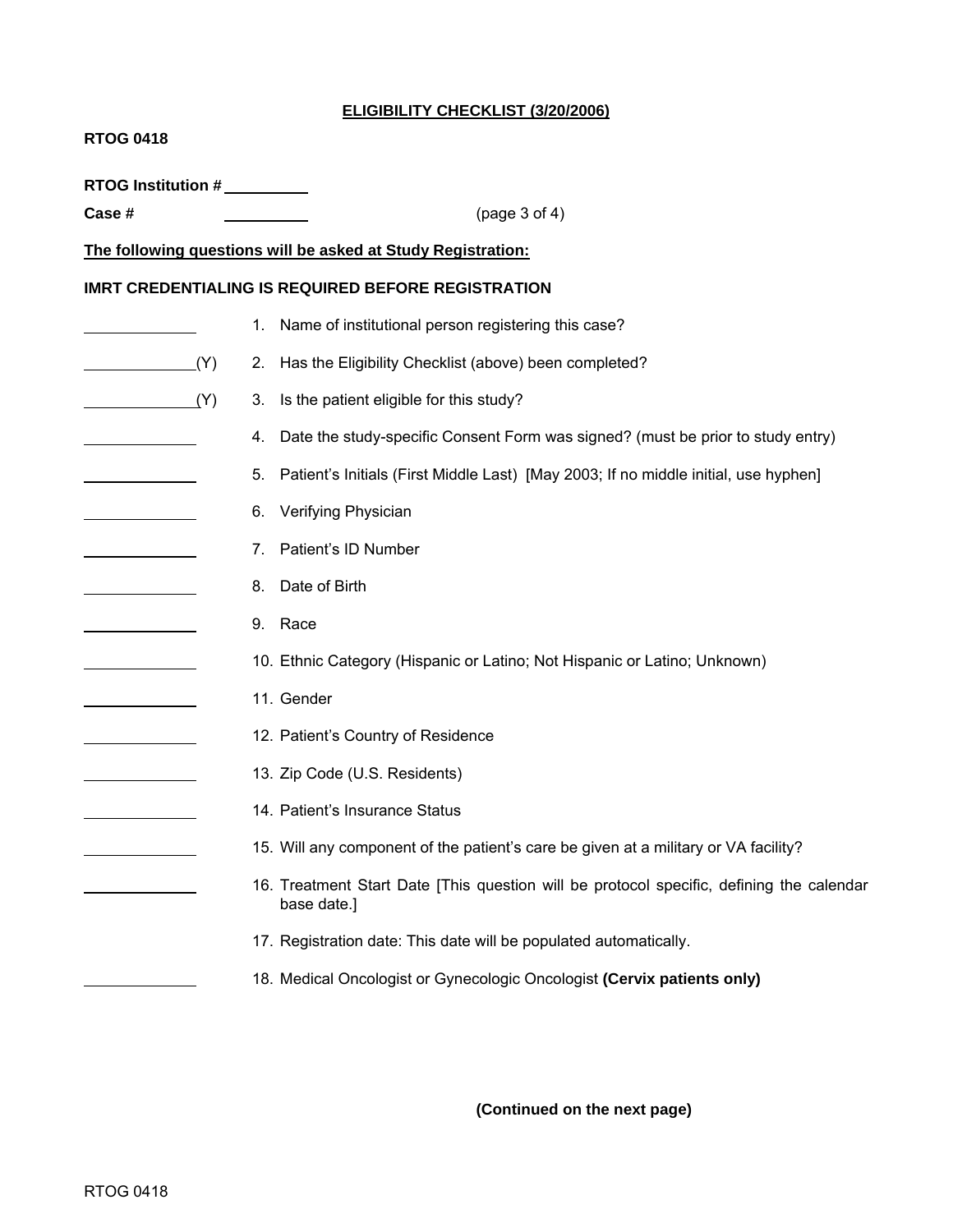# **ELIGIBILITY CHECKLIST (3/20/2006)**

| <b>RTOG 0418</b>                    |                                              |
|-------------------------------------|----------------------------------------------|
| <b>RTOG Institution #</b><br>Case # | (page 4 of 4)                                |
| (Y/N)                               | 19. Tissue/Blood kept for cancer research?   |
| (Y/N)                               | 20. Tissue/Blood kept for medical research?  |
| (Y/N)                               | 21. Allow contact for future research?       |
|                                     | 22. Primary tumor (endometrial vs cervical)? |

The Eligibility Checklist must be completed in its entirety prior to calling RTOG. The completed, signed, and dated checklist used at study entry must be retained in the patient's study file and will be evaluated during an institutional NCI/RTOG audit.

Completed by Date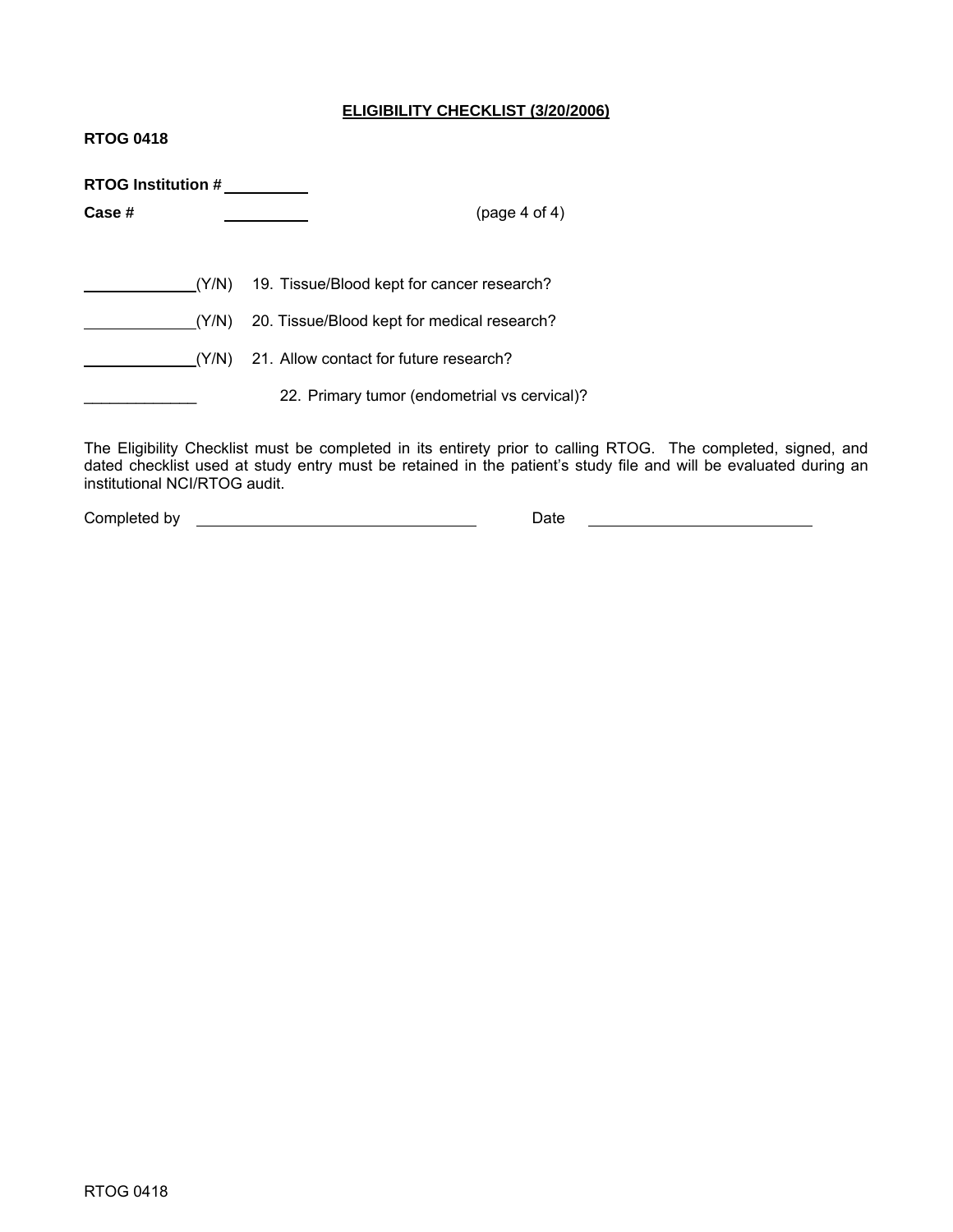# **1.0 INTRODUCTION**

## **1.1 Background**

Radiation therapy is commonly used in the treatment of gynecologic tumors, notably cervical and endometrial carcinomas. In most cases of endometrial carcinoma and/or in early-stage cervical carcinoma, patients are treated with an initial hysterectomy and lymph node dissection; however, if findings in the surgical specimen suggest a high-risk of pelvic recurrence, post-operative radiation therapy is often recommended. Randomized trials have demonstrated that whole pelvic radiation therapy (WPRT) reduces the rate of pelvic disease recurrence in patients who have undergone hysterectomy for uterine or cervical cancer. Recently, a randomized study by Peters, et al evaluated post-operative radiation therapy compared to concurrent chemotherapy and radiation in high-risk cervical carcinoma patients, and found that concurrent chemoradiation therapy was superior to radiation alone in this population.<sup>1</sup>

Unfortunately, conventional WPRT results in the irradiation of large volumes of small bowel, rectum and bladder. Conventional techniques used to treat the pelvis with radiation therapy after hysterectomy for carcinoma of the uterine cervix or corpus involve either two (AP-PA) or four (AP, PA, Right lateral, and Left lateral) photon fields. These techniques expose most of the contents of the true pelvis to the prescribed dose (usually 45-50 Gy in 25-28 fractions). After hysterectomy, small bowel tends to fall into the vacated space in the true pelvis, increasing the amount of bowel treated to high dose. This in turn increases the risk of acute and late small bowel complications, limiting the dose that can be delivered to paracervical and nodal tissues that are at risk for recurrence. Although several studies have suggested that genitourinary side effects may be increased, the most consistent finding of toxicity after whole pelvic radiation is a marked increase in the incidence of small bowel complication in patients after a hysterectomy. Even with modest doses of radiation therapy (45-50 Gy), the risk of severe injury from postoperative radiation therapy is between 5% and 15%. Acute GI symptoms typically involve varying degrees of diarrhea, cramping, and abdominal discomfort.<sup>2,3</sup> Chronic (late) toxicity may arise months to years after WPRT. Although severe chronic toxicities (proctitis, obstruction, fistulas) are uncommon, many women treated with WPRT suffer from a variety of chronic problems including intermittent diarrhea, intolerance to certain foods, and malabsorption of vitamins, lactose and bile acids.<sup>2,3</sup>

Recently, intensity-modulated radiotherapy (IMRT) has evolved as a technique that can treat certain areas such as the tumor or areas at risk of recurrence while sparing adjacent normal tissues from highdose irradiation. IMRT is an advanced form of 3D-conforming radiotherapy that produces a high-dose volume of radiation, which may be irregular shaped to conform to the clinical target volume; by conforming more closely to the target volume, normal pelvic tissues (i.e., small bowel, bladder, rectum) are relatively spared. IMRT is currently being used in many clinical settings to achieve more conformal treatment of irregular treatment volumes, including the treatment of prostate, and head and neck carcinomas.

The major potential advantage of IMRT in the treatment of gynecological carcinomas, in the postoperative setting, is the ability to shape a dose distribution that delivers a lower dose to intraperitoneal pelvic contents (i.e., small and large bowel) than to the surrounding pelvic lymph nodes. This should make it possible to reduce the acute and late side effects of treatment. Recently, two groups have shown in planning studies that IMRT reduces the volume of small bowel irradiated to ≥ 45 Gy during WPRT for both cervical and uterine cancer. Portelance et al<sup>4</sup> compared 4-, 7- and 9-field plans delivered by Dynamic Multileaf Collimation (DMLC) with 4-field box technique and showed a 58-67% reduction in the volume of small bowel irradiated to more than 45 Gy with IMRT that increased with the number of fields, but not beyond 7 fields. Roeske et al<sup>5</sup> reported similar results in 10 patients with cervical or uterine carcinoma, treating the proximal vagina, parametrial tissues, uterus and pelvic nodes to 45 Gy in 25 fractions. A 50% reduction in the volume of small bowel irradiated to more than 45 Gy was observed with a 9-field Corvus plan when compared with 4-field 3D conformal plan.

Recently, Mundt et al has published several reports looking at toxicity including acute<sup>6</sup> and chronic GI toxicity<sup>7</sup> as well as hematologic toxicity<sup>8</sup> in 40 patients with cervical and endometrial carcinoma treated with IMRT compared to patients treated in the institution with traditional conventional WPRT. They found in this group of patients a lower rate of acute grade 2 GI toxicity (60% vs. 91%, p = 0.002) compared with patients treated with conventional WPRT.<sup>6</sup> Moreover, the percentage of patients requiring no or only infrequent anti-diarrhea medications were 75% in patients treated with IMRT compared to 34% in patients treated with conventional WPRT (p = 0.001).<sup>6</sup> In this same group of patients, patients treated with IMRT had a lower rate of chronic GI toxicity compared to patients treated with conventional WPRT (11.1% and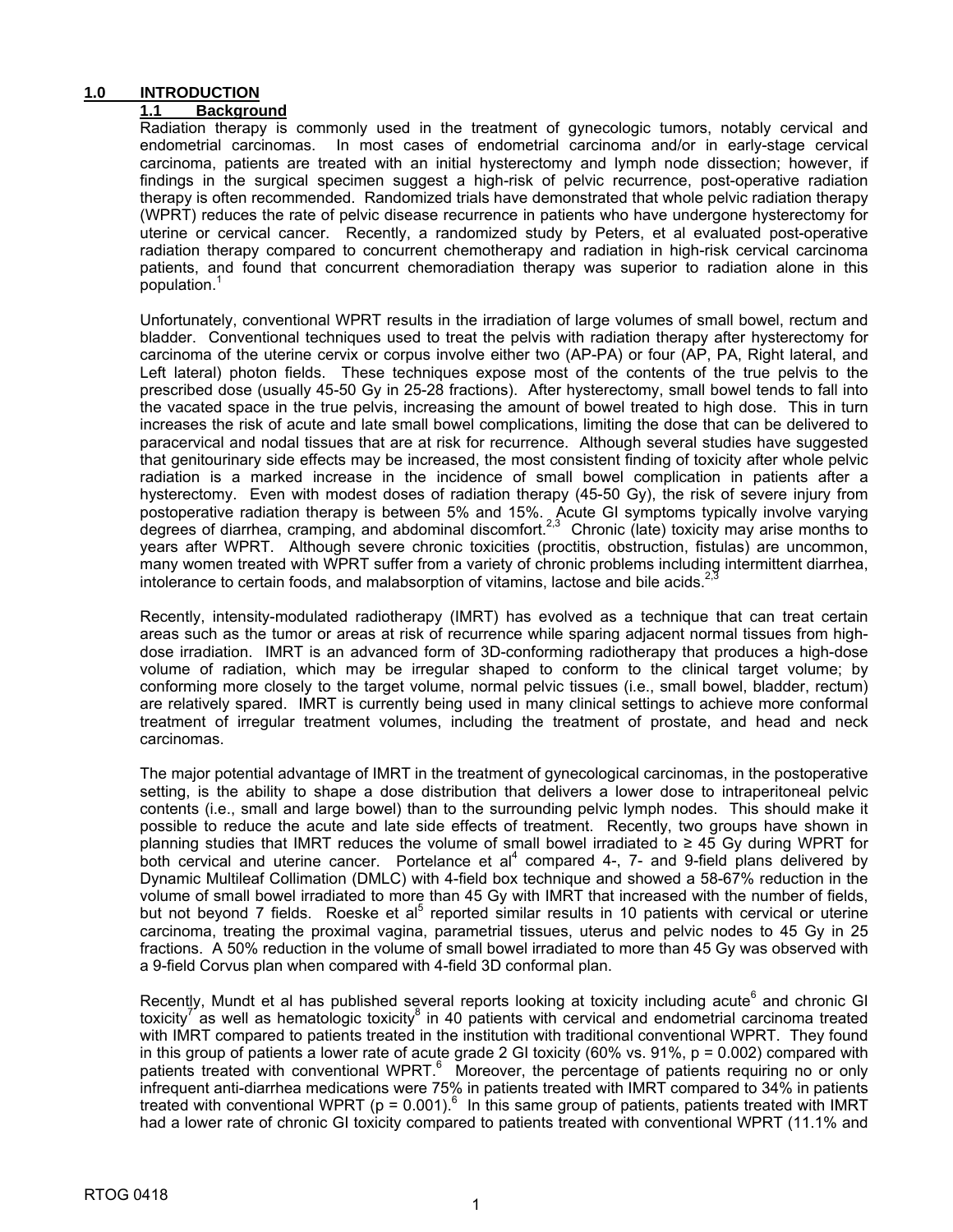54%, respectively,  $p = 0.02$ ).<sup>7</sup> A reduction in hematological toxicity was also observed in the chemo-IMRT treated patients when compared with standard WPRT (31% vs. 60% grade 2 or greater white blood cell toxicity).<sup>8</sup> This was attributed to a significant reduction of bone marrow irradiated, particularly within the iliac crests. This reduction in hematological toxicity may improve patient compliance and increase the number of courses of chemotherapy given to a patient as well as reduce treatment delays due to hematological toxicity. While the results from this single institution are very promising, the uses of IMRT for gynecological carcinomas need to be tested in a multi-institutional setting.

However promising IMRT may seem there are several issues of concern and caution. The most important of these concerns is the accurate definition of target volume and organ motion. In a recent study by Ahamad et al,<sup>9</sup> a variety of different parameters on the CTV were used to generate IMRT plans. They found that the volume of the normal tissues spared by IMRT relative to conventional techniques was very sensitive to small increases of the margin size used to generate the PTV. For example, with increase in margin size around the CTV by 5 mm, the volume of small bowel spared 30 Gy or more by IMRT was reduced by as much as 40%. Also, the vaginal vault and central pelvic tissues can move during treatment either due to random internal organ motion, or changes in filling of the rectum and bladder. When compared to standard techniques, the very tight and conformal isodose curves around the outlined target volumes in IMRT increase the risk of missing areas containing sub-clinical disease when the volumes are not accurately drawn. As a result, there is an increased risk of marginal or out-offield recurrence. Therefore, even though a single institution's results of using IMRT for the treatment of gynecological carcinoma are very promising, this needs to be verified in a multi-institutional setting.

Rationale of this phase II study: the primary purpose of this study is to test the feasibility of delivering IMRT in a multi-institutional setting for the treatment of gynecological carcinoma in the post-operative setting. The rationale is that a potential reduction in radiation side effects, especially acute GI and hematological side effects, using IMRT will increase patient compliance and reduce long-term side effects without compromising local-regional control.

# **2.0 OBJECTIVES**

- **2.1** To determine the transportability of IMRT to a multi-institutional setting.
- **2.2** To test the hypothesis that there is a reduction in short-term bowel injury with this regimen compared to standard treatments.
- **2.3** To assess adverse events related to this regimen.
- **2.4** To estimate the rates of local-regional control, distant metastasis, disease-free and overall survival.
- **2.5** To evaluate chemotherapy compliance with this regimen for the cervical carcinoma patients.

# **3.0 PATIENT SELECTION**

# **3.1 Conditions for Patient Eligibility (3/20/06, 4/21/06, 9/20/06, 5/15/07)**

- **3.1.1** Patients must have undergone a hysterectomy (total abdominal hysterectomy, vaginal hysterectomy or radical hysterectomy or laparoscopic-assisted vaginal hysterectomy) for carcinoma of the cervix or endometrium within 7 weeks prior to study entry. Patients with endometrial carcinoma must also have had a bilateral salpingo-oophorectomy.
- **3.1.2** Patients must require postoperative radiation therapy (endometrial cancer) or chemo/radiation therapy (cervical cancer).
- **3.1.3** Endometrial Cancer:
- **3.1.3.1** Patients with stage IB, grade 3, IC grade 1-3, IIA or IIB requiring post-operative pelvic radiation therapy are eligible for this trial.
- **3.1.3.2** Patients with unstaged (no lymph node dissection or sampling) Stage IB, grade 2 are eligible for this trial.
- **3.1.3.3** Patients with Stage IIIC, pelvic lymph node positive only, para-aortic nodes sampled and negative and not going to receive chemotherapy are eligible for this trial.
- **3.1.4** Cervical Cancer:
- **3.1.4.1** Patients with cervical cancer initially treated with a radical hysterectomy and lymph node dissection that require post-operative pelvic radiation therapy are eligible for this study.
- **3.1.4.2** Patients with cervical cancer treated with a simple hysterectomy with negative margins and negative nodes by CT/MRI/PET-CT are eligible for this study.
- **3.1.4.3** Post-radical hysterectomy if the patient has positive pelvic nodes (negative para-aortic nodes) they are eligible for this study.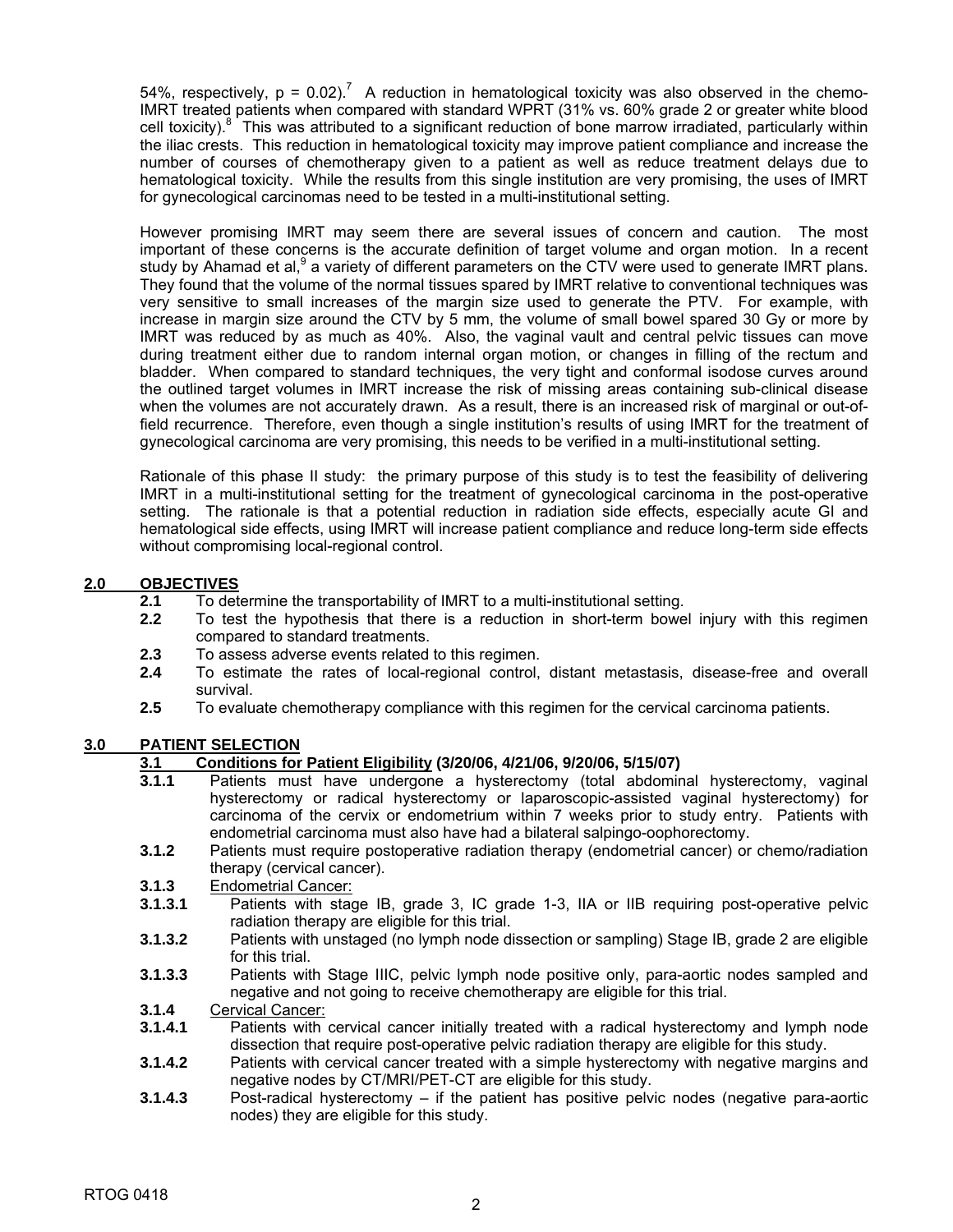- **3.1.4.4** Post-radical hysterectomy if the patient has microscopic parametrial invasion and negative margins they are eligible for this study.
- **3.1.4.5** Post-radical hysterectomy if the patient qualifies by having met the Sedlis criteria for postsurgery for pelvic radiation therapy they are eligible for this study. The patient must have two of the following risk factors for this criterion:
- **3.1.4.5.1** *1/3 or more stromal invasion*
- **3.1.4.5.2** *lymph-vascular space invasion*
- **3.1.4.5.3** *large clinical tumor diameter (> 4 cm)*
- **3.1.5** Age ≥ 18
- **3.1.6** Zubrod performance status 0-2
- **3.1.7** Patients with adequate bone marrow, renal and hepatic function (all labs are to be obtained < 14 days prior to registration)
	- Hemoglobin ≥ 8.0 g/dl (Note: The use of transfusion or other interventions to achieve Hg ≥ 8.0 g/dl is acceptable.) **(Endometrial and cervix patients)**
	- WBC  $\geq$  4,000/mm<sup>3</sup> (Cervix patients only)
	- $\bullet$  ANC  $\geq$  1,800 cells/mm<sup>3</sup> (Cervix patients only)
	- Platelets ≥ 100,000 cells/mm<sup>3</sup> (Cervix patients only)
	- Serum Creatinine ≤ 2.0 mg/dl and calculated creatinine clearance ≥ 50 cc/min. Both tests must be within these limits. The creatinine clearance should be calculated using the Cockroft-Gault formula **(Cervix patients only)**:

 $(140 - age) \times (ideal weight as \times 0.85)$ 

kg)

(Serum Creatinine x 72)

- AST ≤ 2 x ULN **(Cervix patients only)**
- Bilirubin ≤ 2 x ULN **(Cervix patients only)**
- Alkaline phosphatase, Mg, BUN and electrolytes must be obtained and recorded **(Cervix patients only)**
- **3.1.8** Prior to registration CT/MRI/PET-CT of abdomen/pelvis, for initial radiological staging, must be performed pre- or post-surgery. **(Cervix patients only)**
- **3.1.9** Chest x-ray or chest CT must be performed within 8 weeks prior to study entry.
- **3.1.10** The patient must sign a study-specific informed consent.

# **3.2 Conditions for Patient Ineligibility (3/20/06)**

- **3.2.1** Patients with para-aortic nodal disease or who require extended field radiotherapy beyond the pelvis.
- **3.2.2** Patients with histology consisting of papillary serous, clear cell or neuroendocrine (either large or small cell), endometrial stromal sarcoma, leiomysarcoma or malignant mullerian mixed tumor.
- **3.2.3** Patients who exceed the weight/size limits of the treatment table or CT scanner.
- **3.2.4** Mental status changes or bladder control problems that make the patient unable to comply with bladder-filling instructions.
- **3.2.5** Patients with evidence of metastatic disease outside of the pelvis.
- **3.2.6** Patients with microscopic involvement of the resection margin (< 3 mm) will be excluded.
- **3.2.7** Prior invasive malignancy (except non-melanomatous skin cancer) unless disease free for a minimum of 3 years.
- **3.2.8** Prior radiation therapy to the pelvis that would result in overlap of radiation therapy fields.
- **3.2.9** Patients with active inflammatory bowel disease will be excluded.
- **3.2.10** Severe, active co-morbidity, defined as follows:
- **3.2.10.1** Unstable angina and/or congestive heart failure requiring hospitalization within the last 6 months
- **3.2.10.2** Transmural myocardial infarction within the last 6 months
- **3.2.10.3** Acute bacterial or fungal infection requiring intravenous antibiotics at the time of registration
- **3.2.10.4** Chronic Obstructive Pulmonary Disease exacerbation or other respiratory illness requiring hospitalization or precluding study therapy at the time of registration
- **3.2.10.5** Hepatic insufficiency resulting in clinical jaundice and/or coagulation defects; note, however, that laboratory test coagulation parameters are not required for entry into this protocol
- **3.2.10.6** Acquired Immune Deficiency Syndrome (AIDS) based upon current CDC definition; note, however, that HIV testing is not required for entry into this protocol. The need to exclude patients with AIDS from this protocol is necessary because the treatments involved in this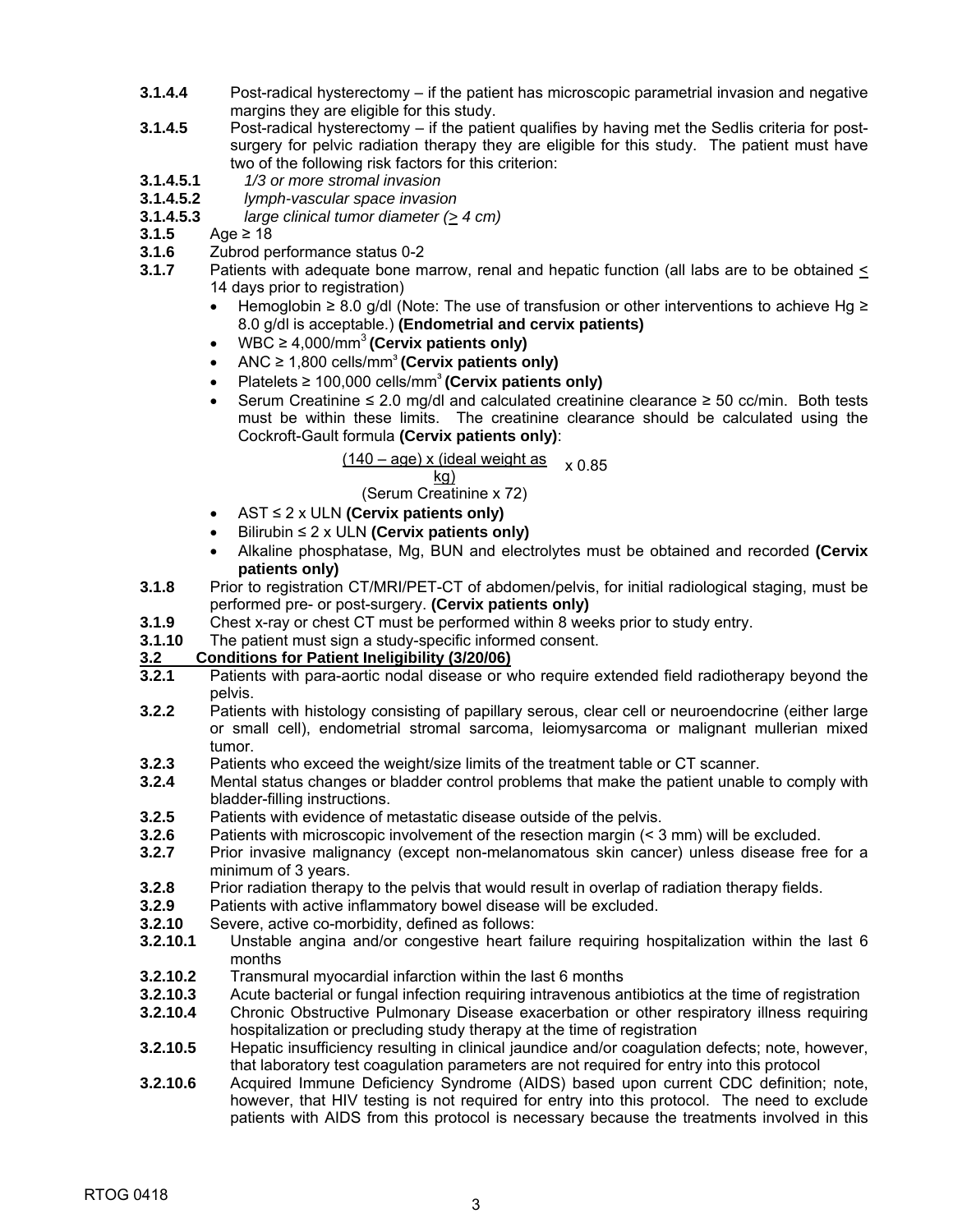protocol may be significantly immunosuppressive. Protocol-specific requirements may also exclude immunocompromised patients.

- **3.2.11** Cervical cancer patients with prior allergic reactions to cisplatin will be excluded.
- **3.2.12** Cervical cancer patients with prior treatment with platinum-based chemotherapy will be excluded.

#### **4.0 ADDITIONAL PRETREATMENT EVALUATIONS/MANAGEMENT**

(In addition to required evaluations in Section 3.0)

- **4.1** Complete history and general physical examination completed within 14 days prior to study entry.
- **4.2** Audiogram (for cervical cancer patients) at the discretion of the treating physician.

#### **5.0 REGISTRATION PROCEDURES**

## **5.1 Pre-Registration Requirements**

Institutions must be credentialed by RTOG prior to enrolling patients into this study. Credentialing will be facilitated by the Advanced Technology Consortium (ATC) consisting for this study of the Image-Guided Therapy Center (ITC) at Washington University, the Radiological Physics Center (RPC) at M.D. Anderson Cancer Center, and RTOG RT Quality Assurance.

Institutions that have been credentialed by RTOG to participate in RTOG IMRT head and neck studies or RTOG IMRT prostate studies may enroll patients on this study without further credentialing by RTOG. Please note that all institutions must complete the "Dry-Run" test as described in Section 5.1.4.

Institutions that have **not** been credentialed by RTOG to participate in RTOG IMRT head and neck studies or RTOG IMRT prostate studies must apply for IMRT certification as described in Sections 5.1.1-5.1.4.

**5.1.1** Each institution must complete the IMRT Facility Questionnaire available on the ATC web site, http://atc.wustl.edu/. Each institution must submit the completed Facility Questionnaire by email, fax, or mail to:

> Image-Guided Therapy Center (ITC) Attn: Roxana Haynes 4511 Forest Park Avenue, Suite 200 St. Louis, MO 63108 E-mail: itc@castor.wustl.edu Phone: 314-747-5415 FAX: 314-747-5423

Institutional and/or peer-reviewed documentation of target position reproducibility (gross tumor volume within planning treatment volume) must be consistent with Section 6.4.

Documented ability to transfer patient specific material and treatment planning parameters including CT-based dose deposition representations, dose-volume matrices and parameters, and stereotactic targeting representations to the ITC.

- **5.1.2** Each institution must contact the ITC (itc@castor.wustl.edu) and request an FTP account for digital data submission.
- **5.1.3** Each institution must successfully irradiate a standardized phantom provided by the Radiological Physics Center (RPC) at M.D. Anderson Cancer Center. Instructions for requesting and irradiating the phantom are available at the RPC web site, http://rpc.mdanderson.org/rpc/ by selecting "Credentialing" and "RTOG." The treatment plan for irradiation of the phantom must be submitted electronically to the ITC (see Section 5.1.2).
- **5.1.4** Each institution must submit and successfully complete a protocol-specific Dry-Run Test (the treatment plan for the first patient to be treated at the site on this protocol), and a Rapid Review will be performed PRIOR TO DELIVERING ANY PROTOCOL TREATMENT. The Dry-Run Test will be reviewed by the ITC. The Rapid Review will be conducted by the RPC and suggestions regarding protocol compliance will be forwarded to the participating institution.

The treatment plans for subsequent patients enrolled at a site will not be required to be reviewed prior to treatment, but a review will be performed for protocol compliance at a later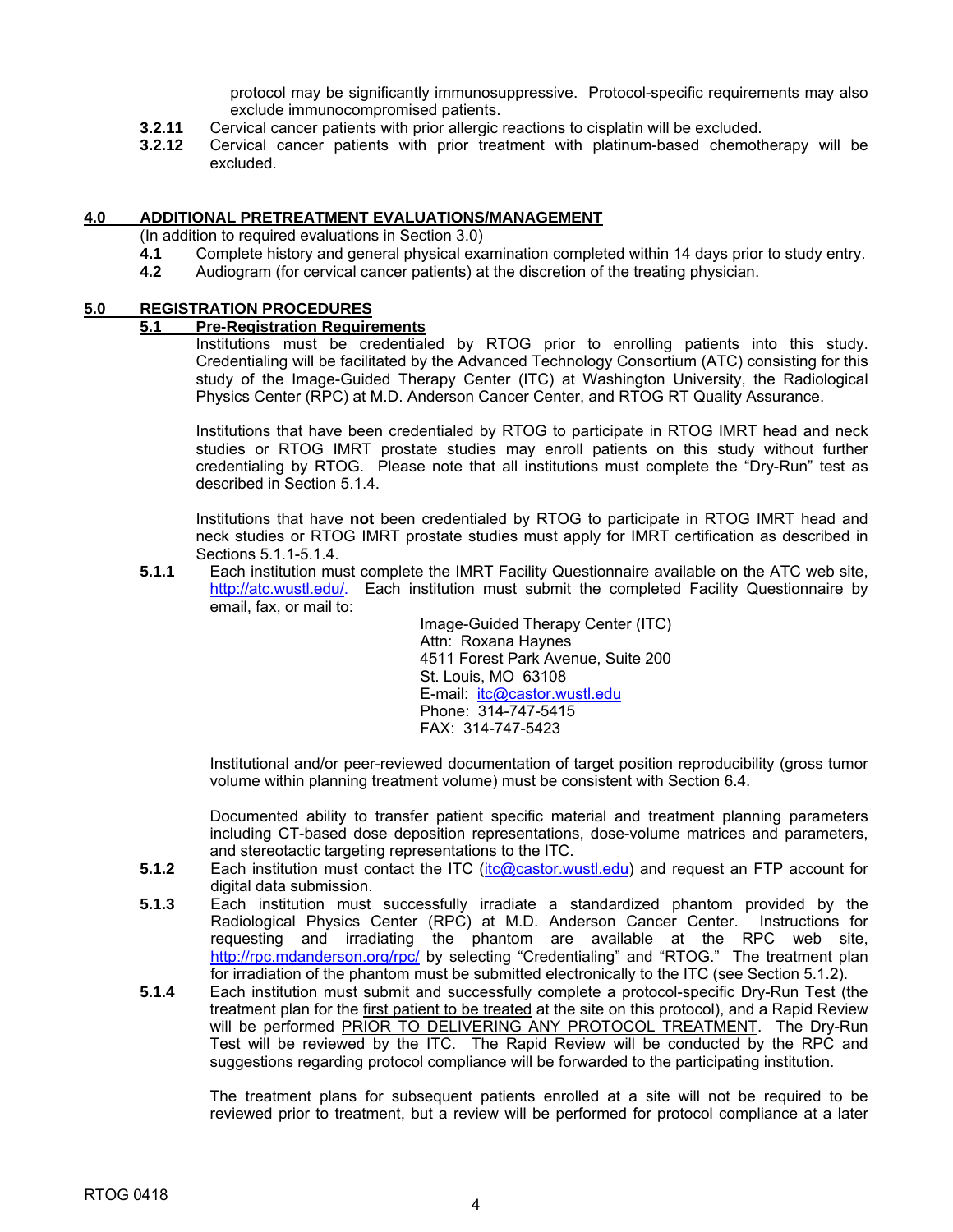date. Instructions for submitting the dry run can be found on the ATC website (http://atc.wustl.edu).

# **5.2 Registration**

#### **5.2.1** Online Registration

Patients can be registered only after eligibility criteria are met. The RA will register the patient by logging onto the RTOG Web site (www.rtog.org), going to "Data Center Login" and selecting the link for new patient registrations. A username and password are required. The system triggers a program to verify that all regulatory requirements (OHRP assurance, IRB approval) have been met by the institution. The registration screens begin by asking for the date on which the eligibility checklist was completed, the identification of the person who completed the checklist, whether the patient was found to be eligible on the basis of the checklist, and the date the study-specific informed consent form was signed.

Once the system has verified that the patient is eligible and that the institution has met regulatory requirements, it assigns a patient-specific case number. The system then moves to a screen that confirms that the patient has been successfully enrolled. This screen can be printed so that the registering site will have a copy of the registration for the patient's record. Two e-mails are generated and sent to the registering site: the Confirmation of Eligibility and the patient-specific calendar. The system creates a case file in the study's database at the DMC (Data Management Center) and generates a data submission calendar listing all data forms, images, and reports and the dates on which they are due.

 If the patient is ineligible or the institution has not met regulatory requirements, the system switches to a screen that includes a brief explanation for the failure to register the patient. This screen can be printed.

In the event that the RTOG Web registration site is not accessible, participating sites can register a patient by calling RTOG Headquarters, at (215) 574-3191, Monday through Friday, 8:30 a.m. to 5:00 p.m. E.T.

#### **6.0 RADIATION THERAPY**

**Please refer to the RTOG Gynecological Atlas for volume specifications. The Atlas may be accessed on the RTOG website at: http://www.rtog.org/gynatlas/main.html.** 

## **6.1 Dose Specifications (3/20/06, 5/15/07)**

- **6.1.1** Prescription dose shall be according to the following specifications:
- **6.1.1.1** The vaginal planning target volume (PTV) (ITV with 7.0 mm margin) and nodal PTV will receive 50.4 Gy in 28 fractions. Treatment will be delivered once daily, 5 fractions per week, over 5.5 weeks. All targets will be treated simultaneously. Breaks in treatment should be minimized. Total treatment breaks exceeding 5 consecutive days will be considered a major violation.
- **6.1.1.2** The prescription dose is the isodose which encompasses at least 97% of the vaginal PTV and nodal PTV. No more than 20% of any PTV will receive > 110% of its prescribed dose. No more than 1% of any PTV will receive < 93% of its prescribed dose. No more than 1% or 1 cc (whichever is smaller) of the tissue outside the PTVs will receive > 110% of the dose prescribed to the primary PTV.
- **6.1.1.3** The vaginal cuff may be boosted with a high-dose rate dome cylinder at the discretion of the treating radiation oncologist. If a boost to the vaginal cuff is used, the dose should be limited to 600cGy x1-2 fractions prescribed to the vaginal surface. Only the top 1/3-1/2 of the vagina should be treated.

# **6.2 Technical Factors**

**6.2.1** Megavoltage equipment capable of delivering static intensity modulation with a multileaf collimator or dynamic intensity modulation (using a multileaf collimator or tomotherapy) is required. The use of three-dimensional conformal radiotherapy (3D-CRT) using forwardplanned IMRT treatment planning methods is acceptable. The use of compensators or partial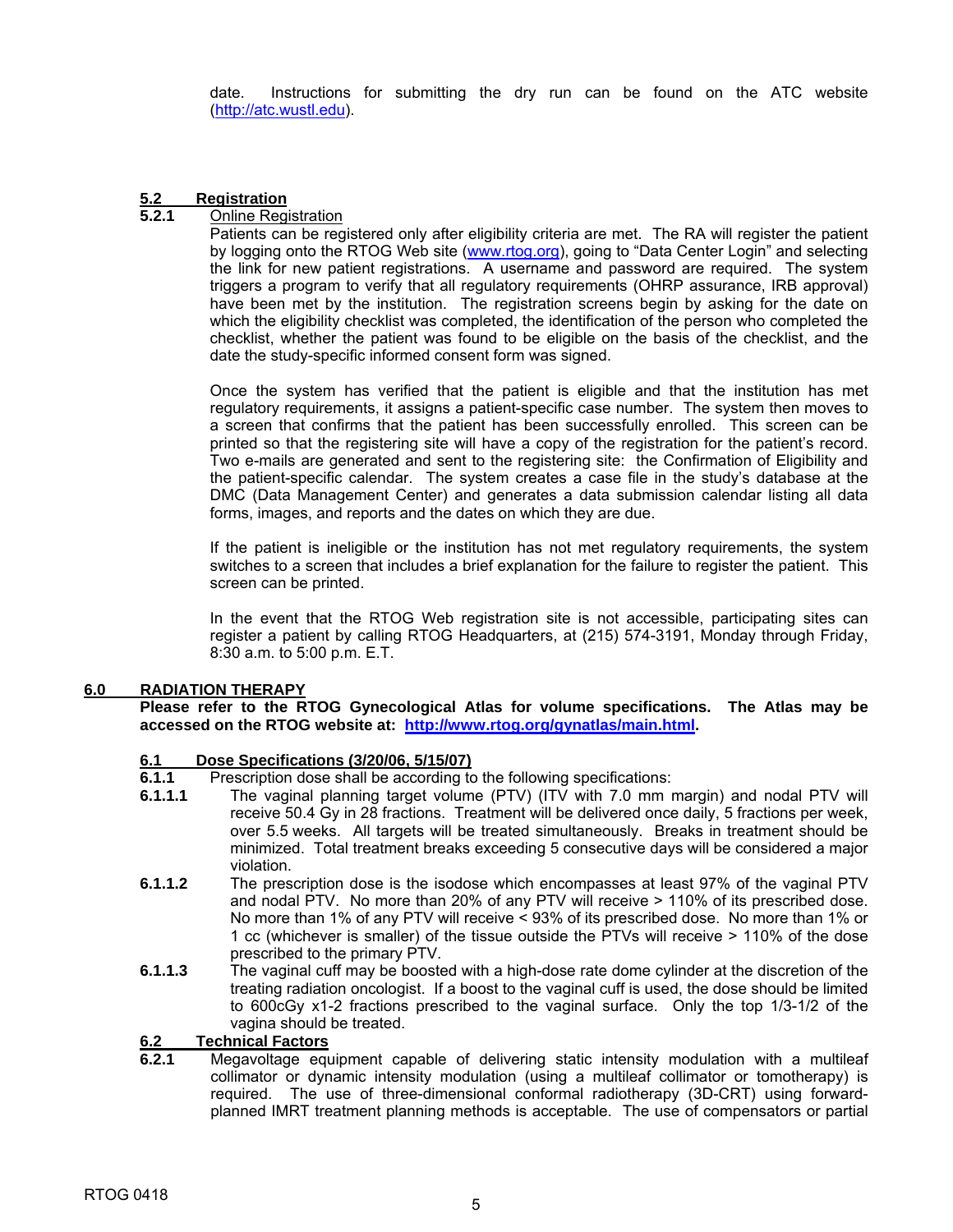transmission blocks are also acceptable as long as dose specifications and constraints are satisfied.

**6.2.2** 6-10 MV energy photon beam should be used

**6.3 Localization, Simulation, and Immobilization**

- **6.3.1** Prior to simulation, it is recommended that small radiopaque marker seeds are inserted into the vaginal apex to help identify the vaginal apex on the CT scan. Radiopaque markers that distend or otherwise alter the vaginal anatomy should not be used.
- **6.3.2** Patients will be immobilized in the supine position in an immobilization device. Patients should, at least, be immobilized in a cradle that fixes the position of the upper body, trunk and proximal legs. Patients will be treated in the immobilization device.
- **6.3.3** Treatment planning CT scans will be required to define tumor, clinical and planning target volumes. The treatment planning CT scan should be acquired with the patient in the same position and immobilization device as for treatment.

## **6.4 Treatment Planning/Target Volumes (9/20/06, 5/15/07)**

- **6.4.1** Two separate treatment planning CT scans (full bladder and empty bladder CT scans, as described below) are required and then should be fused together prior to outlining target volumes. The patient will be instructed to drink 32 ounces of fluid 30-60 minutes before simulation:
- **6.4.1.1** A CT scan simulation will be performed with the full bladder, and
- **6.4.1.2** A second CT after the patient has voided for the empty bladder scan.<br>**6.4.2** The Gross Tumor Volume (GTV) is defined as all known gross diseas
- **6.4.2** The Gross Tumor Volume (GTV) is defined as all known gross disease determined from CT, clinical information, and MRI. In this study, which is used for post-operative patients with no gross disease, there should not be a GTV.
- **6.4.3** The Clinical Target Volume (CTV) is defined as areas considered to contain potential microscopic disease, delineated by the treating physician. Please refer to Section 6.5 for details.
- **6.4.4** Internal Target Volume (ITV) is defined as the volume of the vagina that is in both the empty and full bladder CT scans that are done at the time of simulation and fused together. This volume accounts for internal organ motion.
- **6.4.5** The Planning Target Volume (PTV) will provide a margin around the ITV to compensate for the variability of treatment setup. Careful consideration should be made when defining the superior and inferior margins in three dimensions.
- **6.4.6** Planning of the IMRT will be done on the full bladder scan.
- **6.4.7** The treatment plan used for each patient will be based on an analysis of the volumetric dose, including dose volume histogram (DVH) analyses of the PTV (CTV with a 7 mm margin) and critical normal structures. An inverse or forward-planning IMRT technique should be used. All planning must be done on the full-bladder CT scan. The treatment aim will be the delivery of radiation to the PTVs and the exclusion of non-involved tissues.
- **6.4.8** The method used for tissue heterogeneity calculations shall be reported.
- **6.4.9** Planning Priorities:
	- Critical normal structures constraints followed by the prescription goals are the most important planning priorities.
	- The priorities in addressing the protocol aims and constraints are in Critical Structures (Section 6.5).
- **6.4.10** The nodal CTV should include lymph nodes that drain the involved site and adjacent perinodal soft tissue. This should include the internal (hypogastric and obturator), external, and common iliac lymph nodes; if the cervix is involved (even with endometrial cancer), presacral lymph nodes and soft tissues should be included as well, down to the level of S3. Identification of the CTV usually begins with the identification of the iliac vessels. The nodal CTV will include the vessel , perinodal tissue (on the pelvic wall side, the margin will exclude psoas and piriformis muscle) and pertinent clips. The average margin will be 7 mm. Bone and intraperitoneal small bowel should be excluded from the CTV; also, iliopsoas muscle that lies adjacent to clinically negative lymph nodes should also be excluded from the CTV. Approximately 1-2 cm of tissue anterior to the S1, S2 and S3 sacral segments is usually added to the CTV for patients with cervical carcinoma in order to include the presacral lymph nodes and uterosacral ligaments. The most antero-lateral external iliac lymph nodes that lie just proximal to the inguinal canal should be excluded from the CTV (i.e., nodal CTV should stop right at the level of the femoral head). The CTV of the nodes should end 7 mm from L4/L5 interspace to account for the PTV. The PTV for nodes to stop at L4/L5 intespace. (See GYN atlas for examples: http://www.rtog.org/gynatlas/main.html.)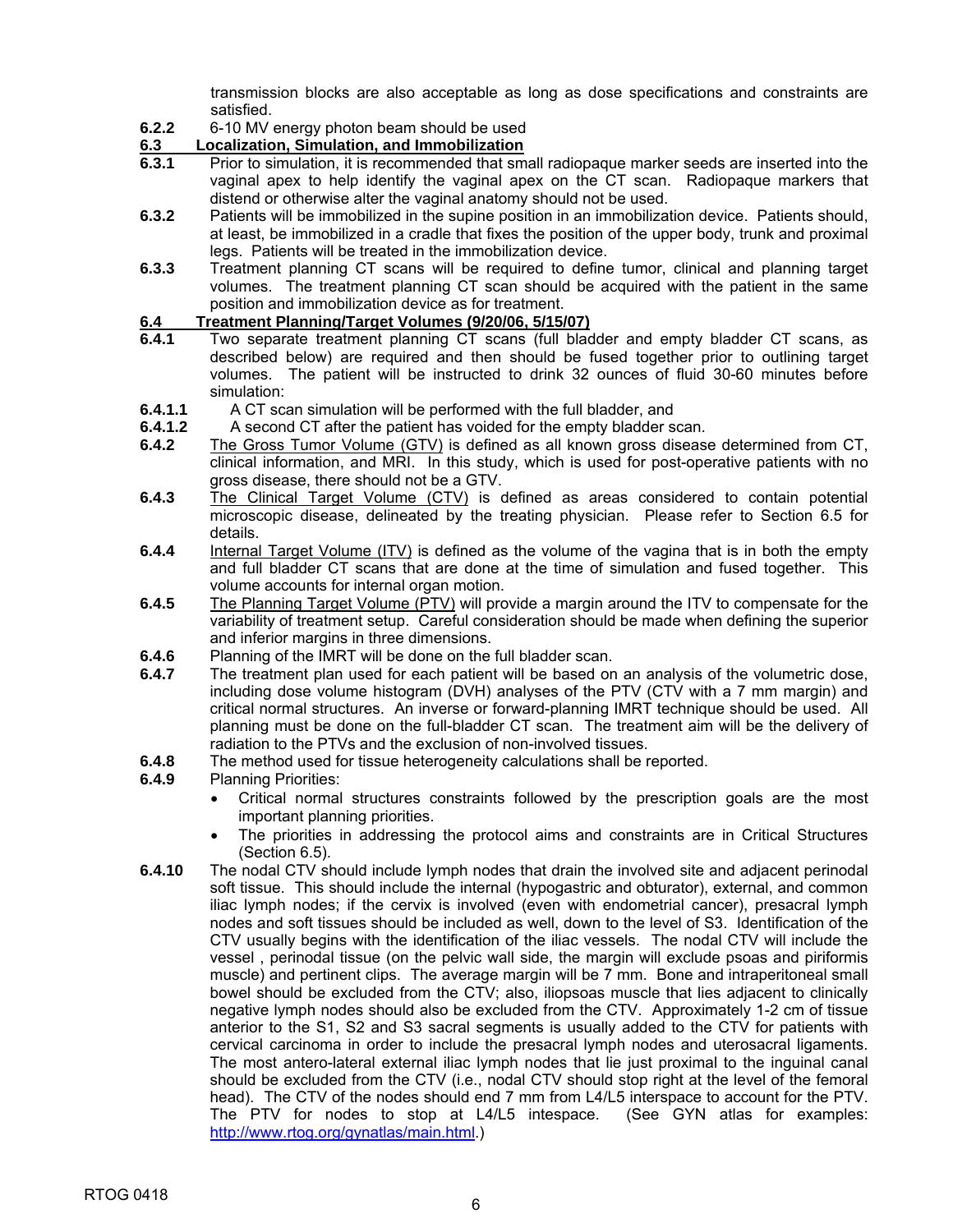- **6.4.11** The vaginal and parametrial CTV should actually be an ITV, which will account for internal organ motion. The ITV is drawn after the full and empty bladder scans are fused together, and it should encompass the vagina and paravaginal soft tissues from both scans. This is because patients are not able to maintain constant levels of bladder filling, despite careful counseling. Patients should, however, be treated with a full bladder, because full bladder pushes the small bowel up and out of the field. The inferior limit is usually around the level of the upper third of the symphysis pubis but can be individualized based on inferior spread of the patient's tumor on prior pre-operative physical examination and post-operative pathology reports. The lateral margin of the vaginal PTV should be to the obturator muscle. However, at least 3 cm of the vagina needs to be treated or at least 1 cm below the obturator foramen.
- **6.4.12** The Planning Target Volume (PTV) will provide a 7 mm margin (anteriorly, posteriorly, laterally, as well as in the superior and inferior directions) around the nodal CTV. The vaginal PTV will be 7.0 mm around the vaginal ITV anteriorly, superiorly, inferiorly, laterally, and posteriorly.
- **6.4.13** The definition of volumes will be in accordance with the 1993 ICRU Report #50: Prescribing Recording and Reporting Photon Beam Therapy and 1999 ICRU Report #62: Prescribing, Recording and Reporting Photon Beam Therapy (Supplement to ICRU Report 50).

## **6.5 Critical Structures (9/20/06)**

- **6.5.1** Normal structures will be contoured using the full-bladder CT scan.
- **6.5.2** Bladder will be outlined on every slice, including the portion inferior to the planning target volume.
- **6.5.3** Rectum will be outlined on every slice, including the portion inferior to the planning target volume and superior to the level that it leaves the posterior pelvis around the region of the rectosigmoid.
- **6.5.4** Small bowel will be outlined on every slice, including at least 2 cm above the planning target volume. It includes the volume surrounding loops of small bowel out to the edge of the peritoneum because the bowel may lie within this space at any time throughout the course of treatment.
- **6.5.4.1** The femoral heads and the sacrum should be contoured in all slices.
- **6.5.5** Participants are strongly encouraged to remain within these limits:
- **6.5.5.1** Small bowel < 30% to receive ≥ 40 Gy, minor deviation 30% to 40 Gy
- **6.5.5.2** Rectum <  $60\%$  to receive  $\geq 30$  Gy, minor deviation 35% to 50 Gy
- **6.5.5.3** Bladder < 35% to receive  $\geq$  45 Gy, minor deviation 35% to 50 Gy
- **6.5.5.4** Femoral head ≤ 15% to receive ≥ 30 Gy, minor deviation 20% to 30 Gy
- **6.5.6** I.V. contrast may be used during simulation to help better define the vessels; however, it is not required. We would not recommend oral or rectal contrast because it may interfere with the planning process and may possibly cause anatomical distortion.
- **6.5.7** All tissues to be irradiated must be included in the CT scan. CT scan thickness should be 0.3 cm or smaller through the region that contains the primary target volumes and at least 4 cm above and below the target volumes. The superior limit will be at least at the L1/2 interspace and inferior limit will be below the perineum.
- **6.5.8** The ITV and CTV and normal tissues must be outlined on all CT slices in which the structures exist on the full-bladder scan. ITV contours will be modified to include the excursion of target tissues as demonstrated on the empty bladder scan (ITV). Using the full bladder scan, all normal tissues will be outlined on all CT slices in which the CTV and ITV exist and on at least 7 slices (21 mm) above and below the target. (See Section 6.5.7 for more detailed definitions.)
- **6.5.9** Lymph node groups at risk including the following:
	- The lower common iliac nodes the superior limit of the contoured common iliac will be at the top of L5 vertebral body – the PTV should be at the top of L5, therefore the CTV should be contoured up to 7 mm from the top of L5
	- Internal iliac (obturator and hypogastic) nodes
	- External iliac nodes up to the level of the top of the femoral heads
	- The presacral nodes down to the level of S3 for cervical carcinomas or patients with Stage IIB endometrial carcinoma
	- The obturator nodes inferiorly to upper 1/3 of the obturator fossa

# **6.6 Documentation Requirements**

**6.6.1** Verification orthogonal films or images are required. For all forms of IMRT dose delivery, orthogonal films or images that localize the isocenter placement shall be obtained. The length of the treatment field shall be indicated on these films. These films will not be collected but should be held by the institution and available for review if requested.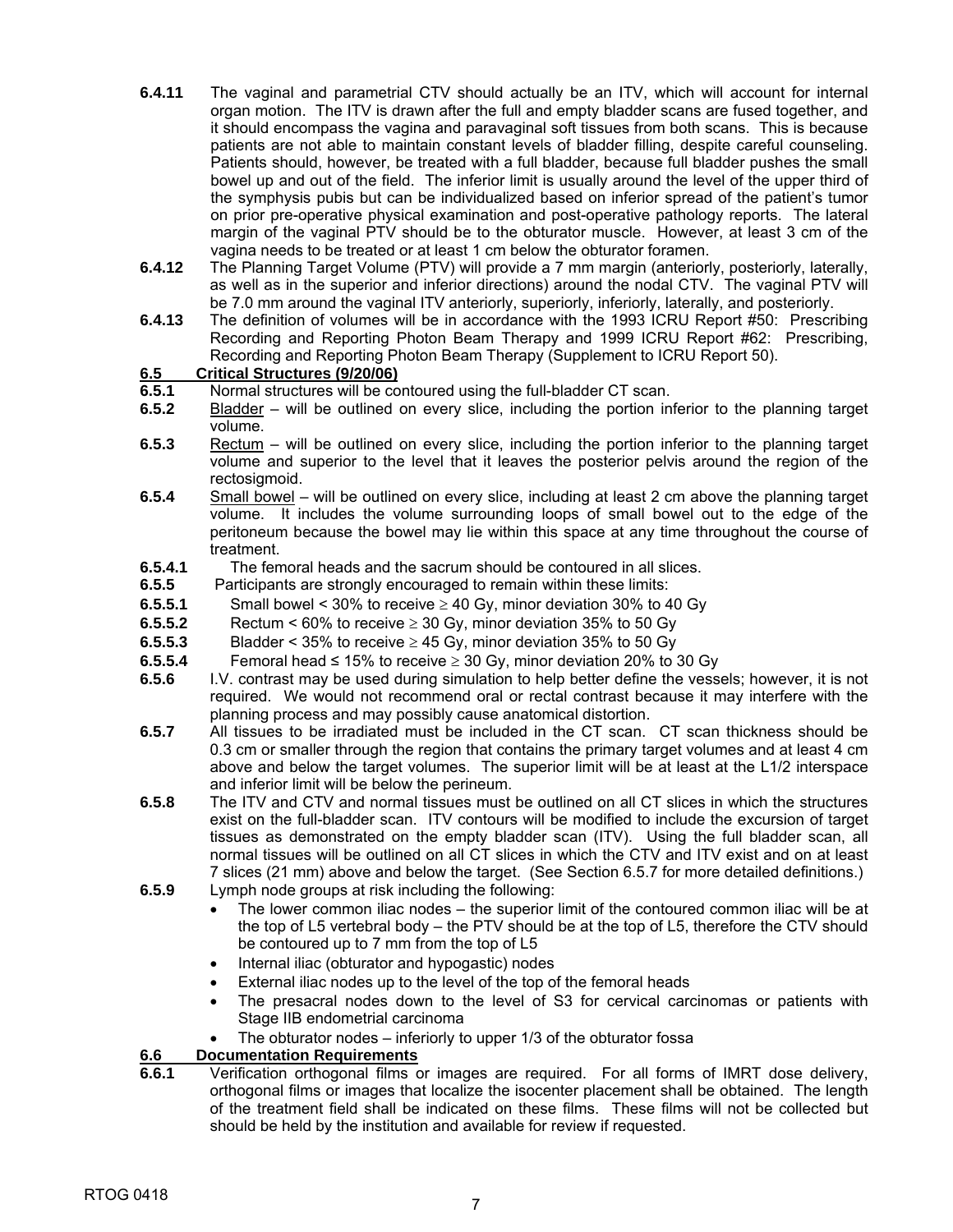# **6.7 Compliance Criteria**

- **6.7.1** The ITC will display and compare with hard copies isodose distributions through the planning target volume to verify correct digital submission and conversion.
- **6.7.2** The ITC will compare the submitted digital dose-volume histograms (DVHs) for the PTVs, the designated critical structures and unspecified tissues with DVHs calculated by the ITC.
- **6.7.3** Each treatment shall be remotely reviewed by RPC for Quality Assurance of Target Volumes and Critical Structure Volumes, which include:
- **6.7.3.1** PTV vagina 50.4
	- Per protocol: The prescription criteria in Section 6.1 are fulfilled.
	- Variation acceptable: The 90% isodose surface covers between 95% and 98% of the ITV 50.4, or volumes of overdose exceed those specified in Section 6.1.1 (115%) by < 5% of the ITV 50.4 volume.
	- Deviation unacceptable: The 90% isodose surface covers < 95% of ITV 50.4 or > 5% of the ITV 50.4 receives over 115%.
- **6.7.3.2** PTV nodal
	- Per protocol: The prescription criteria in section 6.4.2 are fulfilled.
	- Variation acceptable: the 90% isodose surface covers between 95% and 98% of the PTV 50.4, or volumes of overdose exceed those specified in Section 6.1.1 (115%) by < 5% of the PTV 50.4 volume.
	- Deviation unacceptable: the 90% isodose surface covers < 95% of PTV 50.4 or > 5% of the PTV 50.4 receives over 115%.

# **6.8 R.T. Quality Assurance Reviews**

The Radiation Oncology Co-Chairs, Anuja Jhingran, M.D. and Lorraine Portelance, M.D. will remotely perform RT Quality Assurance Reviews after complete data for the first 19 cases enrolled have been received (see Section 12.0). A second remote review will be performed after receiving complete data for the next 19 cases. If early stopping does not occur (see Section 13.4.2.2), the rest of the cases will be reviewed within 3 months after this study has reached the target accrual or as soon as complete data for all cases enrolled have been received, whichever occurs first. Study chairs will not review cases from their own institutions; they will be reviewed by the other RT study chair.

# **6.9 Radiation Treatment Interruptions**

- **6.9.1** Interruptions in radiotherapy may be necessitated by uncontrolled diarrhea, or other acute complications. The reason for and the length of any such interruption must be documented. If the sum total of such interruptions exceeds five normally scheduled treatment days, the treatment may be considered in major violation of protocol. Radiation therapy will be continued without interruption if at all possible.
- **6.9.2** If radiation therapy is held, then chemotherapy will also be held. (If chemotherapy is held for toxicity the missed treatments are not completed after RT ends. Chemotherapy stops at the completion of RT.)
- **6.9.2.1** If chemotherapy is held, radiation therapy will continue. (If chemotherapy is held for toxicity the missed treatments are not completed after RT ends. Chemotherapy stops at the completion of RT.)

# **6.10 Radiation Adverse Events**

Side effects expected from radiation therapy include fatigue, diarrhea, rectal irritation, urinary frequency and dysuria, loss of pubic hair, darkening of skin in the treatment portal, and low blood counts. Common long-term effects include vaginal narrowing and shortening and dyspareunia. Long-term side effects, although uncommon, may include rectal bleeding, loose stool, rectal ulcer, dysuria, urinary frequency, hematuria, and vaginal vault necrosis. Rare long-term effects include bowel obstruction, urethral obstruction, and vesicovaginal or rectovaginal fistula.

All toxicities will be recorded on data collection forms.

## **6.11 Radiation Adverse Event Reporting**

AdEERS provides a radiation therapy (RT)-only pathway for events experienced involving RT only, both with and without a drug component arm. Events that occur on the RT-only arm of a study with a drug component must be reported for purposes of comparison. Events that occur on an RT-only study without a drug component also must be reported. These types of events involving RT only must be reported via the AdEERS RT-only pathway.

The following must be reported via the AdEERS RT-only pathway: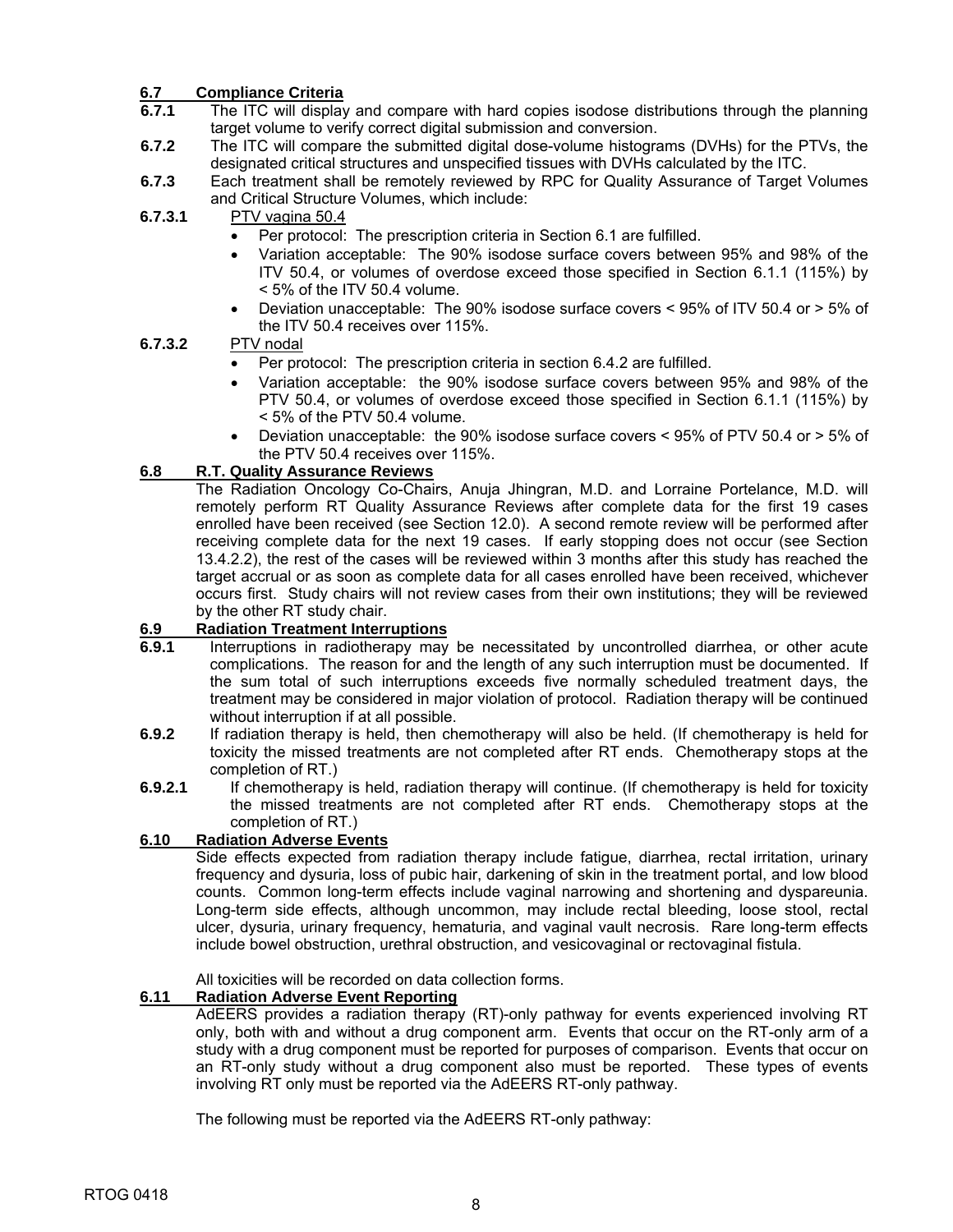|                                                |                                |                            |                                |                            | 4 & 5                       | 4 & 5                  |
|------------------------------------------------|--------------------------------|----------------------------|--------------------------------|----------------------------|-----------------------------|------------------------|
|                                                | Unexpected                     |                            | <b>Expected</b>                |                            |                             |                        |
|                                                | With<br><b>Hospitalization</b> | Without<br>Hospitalization | With<br><b>Hospitalization</b> | Without<br>Hospitalization | Unexpected                  | <b>Expected</b>        |
| <b>Unrelated</b><br><b>Unlikely</b>            | 10 Calendar Days               | Not Required               | 10 Calendar Days               | Not Required               | 10<br>Calendar Days         | 10<br>Calendar<br>Days |
| <b>Possible</b><br>Probable<br><b>Definite</b> | 10 Calendar Days               | 10 Calendar<br>Days        | 10 Calendar Days               | Not Required               | 24 Hour: 5<br>Calendar Days | 10<br>Calendar<br>Days |
| <b>Mater</b>                                   |                                |                            |                                |                            |                             |                        |

**Note:** 

• All grade 4 and 5 adverse events (AEs) that occur during or within 30 days after the completion of radiation therapy (RT), regardless of causation, must be reported within 5 days;

• Grade 4 and 5 AEs that occur in follow up (beyond 30 days after the completion of RT but still within the timeframe of follow up of the patient on study) and that are thought to be probably or definitely related to RT (e.g., radiation-induced spinal cored myelopathy) must be reported within 5 days.

# **7.0 DRUG THERAPY**

**Institutional participation in chemotherapy studies must be in accordance with the Medical Oncology Quality Control guidelines stated in the RTOG Procedures Manual.** 

## **Only cervical cancer patients will receive drug therapy on this study.**

# **7.1 Cisplatin (Platinol® ) (9/20/06, 5/15/07)**

- **See package insert for further information.**
- **7.1.1** Formulation: Cisplatin is available as a dry powder supplied in 10 mg and 50 mg vials and in aqueous solution in 50 mg and 100 mg vials with 100 mg mannitol and 90 mg sodium chloride.
- **7.1.2** Preparation: The 10 mg and 50 mg vials should be reconstituted with 10 ml or 50 ml sterile water for injection USP, respectively. Each ml of the resulting solution will contain 1 mg of cisplatin. Reconstitution (as recommended) results in a clear, colorless solution. **NOTE:** Aluminum reacts with cisplatin, causing precipitation formation and loss of potency; therefore, needles or intravenous sets containing aluminum parts that may come in contact with the drug must not be used for the preparation or administration of cisplatin.
- **7.1.3** Storage: Unopened vials of dry powder are stable for the lot life indicated on the package when stored at room temperature. The aqueous solution should be stored at room temperature and protected from light. The reconstituted solution is stable for 20 hours at room temperature. Unopened containers should not be refrigerated; and should be stored at 15-20°C; and should be protected from light.

**NOTE:** Once reconstituted, the solution should be kept at room temperature. If the reconstituted solution is refrigerated, a precipitate will form.

- **7.1.4** Adverse Effects: Incidence rates of adverse events associated with cisplatin are provided in the product package insert. The following events are expected with the administration of cisplatin:
- **7.1.4.1** *Nephrotoxicity*: Dose-related and cumulative renal insufficiency is the major dose-limiting toxicity of cisplatin. Renal toxicity has been noted in 28-36% of patients treated with a single dose of 50 mg/m<sup>2</sup>. It is first noted in the second week after a dose and is manifested as elevated BUN, creatinine, and serum uric acid, or as a decrease in creatinine clearance. Because renal toxicity becomes more prolonged and severe with repeated courses of cisplatin, renal function must return to normal before another dose can be given. Severe renal toxicity can be avoided by induction of diuresis before, during and after treatment.
- **7.1.4.2** *Ototoxicity* has been observed in up to 31% of patients treated with a single dose of cisplatin  $50 \, \text{mg/m}^2$ . It is manifested by tinnitus and/or hearing loss in the high frequency range. Deafness has been rarely reported.
- **7.1.4.3** *Hematologic Toxicity*: Myelosuppression occurs in 25-30% of patients treated with cisplatin. Nadirs in circulating platelets and leukocytes occur between Days 18 and 23 with most patients recovering by Day 39. Thrombocytopenia, anemia, neutropenia, and fever are also possible adverse events.
- **7.1.4.4** *Gastrointestinal Toxicity*: Marked nausea and vomiting occur in almost all patients treated with cisplatin. Diarrhea and anorexia have also been reported.
- **7.1.4.5** *Neurotoxicity* usually characterized by peripheral neuropathies, has been reported. Neuropathy usually occurs after prolonged therapy (4 to 7 months); however, symptoms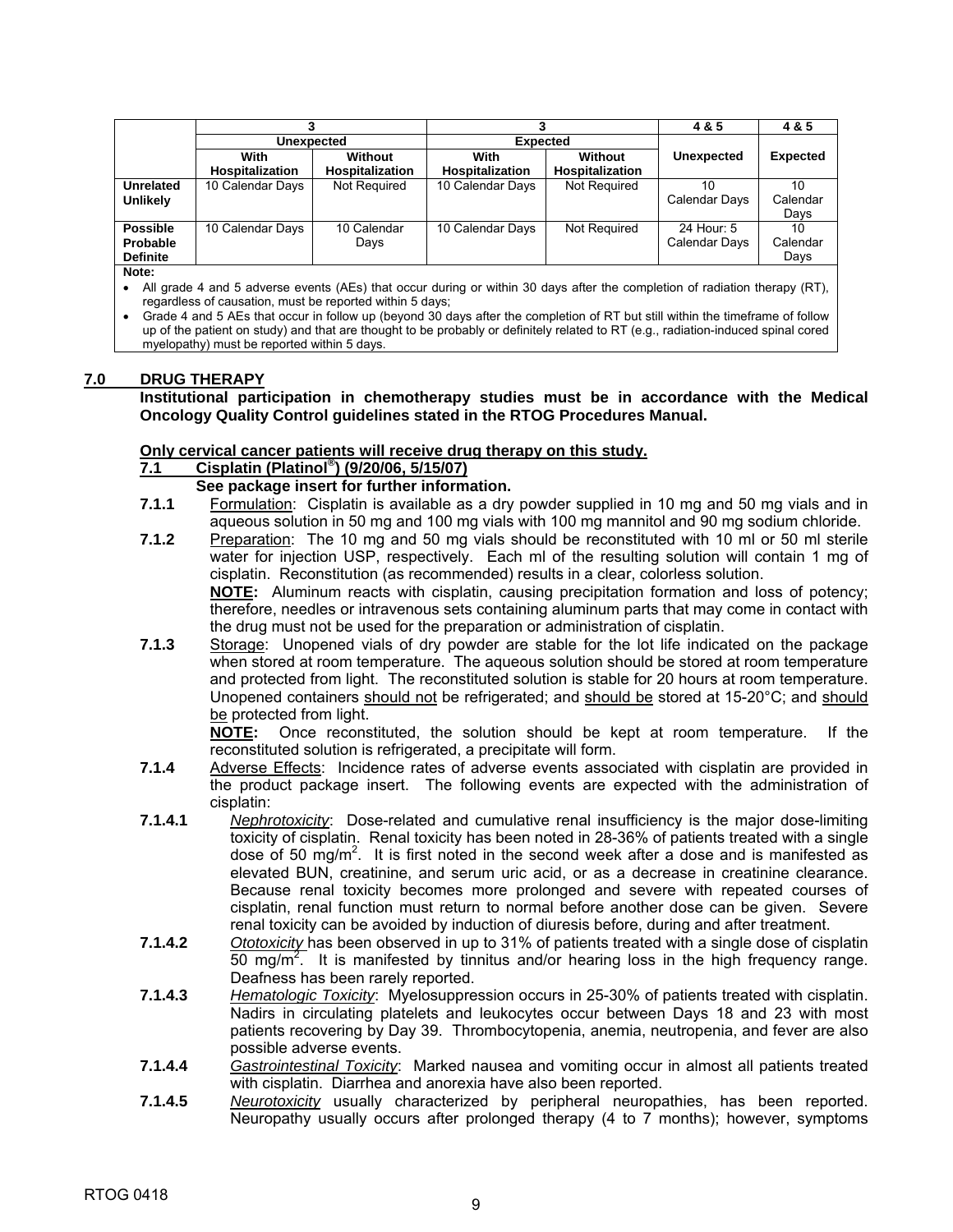have been reported after a single dose. Muscle cramps, loss of taste, seizures, autonomic neuropathy, dorsal column myelopathy, and Lhermitte's sign have also been reported.

- **7.1.5** Supplier: Commercially available.<br>**7.1.6** Administration: Only patients with
- 7.1.6 Administration: Only patients with cervical cancer will receive Cisplatin 40 mg/m<sup>2</sup> IV starting on a Monday or a Tuesday for 5 weeks concurrently with IMRT. Patients will be prehydrated per institutional guidelines/policy. Cisplatin is given over 30-60 minutes in 500 ml of NS followed by 1 L of NS. Modification of the fluid regimen for specific reasons and the anti-emetic regimen for this combination is to be determined by the treating physician, and documented in patients' treatment record. The maximum total does of cisplatin is 70 mg. Close attention should be paid to potassium and magnesium levels and substitution given when necessary.
- **7.1.7** Treatment: Cervical Cancer patients:

| Agent     | <b>Dose</b>                                                     | Route | <b>Schedule</b>                         |
|-----------|-----------------------------------------------------------------|-------|-----------------------------------------|
| Cisplatin | 40 mg/m <sup>2</sup><br>(max total<br>weekly dose $=$<br>70 mg) | IV    | Weekly (on Monday or Tuesday) X 5 weeks |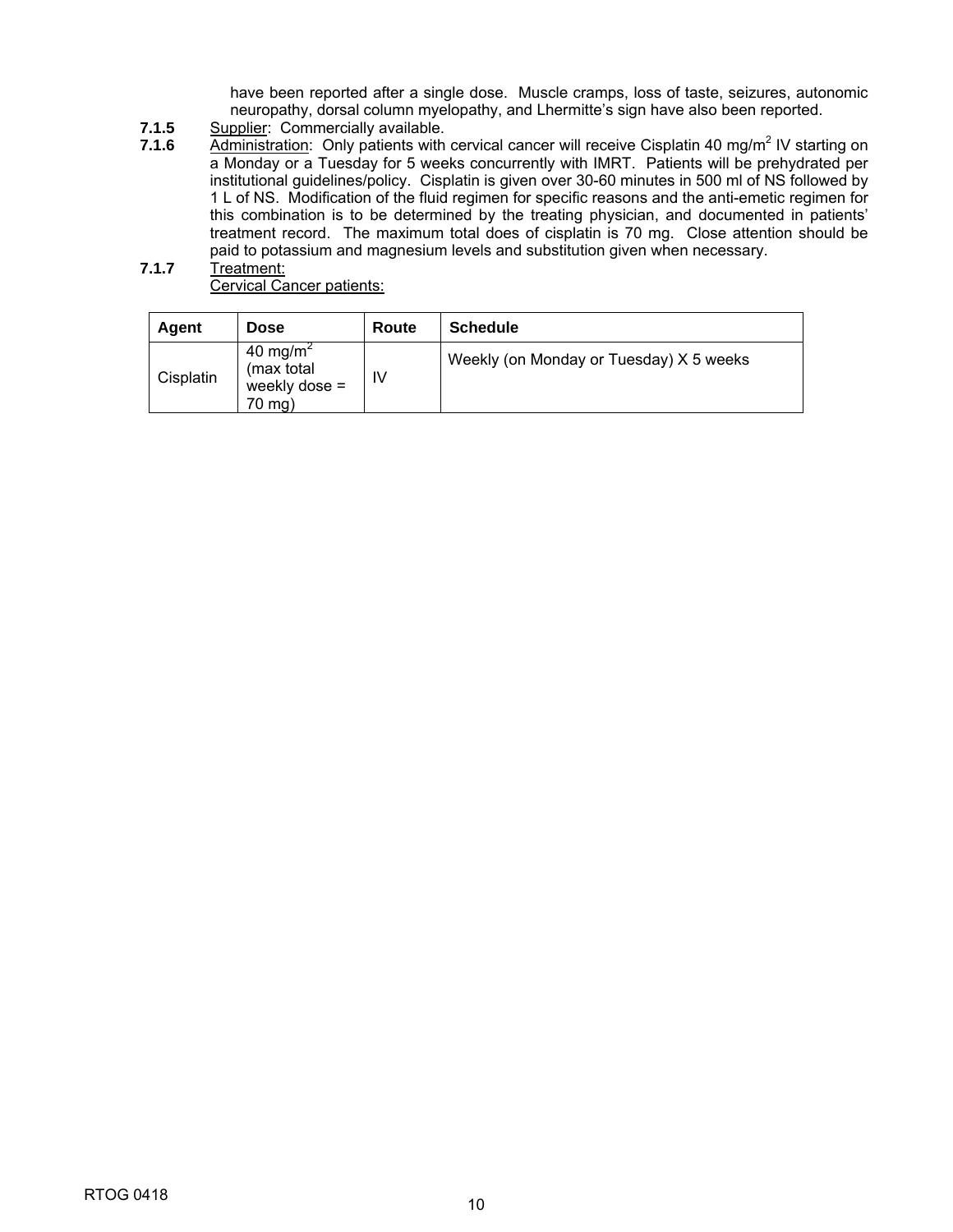| <b>Toxicity</b>                                | <b>Parameters</b>                                           | <b>Modification</b>                                                                                                                                                                                                                                                   |
|------------------------------------------------|-------------------------------------------------------------|-----------------------------------------------------------------------------------------------------------------------------------------------------------------------------------------------------------------------------------------------------------------------|
| Serum creatinine and<br>creatinine clearance** | > 2.0 mg/dl and/or creatinine<br>clearance $\leq 50$ cc/min | Hold chemotherapy, repeat<br>blood chemistry in one week;<br>if within parameters resume at<br>40 mg/m <sup>2</sup> ; if not hold for 1<br>more week, if still not within<br>parameters stop<br>chemotherapy completely.                                              |
| <b>ANC</b>                                     | $< 1500$ mm <sup>3</sup>                                    | Hold for that week and use<br>neupogen x3, repeat CBC diff.<br>next week, if above parameter<br>treat with 40 mg/m <sup>2</sup> , otherwise<br>hold, use neupogen x3 and<br>repeat CBC diff.next week, if<br>still not within parameters<br>discontinue chemotherapy. |
| <b>Platelets</b>                               | $<$ 100,000 mm <sup>3</sup>                                 | Hold for that week, repeat<br>CBC diff. next week; if above<br>parameter treat 40 mg/m <sup>2</sup> ,<br>otherwise hold and repeat<br>CBC diff. and platelets next<br>week, if still not within<br>parameters discontinue<br>chemotherapy.                            |
| <b>Bilirubin</b>                               | $\geq$ 2 mg/dl                                              | Hold for that week and repeat<br>blood chemistry next week;<br>treat 40 mg/m <sup>2</sup> only if within<br>parameters; if more than 2<br>treatments missed discontinue<br>chemotherapy                                                                               |
| <b>AST</b>                                     | $\geq 3 \times$ ULN                                         | Hold for that week and repeat<br>blood chemistry next week;<br>treat 40 mg/m <sup>2</sup> only if within<br>parameters, if more than 2<br>treatments missed discontinue<br>chemotherapy.                                                                              |
| Platinum-related neuropathy                    | $\geq$ grade 2                                              | Discontinue chemotherapy                                                                                                                                                                                                                                              |
| Ototoxicity                                    | $\ge$ grade 2                                               | Discontinue chemotherapy                                                                                                                                                                                                                                              |

# **7.2 Dose Modifications (3/20/06, 9/20/06, 5/15/07)**

**7.2.1** Based on blood work performed prior to each cycle

\*\*If the serum creatinine is > 2.0, a creatinine clearance must be obtained as per the Cockroft-Gault formula: (140-age)(kg ideal wt) / 72 x(serum creatinine) x 0.85 or nomogram calculation (valid only if serum creatinine is not changing rapidly), and the dose modified as indicated. Chemotherapy can be held up to 2 weeks, if longer, then chemotherapy should be stopped.

**7.2.2** If chemotherapy is held, radiation therapy will continue. (If chemotherapy is held for toxicity the missed treatments are not completed after RT ends. Chemotherapy stops at the completion of RT.)

**7.2.3** If radiation therapy is held, then chemotherapy will also be held.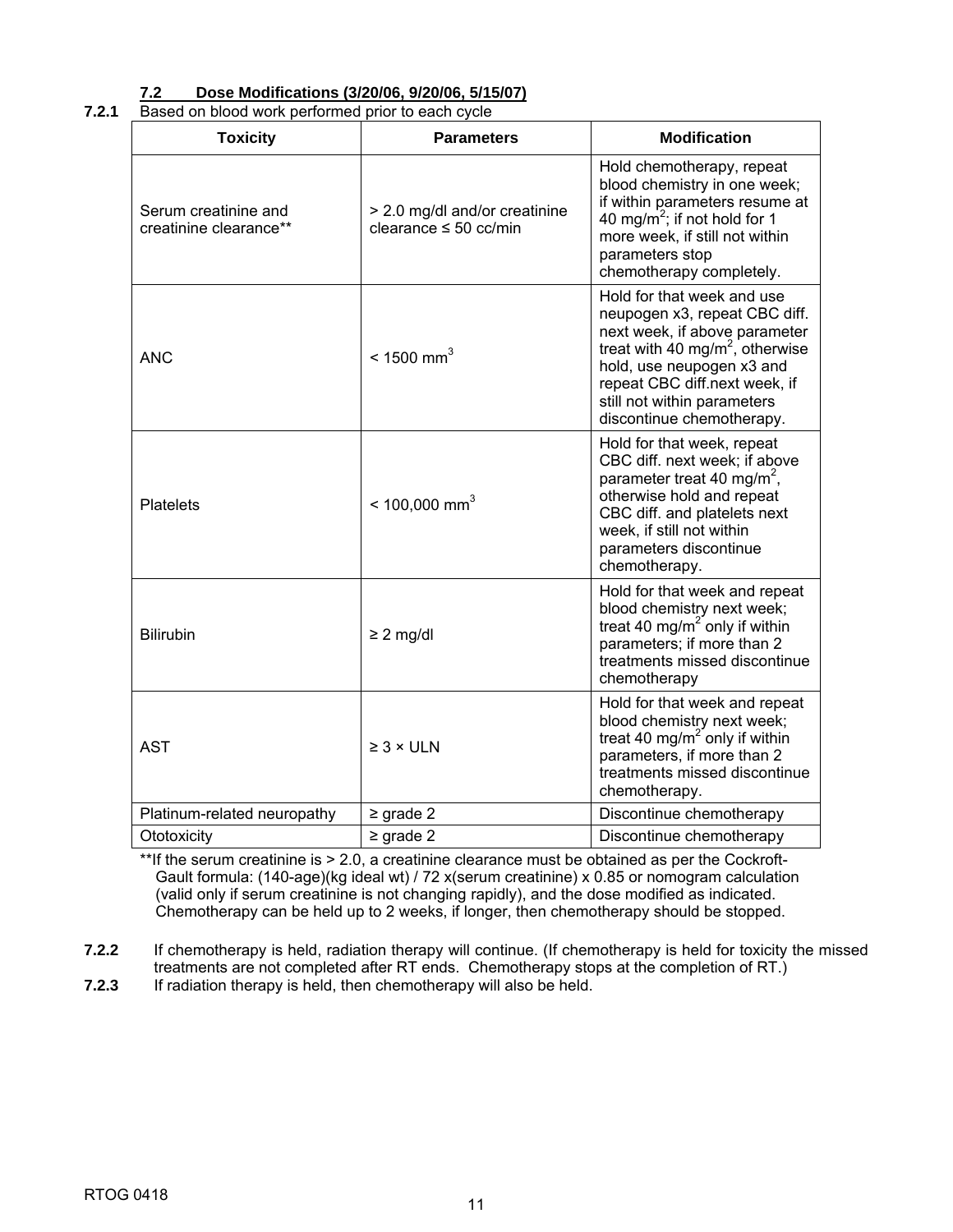## **7.3 Criteria for Removal From Protocol Treatment**

- Progression of disease;
- Unacceptable toxicity to the patient (at the discretion of the treating physician) Reasons for removal must be clearly documented on the appropriate case report form/flowsheet, and RTOG Headquarters data management must be notified;
- A delay in chemotherapy > 2 weeks; discontinue chemotherapy.
- The patient may withdraw from the study at any time for any reason. The institution must notify RTOG Headquarters Data Management about this in writing, and follow the guidelines set forth in the RTOG procedure manual.

## **7.4 Modality Review**

"The Medical Oncology Co-Chair, Brigitte E. Miller, MD, will perform a Chemotherapy Assurance Review of all patients who receive or are to receive chemotherapy in this trial. The goal of the review is to evaluate protocol compliance. The review process is contingent on timely submission of chemotherapy treatment data as specified in Section 12.1. The scoring mechanism is: **per protocol**; **variation acceptable**; **deviation unacceptable**; **not evaluable for chemotherapy review,** or, **incomplete chemotherapy**. A report is sent to each institution once per year to notify the institution about compliance for each case reviewed in that year.

## **7.5 Adverse Events**

This study will utilize the Common Terminology Criteria for Adverse Events (CTCAE) version 3.0 for grading of all adverse events. A copy of the CTCAE v3.0 can be downloaded from the CTEP home page (http://ctep.info.nih.gov). The CTEP home page also can be accessed from the RTOG web page at http://www.rtog.org/regulatory/regs.html. All appropriate treatment areas should have access to a copy of the CTCAE v3.0.

All adverse events (AEs) as defined below will be reported via the AdEERS (Adverse Event Expedited Reporting System) application accessed via the CTEP web site (https://webapps.ctep.nci.nih.gov/openapps/plsql/gadeers\_main\$.startup).

Serious adverse events (SAEs) as defined below will be reported using either the FDA MedWatch Report or AdEERS. The RTOG Data Manager will tell the site which type of report to use for each study. Sites also can access the RTOG web site (http://www.rtog.org/members/toxicity/main.html) for this information.

#### **7.5.1 Adverse Events (AEs) — RTOG AE PHONE: 215-717-2762 (available 24 Hours/Day)**

**Definition of an AE:** Any untoward medical occurrence in a patient or clinical investigation subject administered a pharmaceutical product and which does not necessarily have a causal relationship with this treatment (21 CFR & ICH Guidelines. *GCP Reference Guide*. Media, PA; 2004: 330)

The following guidelines for reporting adverse events (AEs) apply to **all** NCI/RTOG research protocols. AEs, as defined above, experienced by patients accrued to this protocol and attributed to the protocol treatment (**definitely, probably, or possibly related**) should be reported via AdEERS. Use the patient's case number as the patient ID when reporting via AdEERS. AEs reported using AdEERS also **must be reported on the AE case report form** (see Section 12.1).

**NOTE: Reporting AEs fulfills Data Management reporting requirements. If the event is a Serious Adverse Event (SAE) (see next section) further reporting may be required.**

**7.5.2 Serious Adverse Events (SAEs) — All SAEs that fit any one of the criteria in the SAE definition below must be reported to RTOG (SAE PHONE: 215-717-2762, 800-227-5463 ext. 4189; available 24 hours/day) within 24 hours of discovery of the event. Definition of an SAE:** Any adverse drug experience occurring at any dose that results in any

of the following outcomes:

- Death:
- A life-threatening adverse drug experience;
- **Inpatient hospitalization or prolongation of existing hospitalization:**
- A persistent or significant disability/incapacity;
- A congenital anomaly/birth defect.

Important medical events that may not result in death, be life threatening, or require hospitalization may be considered an SAE drug experience, when, based upon medical judgment, they may jeopardize the patient and may require medical or surgical intervention to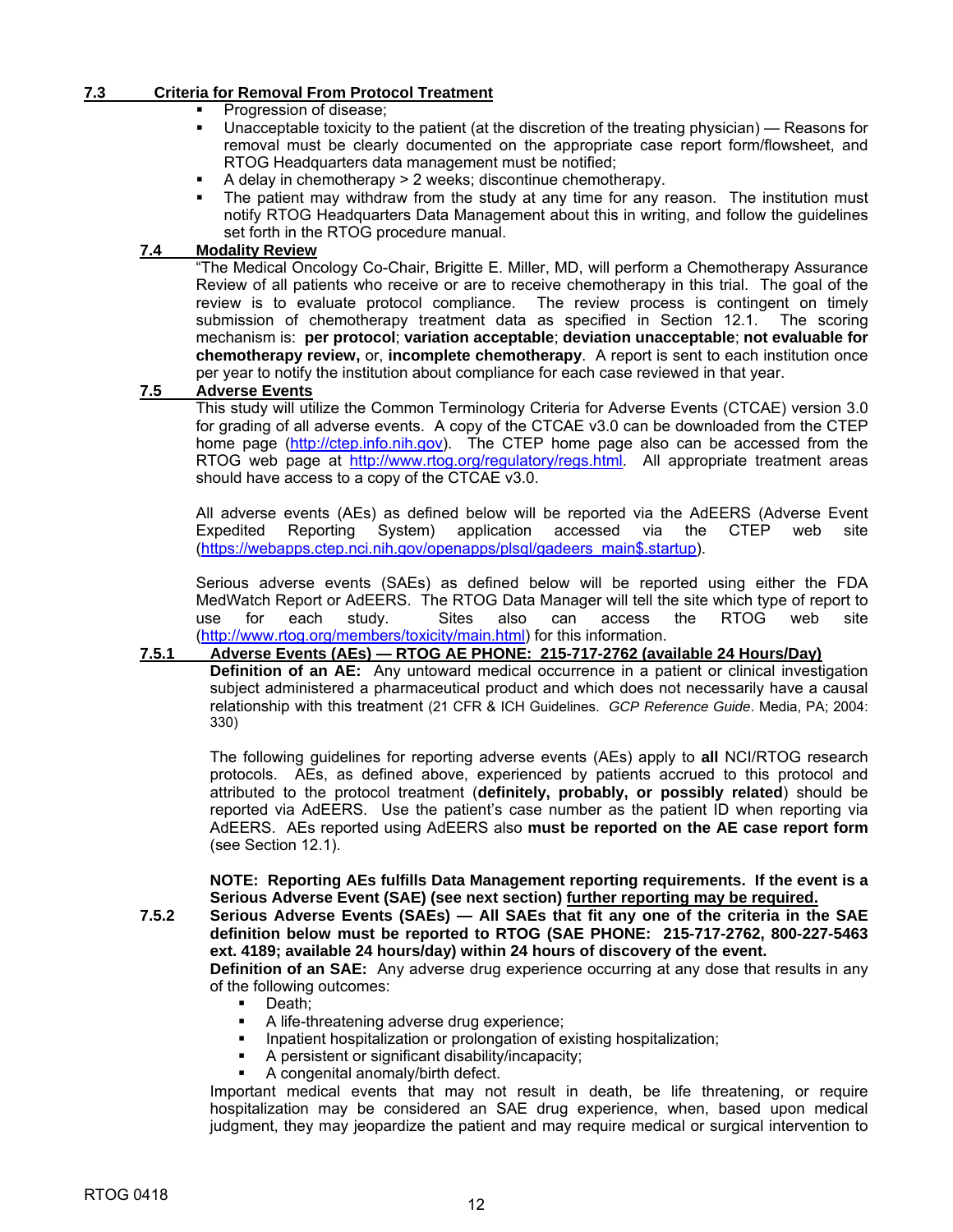prevent one of the outcomes listed in the definition. [*CTEP, NCI Guidelines: Expedited Adverse Event Reporting Requirements*. December 2004.]

Outside of regular business hours (8:30-5:00 EST), leave a message that includes the study/case numbers and the caller's contact information. A Data Manager will return the call the next business day requesting details of the event and also will inform the caller which type of report is required for that study (5 or 10 day AdEERS). The required report must be completed in AdEERS **within 5 or 10 calendar days of the initial phone report, as directed by the Data Manager taking the call.** SAEs reported using AdEERS also **must be reported on the AE case report form** (see Section 12.1).

Any late death (more than 30 days after last treatment) attributed to the protocol treatment (possible, probable or definite) should be reported to RTOG via the AE/SAE telephone line within 24 hours of discovery. An expedited report, if applicable, will be required within 5 or 10 calendar days.

**All supporting source documentation, if applicable or if being faxed to NCI, must be properly labeled with the study/case numbers and the date of the adverse event and must be faxed to the RTOG dedicated SAE FAX, 215-717-0990, before the five- or tencalendar-day deadline to allow RTOG to comply with the reporting requirements of the**  pharmaceutical company/companies supporting the RTOG trial. supporting source documentation) **submitted to RTOG Headquarters must include the RTOG study/ case numbers**; non-RTOG intergroup study and case numbers must be included, when applicable. Submitted AdEERS Reports are forwarded to RTOG electronically via the AdEERS system. Use the patient's case number as the patient ID when reporting via AdEERS.

**SAE reporting is safety related and separate and in addition to the Data Management reporting** requirements as outlined in the previous AE reporting section. **Any event that meets the above outlined criteria for an SAE but is assessed by the AdEERS System as "expedited reporting NOT required" must still be reported for safety reasons and to fulfill the obligations of RTOG to the pharmaceutical company/companies supporting the RTOG trial. Sites must bypass the "NOT Required" assessment and complete and submit the report. The AdEERS System allows submission of all reports regardless of the results of the assessment. Note:** Sites must print the AdEERS report and fax it to the FDA, FAX 1-800-332-0178.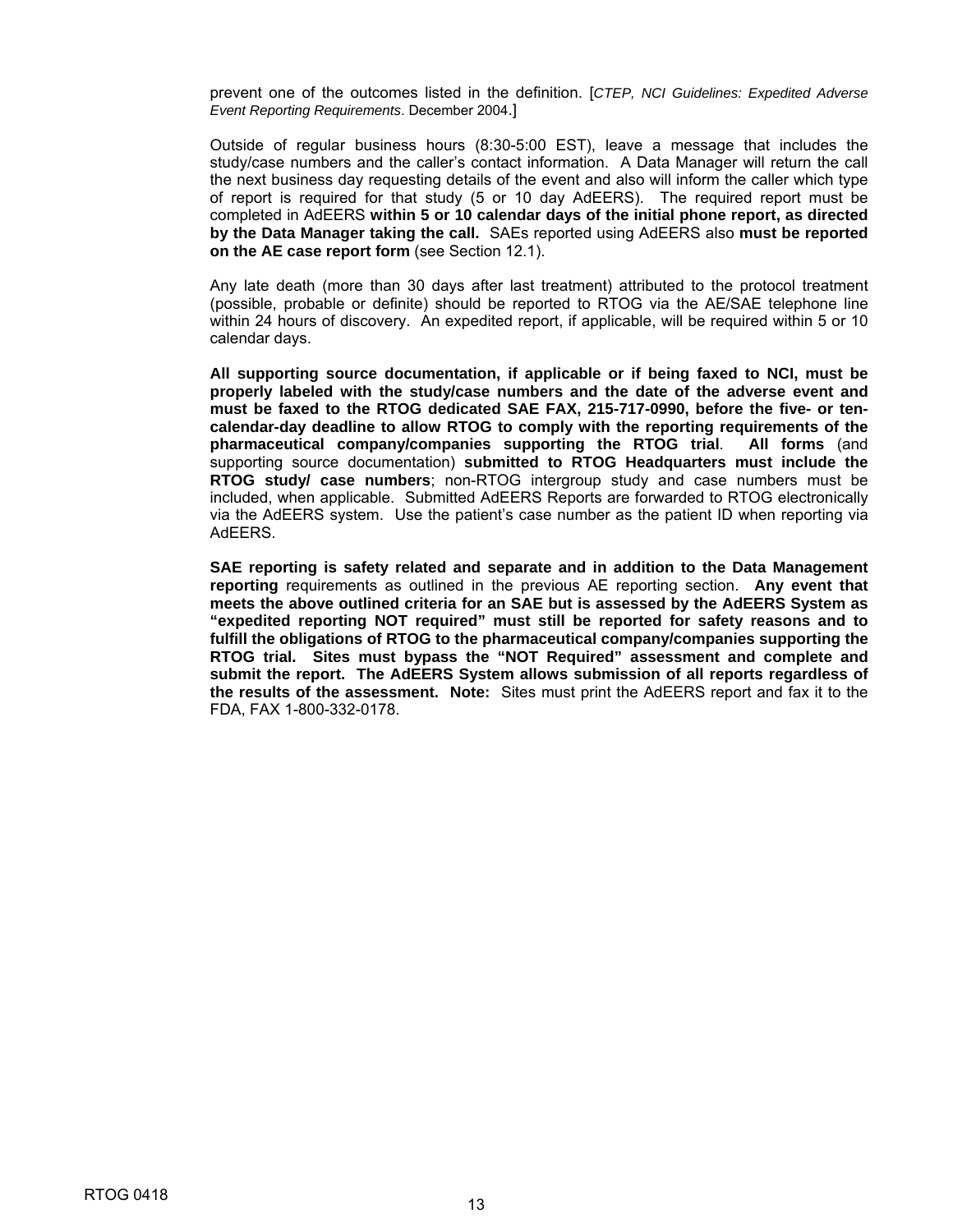**7.6** Phase 2 and 3 Trials Utilizing a Commercially Available Agent Under a Non-CTEP IND: AdEERS Expedited Reporting Requirements for Adverse Events that Occur within 30 Days<sup>1</sup> of the Last Dose of the Cisplatin (Platinol®) in this Study

|                                                                                                                           | Grade 1                | Grade 2             | Grade 2                | Grade 3                      |                                 |                              | Grade 3                         | Grades<br>4 & $5^2$            | Grades<br>4 & $5^2$    |
|---------------------------------------------------------------------------------------------------------------------------|------------------------|---------------------|------------------------|------------------------------|---------------------------------|------------------------------|---------------------------------|--------------------------------|------------------------|
|                                                                                                                           | Unexpected             |                     |                        | <b>Unexpected</b>            |                                 | <b>Expected</b>              |                                 |                                |                        |
|                                                                                                                           | and<br><b>Expected</b> | <b>Unexpected</b>   | <b>Expected</b>        | with<br>Hospitali-<br>zation | without<br>Hospitali-<br>zation | with<br>Hospitali-<br>zation | without<br>Hospitali-<br>zation | Unex-<br>pected                | <b>Expected</b>        |
| <b>Unrelated</b><br><b>Unlikely</b>                                                                                       | <b>Not</b><br>Required | Not<br>Required     | <b>Not</b><br>Required | 10 Calendar<br>Days          | <b>Not</b><br>Required          | 10<br>Calendar<br>Days       | Not<br>Required                 | 10<br>Calendar<br>Davs         | 10<br>Calendar<br>Days |
| <b>Possible</b><br><b>Probable</b><br><b>Definite</b>                                                                     | Not<br>Required        | 10 Calendar<br>Days | Not<br>Required        | 10 Calendar<br>Days          | 10<br>Calendar<br>Days          | 10<br>Calendar<br>Days       | Not<br>Required                 | 24-Hour:<br>5 Calendar<br>Days | 10<br>Calendar<br>Days |
| Adverse events with attribution of possible, probable, or definite that occur greater than 30 days after the last dose of |                        |                     |                        |                              |                                 |                              |                                 |                                |                        |

Adverse events with attribution of possible, probable, or definite that occur greater than 30 days after the last dose of **treatment with an agent under a non-CTEP IND require reporting as follows:** 

 AdEERS 24-hour notification (**via AdEERS for CTEP IND agents**; via email to [Group] AE Coordinator for agents in non-CTEP IND studies) followed by complete report within 5 calendar days for:

• Grade 4 and Grade 5 unexpected events

AdEERS 10 calendar day report:

• Grade 3 unexpected events with hospitalization or prolongation of hospitalization

Grade 5 expected events

 Although an AdEERS 24-hour notification is not required for death clearly related to progressive disease, a full report is required as outlined in the table.

**3 Please see exceptions below under section entitled "Additional Instructions or Exceptions."** 

March 2005

## **Note: All deaths on study require both routine and expedited reporting regardless of causality. Attribution to treatment or other cause must be provided. "On study" is defined as during or within 30 days of completing protocol treatment.**

- Expedited AE reporting timelines defined:
- $\circ$  "24 hours; 5 calendar days" The investigator must initially report the AE via AdEERS within 24 hours of learning of the event followed by a complete AdEERS report within 5 calendar days of the initial 24-hour report.
- $\circ$  "10 calendar days" A complete AdEERS report on the AE must be submitted within 10 calendar days of the investigator learning of the event.
- Any medical event equivalent to CTCAE grade 3, 4, or 5 that precipitates hospitalization (or prolongation of existing hospitalization) must be reported regardless of attribution and designation as expected or unexpected with the exception of any events identified as protocol-specific expedited adverse event reporting exclusions.
- Any event that results in persistent or significant disabilities/incapacities, congenital anomalies, or birth defects must be reported via AdEERS if the event occurs following treatment with an agent under a CTEP IND.
- Use the NCI protocol number and the protocol-specific patient ID assigned during trial registration on all reports.

# **8.0 SURGERY**

2

All patients will undergo surgery for their cancer prior to enrolling in this protocol.

# **9.0 OTHER THERAPY**

## **9.1 Growth Factors**

- **9.1.1** Patients will NOT receive growth factors (filgrastim [G-CSF], sargramostim [GM-CSF], pegfilgrastim [Neulasta]) UNLESS they experience neutropenic complications.
- **9.1.2** Patients will NOT receive prophylactic thrombopoietic agents. If they experience thrombocytopenia, treatment should be initiated following the judgment of the treating physician.
- 9.1.3 Patients may receive erythropoietin (Aranesp® [darbepoetin alfa], Procrit<sup>®</sup> [epoetin alfa]) for management of anemia AFTER documentation of hemoglobin less than 10 g/dl (CTCAE v3.0 grade 2).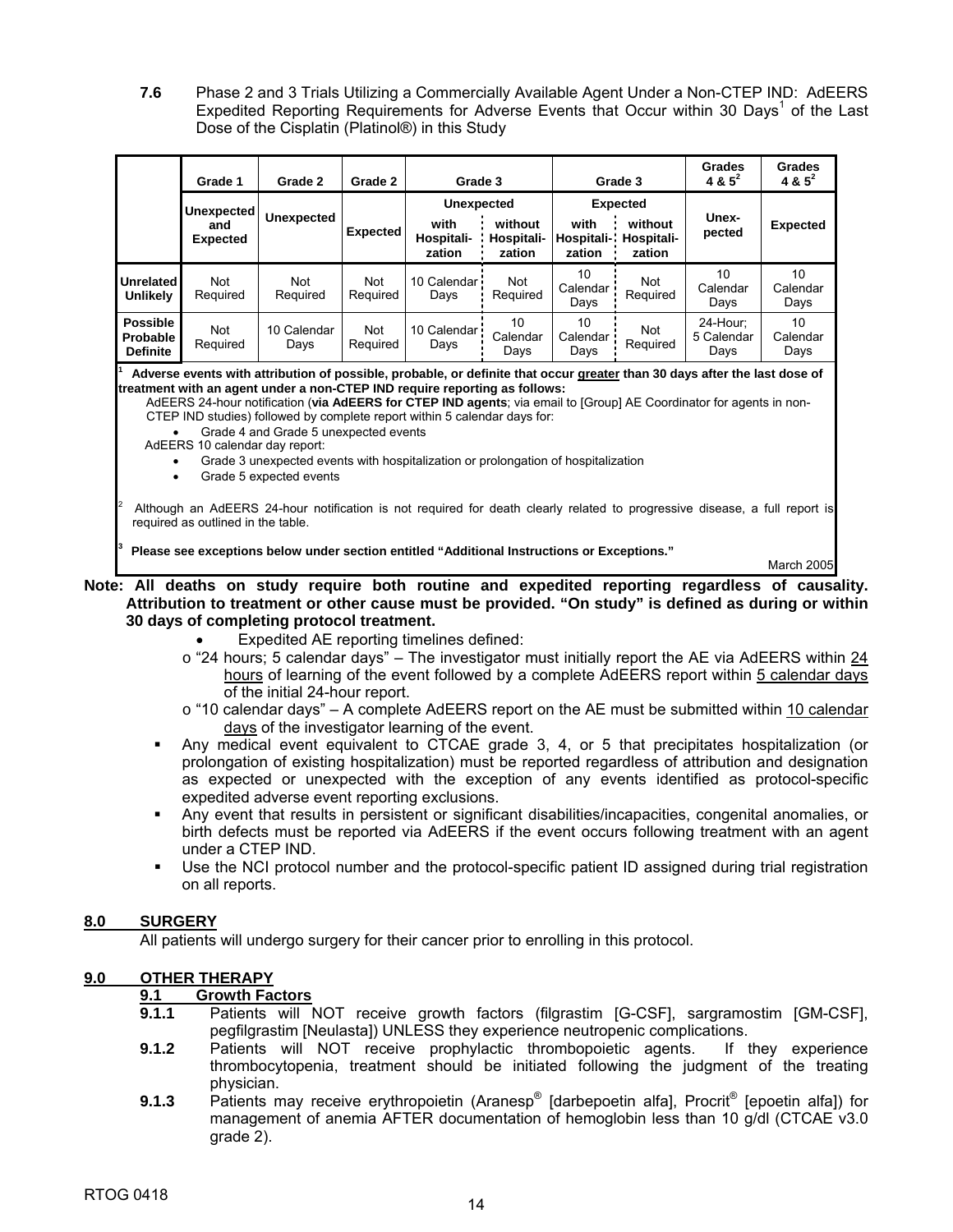- **9.2** Patients may NOT receive amifostine or other protective reagents.
- **9.3** Aminoglycoside antibiotics such as neomycin, paromomycin, capreomycin, amikacin, kanamycin, gentamycin, tobramycin and streptomycin should be avoided if possible.

## **10.0 TISSUE/SPECIMEN SUBMISSION**

## **10.1 Tissue/Specimen Submission (9/20/06)**

The RTOG Tissue Bank at LDS Hospital in Utah acquires and maintains high-quality specimens from RTOG trials. Tissue from each block is preserved through careful block storage and processing. The RTOG encourages participants in protocol studies to consent to the banking of their tissue. The RTOG Tissue Bank provides tissue specimens to investigators for translational research studies. Translational research studies integrate the newest research findings into current protocols to investigate important biologic questions. The RTOG Tissue Bank also collects tissue for Central Review of pathology. Central Review of tissue can be for eligibility and/or analysis.

In this study, tissue will be submitted to the RTOG tissue bank for the purpose of tissue banking and translational research (recommended). For patients who have consented to participate in the tissue/blood component of the study see Appendix I for consent forms.

#### **10.2 Specimen Collection for Tissue Banking (9/20/06)**

- The following specimens are required and must be provided in order for the case to be evaluable for the Tissue Bank:
- **10.2.1** One H&E stained slide of the primary tumor.
- **10.2.2** A paraffin-embedded tissue block of the tumor or a 2 mm diameter core of tissue punched from the tissue block containing the tumor with a skin punch and submitted in a plastic tube labeled with the surgical pathology number. **NOTE:** A kit with the punch, tube, and instructions can be obtained from the Tissue Bank. If sites are unfamiliar or are uncomfortable obtaining a punch from the tissue block, the block may be submitted to the tissue bank where the tissue bank will obtain the punch and return the block to the submitting institution for storage. If such a procedure is required, please include a note with the specimen transmittal form requesting a punch be taken and block returned.
- **10.2.3** A Pathology Report documenting that the submitted block, core, or slides contain tumor. The report must include the RTOG protocol number and patient's case number. The patient's name and/or other identifying information should be removed from the report. The surgical pathology numbers and information must NOT be removed from the report.
- **10.2.4** A Specimen Transmittal Form clearly stating that tissue is being submitted for the RTOG Tissue Bank; if for translational research, this should be stated on the form. The form must include the RTOG protocol number and patient's case number.
- **10.2.5** Submit materials to:

**LDS Hospital RTOG Tissue Bank, 1st Floor North 8th Avenue and C Street Salt Lake City, UT 84143 (801) 408-5626; (801) 408-2035 FAX (801) 408-5020 RTOG@intermountainmail.org** 

#### **10.3 Reimbursement**

RTOG will reimburse submitting institutions \$200 per case for a block or core of material. After confirmation from the RTOG Tissue Bank that appropriate materials have been received, RTOG Administration will prepare the proper paperwork and send a check to the institution. Pathology payment cycles are run twice a year in January and July and will appear on the institution's summary report with the institution's regular case reimbursement.

## **10.4 Confidentiality/Storage**

- (For further details see the RTOG Patient Tissue Consent Frequently Asked Questions, http://www.rtog.org/tissuebank/tissuefaq.html.)
- **10.5.1** Upon receipt, the specimen is labeled with the RTOG protocol number and the patient's case number only. The RTOG Tissue Bank database only includes the following information: the number of specimens received, the date the specimens were received, documentation of material sent to a qualified investigator, type of material sent, and the date the specimens were sent to the investigator. No clinical information is kept in the database.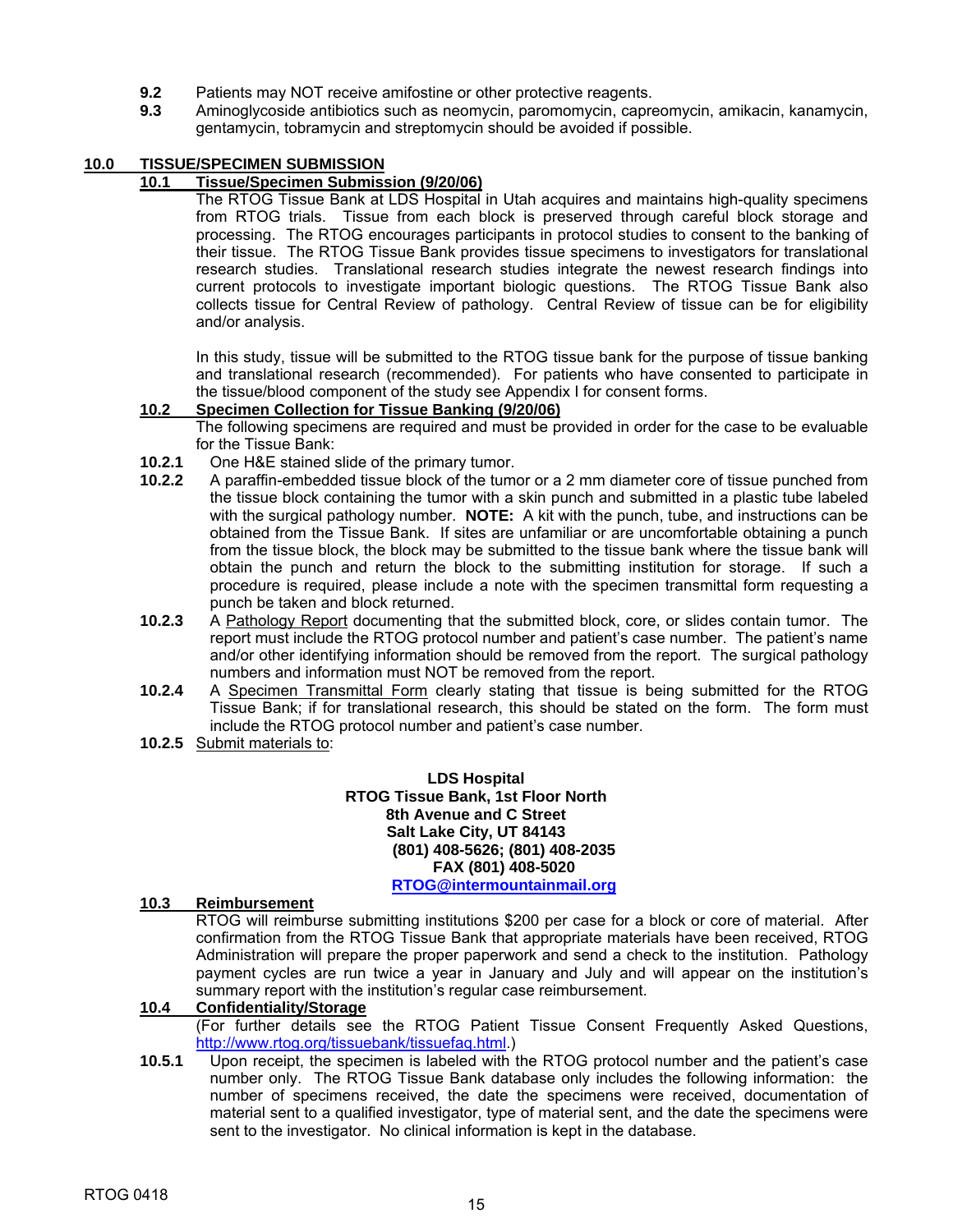**10.5.2** Specimens for tissue banking will be stored for an indefinite period of time. Specimens for central review will be retained until the study is terminated. Specimens for the translational research component of this protocol will be retained until the study is terminated, unless the patient has consented to storage for future studies. If at any time the patient withdraws consent to store and use specimens, the material will be returned to the institution from where it was submitted.

### **11.0 PATIENT ASSESSMENTS**

# **11.1 Study Parameters (3/20/06, 9/20/06, 5/15/07)**

| <b>Assessments</b>                                              | <b>Pre-Study</b><br><b>Entry</b>     | Weekly<br><b>During RT</b><br>(Endometrial<br>Patients) | <b>CTX/RT</b><br>(cervix<br>cancer pts<br>only) | Follow-up                            |
|-----------------------------------------------------------------|--------------------------------------|---------------------------------------------------------|-------------------------------------------------|--------------------------------------|
| History/physical                                                | $\overline{\mathsf{X}}^\mathtt{b}$   |                                                         |                                                 | $X_c$                                |
| <b>Disease</b>                                                  | X                                    |                                                         |                                                 | $\overline{\mathsf{X}}^{\mathsf{c}}$ |
| Documentation                                                   |                                      |                                                         |                                                 |                                      |
| Chest x-ray or chest<br>СT                                      | $\mathsf{X}^\mathsf{a}$              |                                                         |                                                 | $X_q$                                |
| CT scan (or MRI or<br>PET-CT) of                                | $X^{\mathsf{h}}$                     |                                                         |                                                 | Xi                                   |
| abdomen and pelvis                                              |                                      |                                                         |                                                 |                                      |
| Hemoglobin                                                      | $X^{b,k}$                            |                                                         |                                                 |                                      |
| <b>CBC/Platelets</b>                                            | $X^{b, l}$                           | week 3                                                  | $\overline{\mathsf{X}^{\text{e}}}$              |                                      |
| AST, bilirubin,<br>alkaline<br>phosphatase, serum<br>creatinine | $X^{b, 1}$                           | week 3                                                  | $X_{e}$                                         |                                      |
| creatinine clearance                                            | $X^{b, 1}$                           |                                                         | $X_{d}$                                         |                                      |
| BUN, Lytes, Mg                                                  | $\mathsf{X}^{\mathsf{b},\mathsf{l}}$ | week 3                                                  | $\rm X_e$                                       |                                      |
| Weight, Zubrod                                                  | $X_{P}$                              | X                                                       | $X_{6}$                                         | $\rm X_c$                            |
| Pap smear                                                       |                                      |                                                         |                                                 | X)                                   |
| <b>Toxicity Evaluation</b>                                      |                                      | X                                                       | $\mathsf{X}^{\operatorname{e}\nolimits}$        | $\rm X_c$                            |
| Audiogram                                                       | $\text{X}^\intercal$                 |                                                         | $\text{X}^\intercal$                            |                                      |

a. Studies must be completed  $\leq 8$  weeks (56 days) prior to study entry.

b.  $\leq$  14 days prior to study entry.

c. Follow-up will be performed four weeks post completion of IMRT and then every 3 months during the first two years; every 6 months during years 3-5; then annually.

d. 3 month scan post CTX/RT; then every 6 months for 2 years; then annually for 5 years.

e. Prior to each cycle.<br>
f. At the discretion of t At the discretion of the individual investigator.

g. Prior to each cycle, if serum creatinine > 1.5 mg mg/dl.

h. Pre- or post-surgical procedure (Cervix patients only).

i. 3 month scan post CTX/RT (Cervix patients only).

j. Every 3-6 months during the first two years; every 6 months during years 3-5; then annually.

k. Endometrial and cervix patients.

l. Cervix patients only.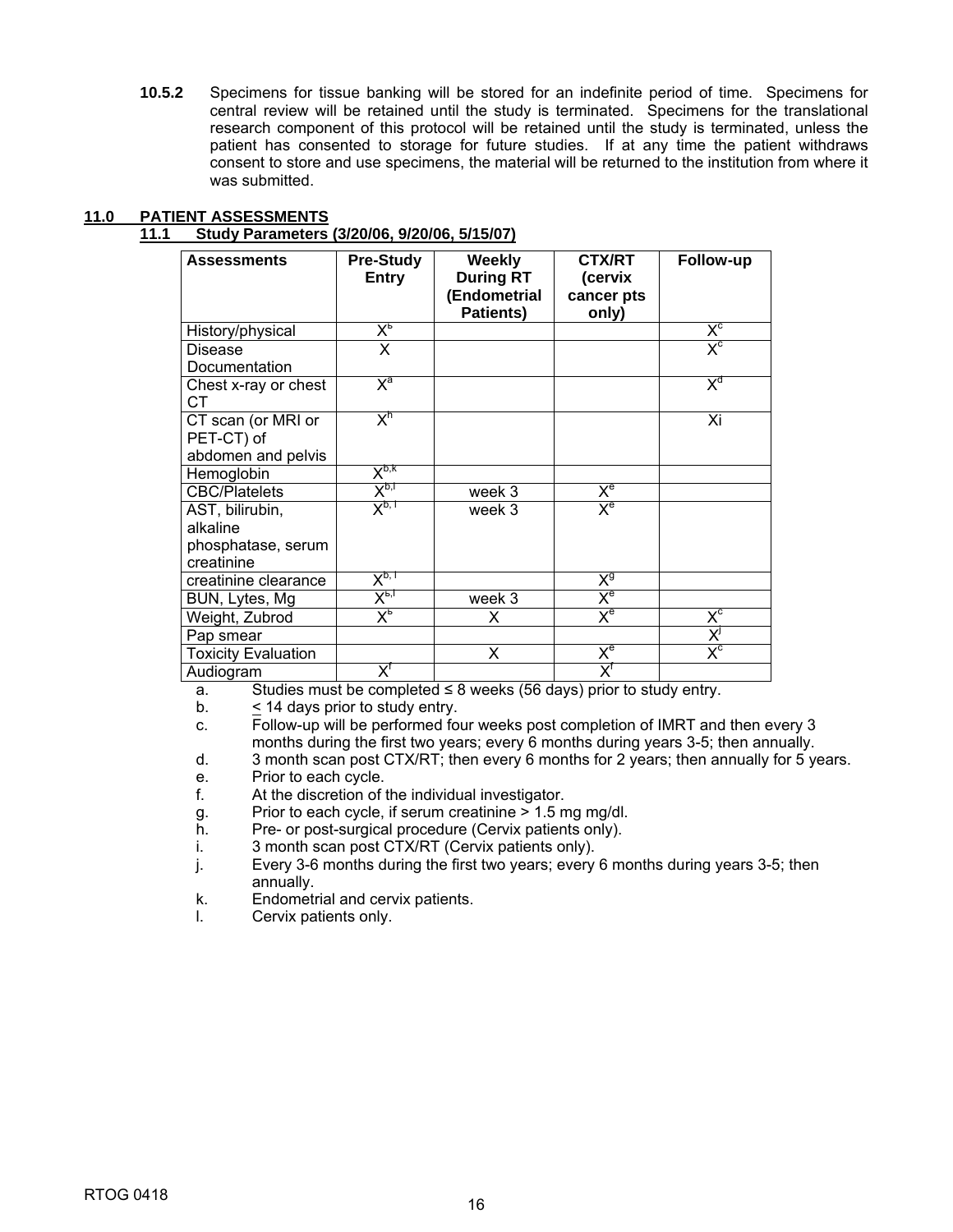# **12.0 DATA COLLECTION**

# **12.1 Data Submission to ITC**

**12.1.1** *Digital Data Submission* may be accomplished using media or the Internet. For network submission: The FTP account assigned to the submitting institution by the ITC shall be used, and e-mail identifying the data set(s) being submitted shall be sent to: **itc@castor.wustl.edu**

For media submission: Please contact the ITC about acceptable media types and formats. Hardcopies accompanying digital data should be sent by mail or Federal Express and should be addressed to:

#### **Image-Guided Therapy Center (ITC) 4511 Forest Park, Suite 200 St. Louis, MO 63110 314-747-5415 FAX 314-747-5423**

| Data Submission to ITC for Patient Treatment<br>12.1.2                                                                                                                                   |                           |
|------------------------------------------------------------------------------------------------------------------------------------------------------------------------------------------|---------------------------|
| <u>Item</u>                                                                                                                                                                              | <b>Due</b>                |
| <b>Initial Dosimetry Information:</b>                                                                                                                                                    | Within 1 week of RT start |
| Digital Data Submission Information Form (DDSI)                                                                                                                                          |                           |
| Digital treatment planning data (Digital patient data<br>CT scans, critical normal structures, all CTV/ITV/PTV<br>contours, doses for all fraction groups, DVHs for total<br>dose plan). |                           |
| Color Isodose Distribution (T6)                                                                                                                                                          |                           |
| <b>Final Dosimetry Information:</b>                                                                                                                                                      | Within 1 week of RT end   |
| Radiotherapy Form (T1)*                                                                                                                                                                  |                           |
| Complete Daily Treatment Record (T5)                                                                                                                                                     |                           |
| * Send copy to RTOG Headquarters                                                                                                                                                         |                           |

 **Please see the ATC web site (http://atc.wustl.edu) for detailed information regarding digital data submission requirements; and if applicable, including optional brachy boost data submission.**

**12.2 Summary of Data Submission to RTOG (3/20/06) Data should be submitted to:** 

**RTOG Headquarters 1818 Market Street, Suite 1600 Philadelphia, PA 19103**

**Patients will be identified by initials only (first middle last); if there is no middle initial, a hyphen will be used (first-last). Last names with apostrophes will be identified by the first letter of the last name.**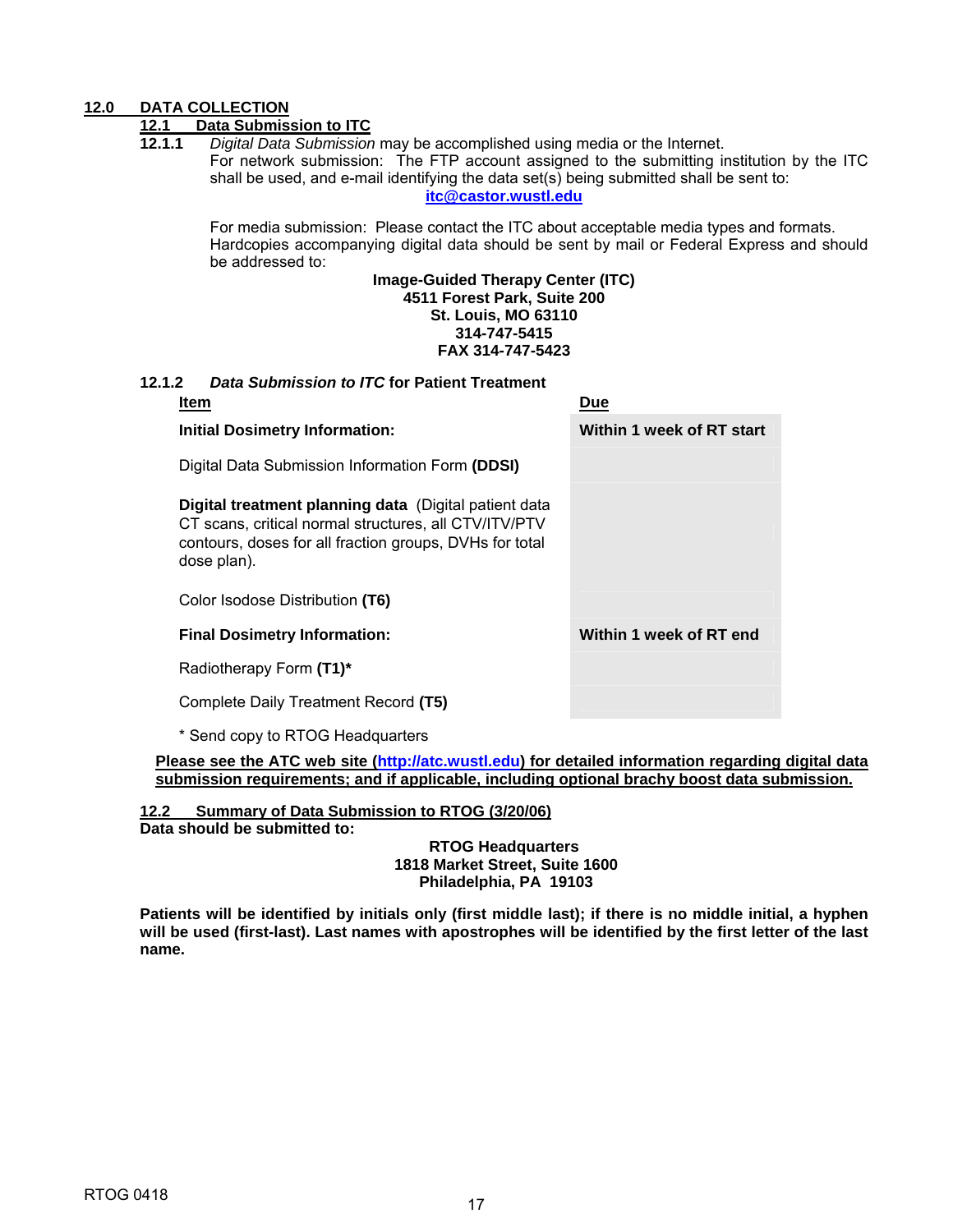| Item                                                 | Due                                                                                                                                                                                                                     |
|------------------------------------------------------|-------------------------------------------------------------------------------------------------------------------------------------------------------------------------------------------------------------------------|
| Demographic Form (A5)                                | Within 2 weeks of study entry                                                                                                                                                                                           |
| Initial Evaluation Form (I1)                         | Within 2 weeks of study entry                                                                                                                                                                                           |
| Treatment Form (TF)<br>(cervix cancer patients only) | within 1 week of chemo/RT completion                                                                                                                                                                                    |
| Radiotherapy Form (T1)                               | Within 1 week of RT completion                                                                                                                                                                                          |
| Adverse Event Form(AE)                               | Within 1 week of chemo/RT completion                                                                                                                                                                                    |
| Follow-up Form (F1)                                  | 6 weeks post IMRT completion then every 3<br>months post IMRT completion for the first 2 years;<br>then every six months years 3-5; then for at least<br>3 years annually. Also at progression/relapse and<br>at death. |
| Adverse Event Form(AE)                               | With each follow-up form as applicable.                                                                                                                                                                                 |

# **13.0 STATISTICAL CONSIDERATIONS**

**13.1 Study Endpoints:** All study endpoints will be evaluated separately for two groups based on the patient's primary disease site: cervical or endometrial.

# **13.1.1 Primary Endpoint**

Reproducibility of Radiation Technique

Reproducibility is the primary endpoint because whether or not the technique is widely applicable in a multi-center setting must be demonstrated prior to undertaking a Phase III trial. Specific tools to measure the quality of the radiation technique have been developed in Section 6. The ability of various clinical sites to perform IMRT within the guidelines delineated in this protocol will provide a measure of feasibility for this technique. Since patient treatments at M.D. Anderson and McGill University Health Center (the study chairs' institutions) are most likely to be scored acceptable, the accrual from each of these centers will be capped at approximately 12.5% (see Section 13.2).

# **13.1.2 Secondary Endpoints**

# **13.1.2.1 Adverse Events (AEs)**

- **13.1.2.1.1** To determine if there is a reduction in grade 2 or higher short-term bowel AEs occurring within 90 days of treatment start as compared to standard treatment.10,11 For purposes of this study, "bowel AEs" are defined as the following: **diarrhea, enteritis, fistula, ileus:GI, incontinence:anal, necrosis:GI, obstruction:GI, perforation:GI, proctitis and stricture/stenosis (including anastomotic):GI as graded by CTCAE v. 3.0**
- **13.1.2.1.2** To evaluate adverse events associated with this treatment regimen.
- **13.1.2.2** To evaluate chemotherapy compliance with this regimen for the cervical carcinoma patients.

# **13.1.2.3** Local-regional failure Estimate the rate of local-regional failure. Local-regional failure will be considered any failure in

- the treatment field, which will be the pelvis only. **13.1.2.4** Distant Metastases Estimate the rate of distant metastases. For distant metastases, distant disease is considered a failure. Para-aortic nodal disease is considered to be distant disease for a cervical primary,
- but not for an endometrial primary. **13.1.2.5** Disease-Free Survival Estimate the rate of disease-free survival. All disease recurrences will be recorded. In disease-free survival, any tumor recurrence, development of distant metastases or death is considered a failure.

# **13.1.2.6** Overall Survival

Estimate the overall survival rate. Death from any cause is considered a failure.

# **13.2 Study Design**

**13.2.1** Sample Size Derivation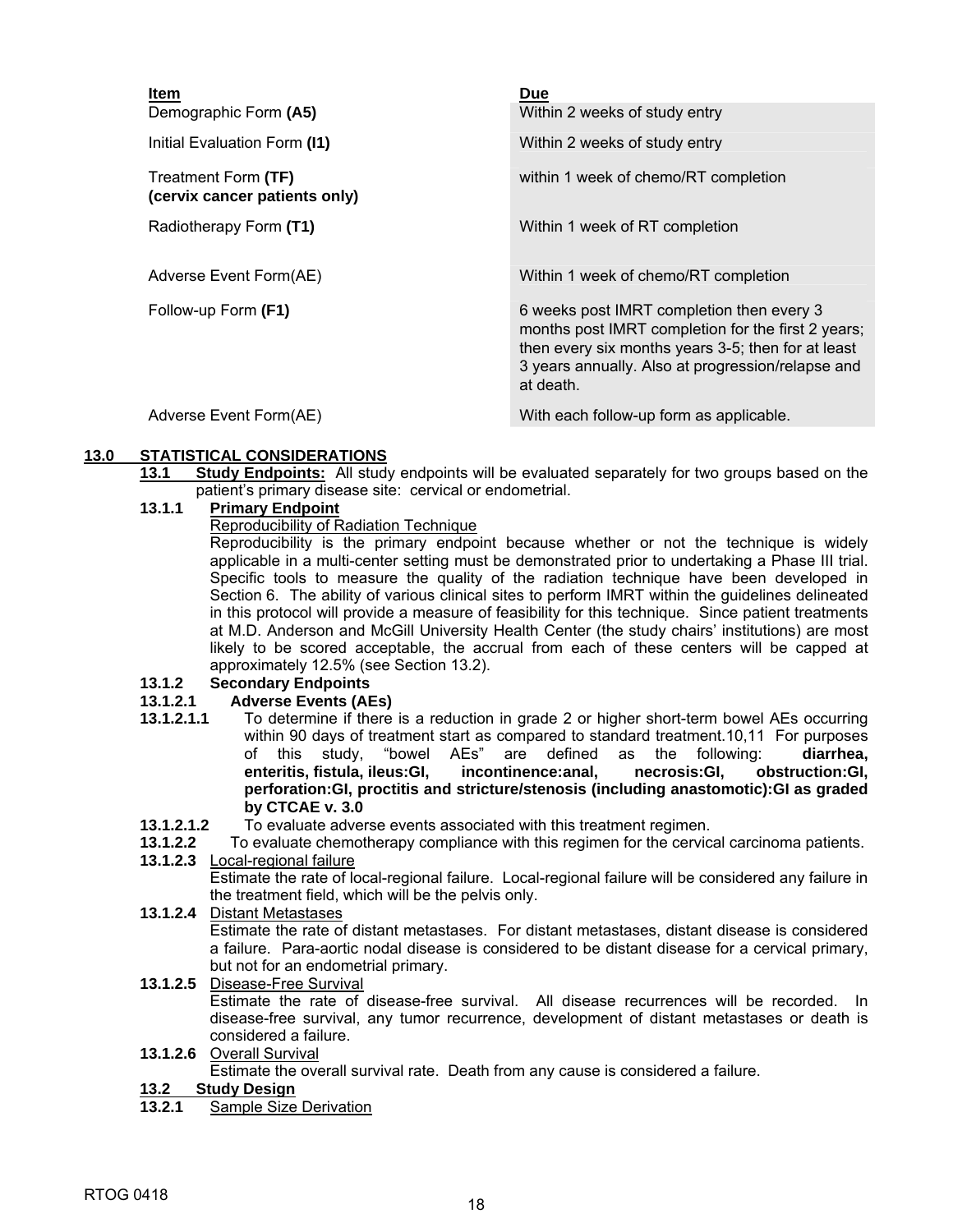The sample size will be the same for each primary disease site group (cervical and endometrial) and will be determined by the primary endpoint (Section 13.1.1), namely, the reproducibility of the radiation technique. There will be a central review by the radiation oncology study chairs after the treatment is delivered. The radiation therapy will be scored by the study chairs as acceptable, marginally acceptable, or unacceptable, using the criteria in Section 6.7. Study chairs will not review cases from their own institutions, they will be reviewed by the other RT study chair. All eligible patients will be included in the analysis. The optimal two-stage design by Simon<sup>10</sup> will be used. Let p be the true probability that the final review is acceptable or marginally acceptable. A p close to 1 implies that the radiation therapy is reproducible in a multi-center setting. If p is less than or equal to 80%, the goal is to have at most a 5% probability of concluding that the technique is reproducible. On the other hand, if p is greater than or equal to 95%, the desired level, the goal is to have at most a 10% probability of concluding that the technique is not reproducible. With these specifications, 19 eligible patients will be required in the first stage. It is required that M.D. Anderson Cancer Center and McGill University Health Center each enter no more than 3 eligible patients for this stage. If 3 or more of the 19 treatments are scored unacceptable, then early stopping will be recommended to the study chair. Otherwise, the trial will continue until a total of 42 eligible patients are accrued. The maximum number that M.D. Anderson Cancer Center and McGill University Health Center can each enter is 6 eligible patients. If 5 or more of the 42 treatments are scored unacceptable, the technique will be considered not reproducible, and a Phase III study will not be pursued. Otherwise, we will consider a further randomized Phase III study using this regimen. Under the null hypothesis of an 80% reproducibility rate, this two-stage design has an expected sample size of 24.4. When p is 80%, this design minimizes the expected sample size among all designs satisfying the same specifications. To allow for an 8% ineligible/lost rate, the sample size for each primary disease site (cervical and endometrial) will be 46 patients, making **the total sample size for the study 92 patients**.

# **13.2.2** Short-Term Bowel Adverse Events (AEs)

A secondary objective of this study is to determine, within each primary disease site group, if there is a reduction in the short-term grade 2 or higher bowel AEs (as specified in Section 13.1.2). The sample size of 42 patients, for each primary disease site group, provides 64%, 88% and 98% power to detect a reduction in short-term grade 2 or higher bowel AEs (as specified in 13.1.2.1) from  $40\%^{11,12}$  to 25%, 20% and 15% respectively.

#### **13.3 Patient Accrual**

For each primary disease site group, after the accrual of the first stage of 19 eligible patients is completed, the two-stage design calls for suspension of patient accrual until the results of the first stage are known. However, after the initial reviews of treatment plans and partial reviews of final treatments, if it appears that the early stopping boundary will not be crossed, then no suspension of accrual will occur. Based on RTOG 9708,13 the projected monthly accrual for the patients with a primary disease site of endometrial will be three patients. Based on trials from SWOG<sup>14</sup> and  $GOG<sup>15</sup>$  for post-op cervical patients, the projected monthly accrual for this group will be four patients. It will take approximately 19 months to complete the accrual to this study, assuming there will be very little accrual during the first 4 months after activation while institutions become credentialed and obtain IRB approval.

# **13.4 Schedule of Analyses**

**13.4.1** Interim Reports

Interim reports will be prepared every six months until the primary endpoint has been presented. In general, these reports include:

- the patient accrual rate with projected completion date
- institutional accrual
- pretreatment characteristics
- the frequency and severity of toxicities due to protocol therapy
- compliance rates of treatment delivery with respect to the protocol prescription

#### **13.4.2** Analyses for Reporting Treatment Results

For each primary disease site group, after 19 eligible patients have finished their treatment, the study chairs will review the dosimetry together with other data.

#### **13.4.2.1** Analyses with Early Stopping

If three or more radiation treatments are unacceptable, early stopping will be recommended. If this occurs, the primary endpoint of feasibility, preliminary adverse event data and chemotherapy compliance (cervix patients only) will be analyzed after each patient has been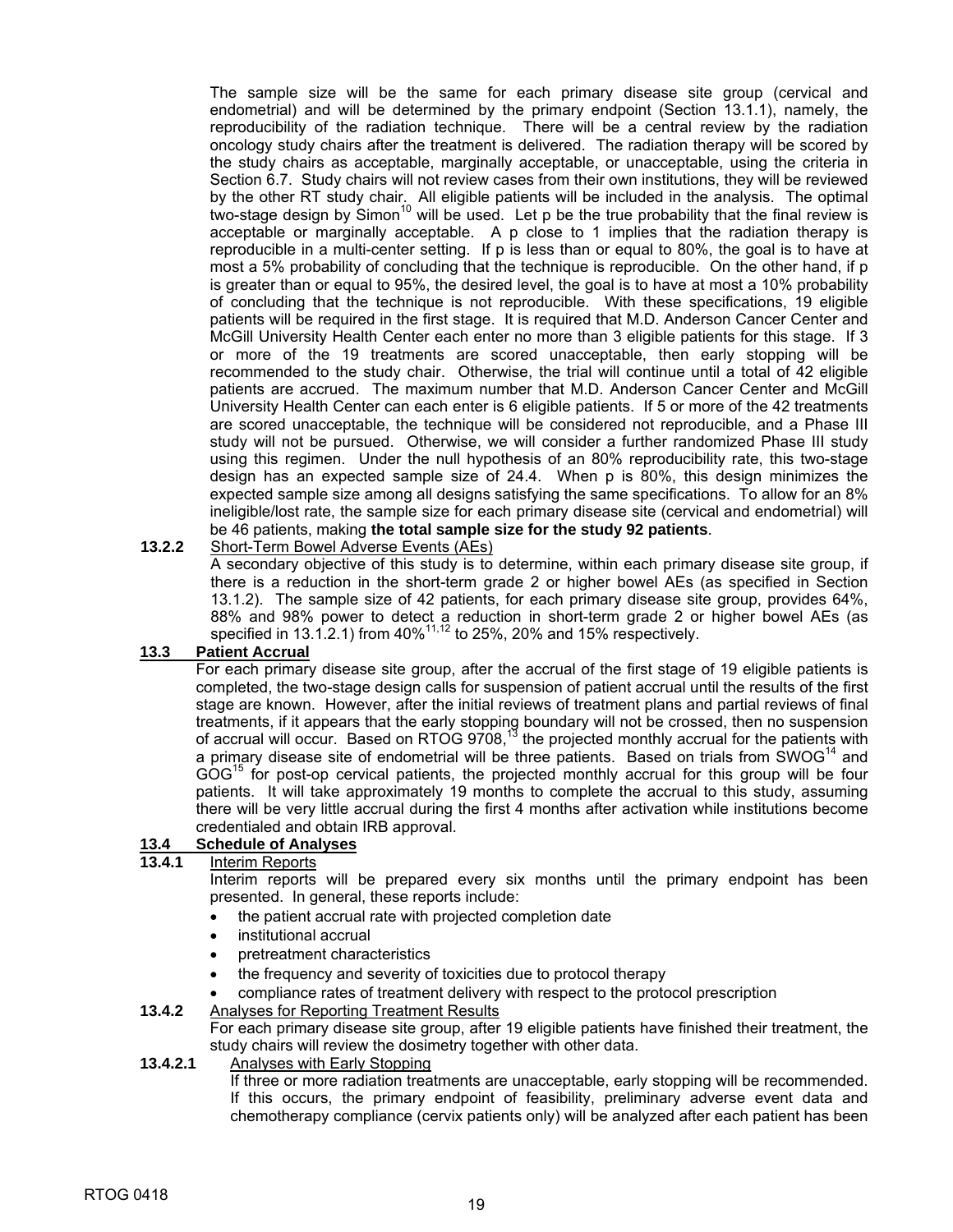followed for at least 90 days. (Endpoints 13.1.1, 13.1.2.1.1, 13.1.2.2) Two years after the early stopping, long-term AEs and efficacy analyses will be done.

### **13.4.2.2** Analyses without Early Stopping

Without early stopping, the first analysis will be made after each patient has been followed for at least 90 days. This first analysis will focus on feasibility, preliminary adverse event data and chemotherapy compliance (cervix patients only). The results will be used to determine whether a further Phase III study is appropriate. Analyses on long-term AEs and efficacy endpoints will be done two years after completion of accrual.

## **13.4.2.3** Analysis Components

- The usual components of the above-mentioned analyses are:
- tabulation of all cases entered, and any patients excluded from the analysis with reasons for exclusion
- institutional accrual
- patient accrual rate
- distribution of important pretreatment characteristics
- **Compliance rate for treatment delivery with respect to the protocol prescription**
- observed results with respect to the appropriate endpoints described in Section 13.1.

# **13.4.2.4** Adverse Event Analyses

- **13.4.2.4.1** Fisher's exact test will be used to determine if there is an association in these data between the type of hysterectomy and the presence of grade 2 or higher bowel AE's as defined in Section 13.1.2.1.1. If the data shows such an association, then the hypothesis of decreased AE's will be analyzed with binomial tests separately within each type of hysterectomy. Otherwise the binomial test will be done for all hysterectomy types combined.
- **13.4.2.4.2** Tables showing (1) adverse events occurring more than 90 days from start of treatment and (2) adverse events at any time will be constructed.
- **13.4.2.5** Estimation of secondary endpoints related to efficacy:
	- The cumulative incidence approach<sup>16</sup> will be used to estimate the failure rates for localregional and distant failures. The Kaplan-Meier method<sup>17</sup> will be used to estimate the overall survival and disease-free survival rates.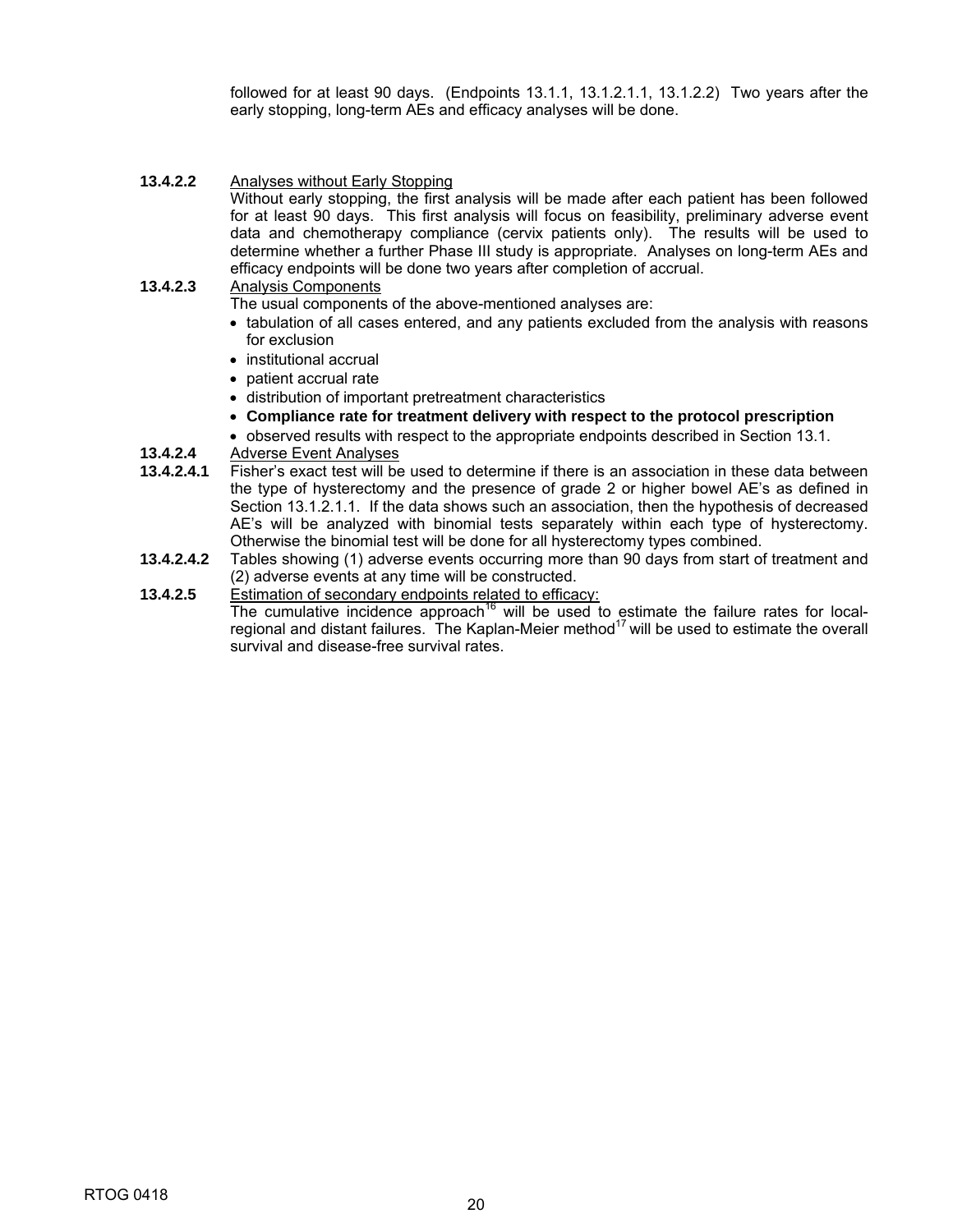## **13.5 Inclusion of Minorities**

In conformance with the National Institute of Health Revitalization Act of 1993 with regard to inclusion of women and minorities in clinical research, the possible difference in any of the above endpoints among the racial groups will be investigated. Summary statistics such as percentage of minorities entered, estimates of the endpoints by the racial groups will be reported. Based on RTOG endometrial study 9708<sup>13</sup> and SWOG<sup>14</sup> it is projected that 76% of the women will be Hispanic or Latino and 24% will not. It is also projected that 78% of women in the study will be white, 16% will be black or African American, 2% will be Asian and 2% will be Native Hawaiian or other Pacific Islander. With the proposed 42 evaluable patients within each primary disease site, there will not be enough statistical power to detect the difference in the primary endpoint between race groups. Nonetheless, the descriptive statistics for each of these groups will be reported.

|                                               | Gender         |              |       |
|-----------------------------------------------|----------------|--------------|-------|
| <b>Ethnic Category</b>                        | <b>Females</b> | <b>Males</b> | Total |
| Hispanic or Latino                            | 11             | n/a          | 11    |
| Not Hispanic or Latino                        | 81             | n/a          | 81    |
| <b>Ethnic Category: Total of all subjects</b> | 92             | n/a          | 92    |
|                                               | Gender         |              |       |
| <b>Racial Category</b>                        | <b>Females</b> | <b>Males</b> | Total |
| American Indian or Alaskan Native             | 0              | n/a          | 0     |
| Asian                                         | 2              | n/a          | 2     |
| <b>Black or African American</b>              | 16             | n/a          | 16    |
| Native Hawaiian or other Pacific Islander     | 2              | n/a          | 2     |
| <b>White</b>                                  | 72             | n/a          | 72    |
| <b>Racial Category: Total of all subjects</b> | 92             | n/a          | 92    |

#### **Planned Gender and Minority Inclusion**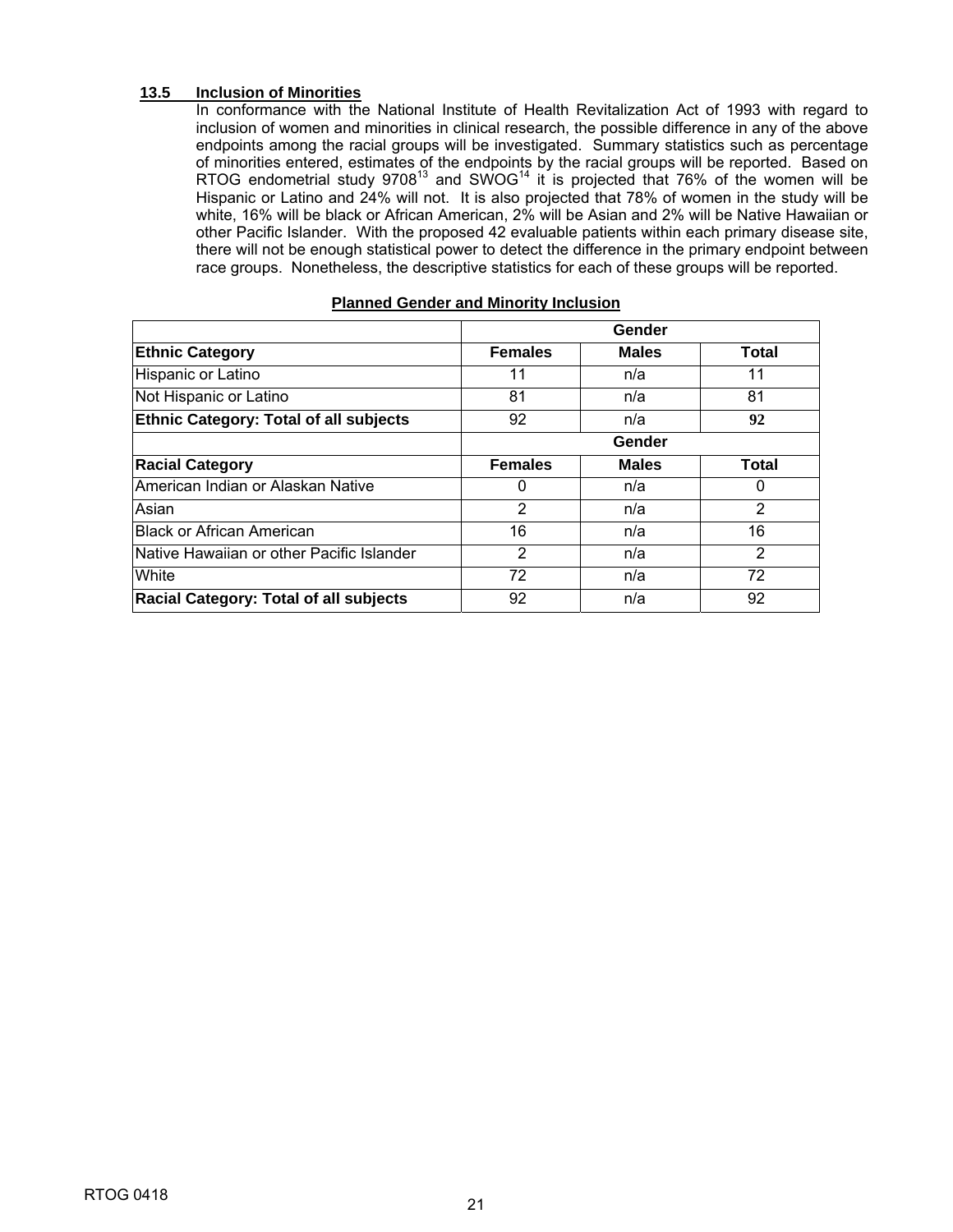## **REFERENCES**

- 1. Peters, WA, Lie PY, Barrett RJ, et al. Concurrent chemotherapy and pelvic radiation therapy compared with pelvic radiation therapy alone as adjuvant therapy after radical surgery in high-risk early-stage cancer of the cervix. *J Clin Oncol*. 18:1606-13, 2000.
- 2. Roeske JC, Mundt AJ, Haplern H, et al. Late rectal sequelae following definitive radiation therapy for carcinoma of the uterine cervix: a dosimetric analysis. *Int J Radiat Oncol Biolo Phys.* 37:351-8, 1997.
- 3. Perez CA, Grigsby PW, Lockett MA, et al. Radiation therapy morbidity in carcinoma of the uterine cervix: dosimetric and clinical correlation. *Int J Radiat Oncol Biol Phys.* 44:855-66, 1999.
- 4. Portelance L, Chao KS, Grigsby PW, et al. Intensity-modulated radiation therapy (IMRT) reduces small bowel, rectum, and bladder doses in patients with cervical cancer receiving pelvic and para-aortic irradiation. *Int J Radiat Oncol Biol Phys.* 51:261-6, 2001.
- 5. Roeske JC, Lujan A, Rotmensch J, et al. Intensity-modulated whole pelvic radiation therapy in patients with gynecologic malignancies. *Int J Radiat Oncol Biol Phys.* 48:1613-21, 2000.
- 6. Mundt AJ, Lujan AE, Rotmensch J, et al. Intensity-modulated whole pelvic radiotherapy in women with gynecologic malignancies. *Int J Radiat Oncol Biol Phys.* 52:1330-7, 2002.
- 7. Mundt AJ, Mell LK, Roeske JC. Preliminary analysis of chronic gastrointestinal toxicity in gynecology patients treated with intensity-modulated whole pelvic radiation therapy. *Int J Radiat Oncol Biol Phys.*  56:1354-60, 2003.
- 8. Brixey CJ, Roeske JC, Lujan AE, et al. Impact of intensity-modulated radiotherapy on acute hematologic toxicity in women with gynecologic malignancies. *Int J Radiat Oncol Biol Phys.* 54:1388-96, 2002.
- 9. Ahamad A, D'Souza W, Salehpour M, et al. Intensity-modulated radiation therapy after hysterectomy: comparison with conventional treatment and sensitivity of the normal-tissue-sparing effect to margin size. Int J Radiat Oncol Biol Phys. 62:1117-24, 2005.
- 10. Simon R. Optimal two-stage designs for phase II clinical trials. *Control Clin Trials*. 10:1-10, 1989.
- 11. Keys HM, Roberts JA, Brunetto VL, et al. A phase III trial of surgery with or without adjunctive external pelvic radiation therapy in intermediate risk endometrial adenocarcinoma: a Gynecologic Oncology Group study. *Gynecol Oncol.* 92:744-751, 2004.
- 12. Peters WA, Liu PY, Barrett II RJ, et al. Concurrent chemotherapy and pelvic radiation therapy compared with pelvic radiation therapy alone as adjuvant therapy after radical surgery in high-risk early-stage cancer of the cervix. *J Clin Oncol*. 18:1606-1613, 2000.
- 13. Greven K, Winter K, Underhill K, et al. Preliminary analysis of RTOG 9708: adjuvant postoperative radiotherapy combined with cisplatin/paclitaxel chemotherapy after surgery for patients with high-risk endometrial cancer. *Int J Radiat Onco Biol Phys.* 59:168-73, 2004.
- 14. Peters WA 3d, Liu PY, Barrett RJ 2d, et al. Concurrent chemotherapy and pelvic radiation therapy compared with pelvic radiation therapy alone as adjuvant therapy after radical surgery in high-risk earlystage cancer of the cervix. *J Clin Oncol*. 18:1606-13, 2000.
- 15. Sedlis A, Bundy B, Rotman M, et al. A randomized trial of pelvic radiation therapy versus no further therapy in selected patients with stage IB carcinoma of the cervix after radical hysterectomy and pelvic lymphadenectomy: a Gynecologic Oncology Group study. *Gynecol Oncol*. 73:177-83, 1999.
- 16. Kalbfleish JD, Prentice RL. *The Statistical Analysis of Failure Time Data*. New York: John Wiley & Sons; pp. 167-9, 1980.
- 17. Kaplan EL, Meier P. Nonparametric estimation from incomplete observations. *J Am Stat Assoc*. 53:457- 81, 1958.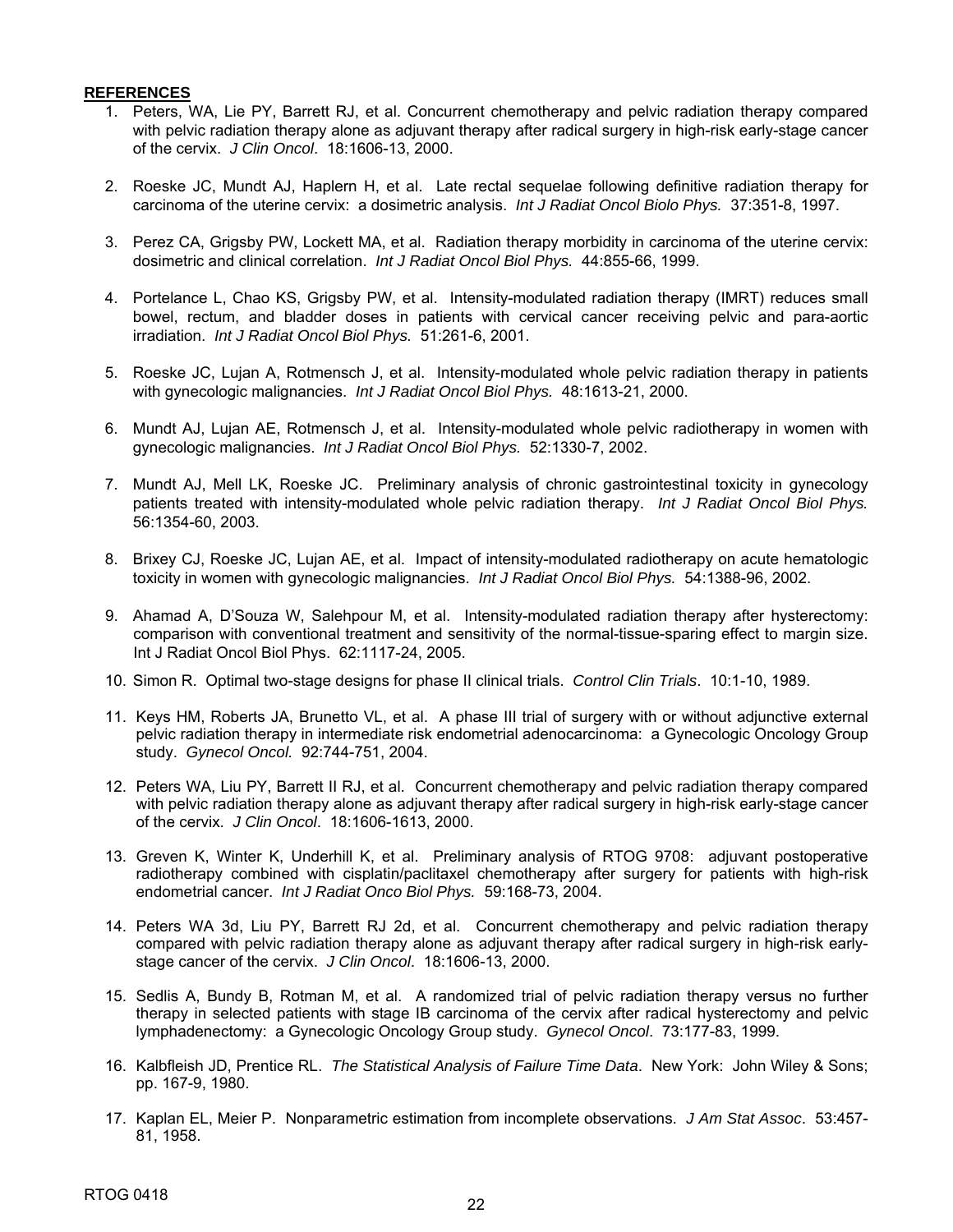# **APPENDIX I (3/20/06, 9/20/06) RTOG 0418**

# **Informed Consent for Cancer Treatment Trials**

# **A Phase II Study of Intensity Modulated Radiation Therapy (IMRT) to the Pelvis +/- Chemotherapy for Post-operative Patients with either Endometrial or Cervical Carcinoma**

This is a clinical trial, a type of research study. The study doctor will explain the clinical trial to you. Clinical trials include only people who choose to take part. Please take your time to make your decision about taking part. You may discuss your decision with your friends and family. You can also discuss it with your health care team. If you have any questions, you can ask the study doctor for more explanation.

You are being asked to take part in this study because you have endometrial or cervical cancer that has a high risk for coming back as pelvic or endometrial cancer.

# **Why is this study being done? (9/20/06)**

The purpose of this study is to test whether the use of an advanced radiation therapy delivery technique called intensity-modulated radiation therapy (IMRT – see definition below) can spare your normal tissue, including small bowel and large bowel, from radiation.

Definition of IMRT: Many normal tissues, including small bowel and large bowel, are very close to areas at high risk of cancer coming back, such as nodes and vagina. Standard radiation techniques cannot avoid delivering radiation to these normal tissues that do not need to get radiation. IMRT tries to lower the amount of radiation that normal tissues receive, while still delivering the desired amount of radiation to your cancer and to areas that the study doctor thinks may have cancer cells, such as lymph nodes in the pelvis. IMRT does this by using multiple, complicated computer-controlled radiation beams aimed at your cancer.

This research is being done to try to reduce radiation side effects (especially diarrhea) that occur with the standard radiation methods. With the new radiation techniques that are being used in this study (IMRT), special credentialing is required of all institutions prior to treating patients with IMRT.

# **How many people will take part in the study?**

**About 92 people will take part in this study.** About half the patients will have endometrial cancer and the rest will have cervical cancer.

# **What will happen if I take part in this research study?**

Patients with endometrial and cervix cancer will receive the following treatment: Radiation therapy will be given once a day, five days a week, for 28 days. This will be given to you as an outpatient. IMRT treatment usually takes longer each day than a "standard" radiation treatment (a "standard" radiation treatment takes 5-15 minutes, and an IMRT treatment may take 20-30 minutes) even though the radiation dose to the cancer is the same.

If you have cervix cancer, you will also get the chemotherapy drug cisplatin during your radiation treatments. You will get five doses of cisplatin in your vein. Starting at the time of radiation, the drug will be given every Monday or Tuesday. The cisplatin will take 20-30 minutes to go into your vein. You will also be given additional fluids into your vein. The additional fluids will be given before and after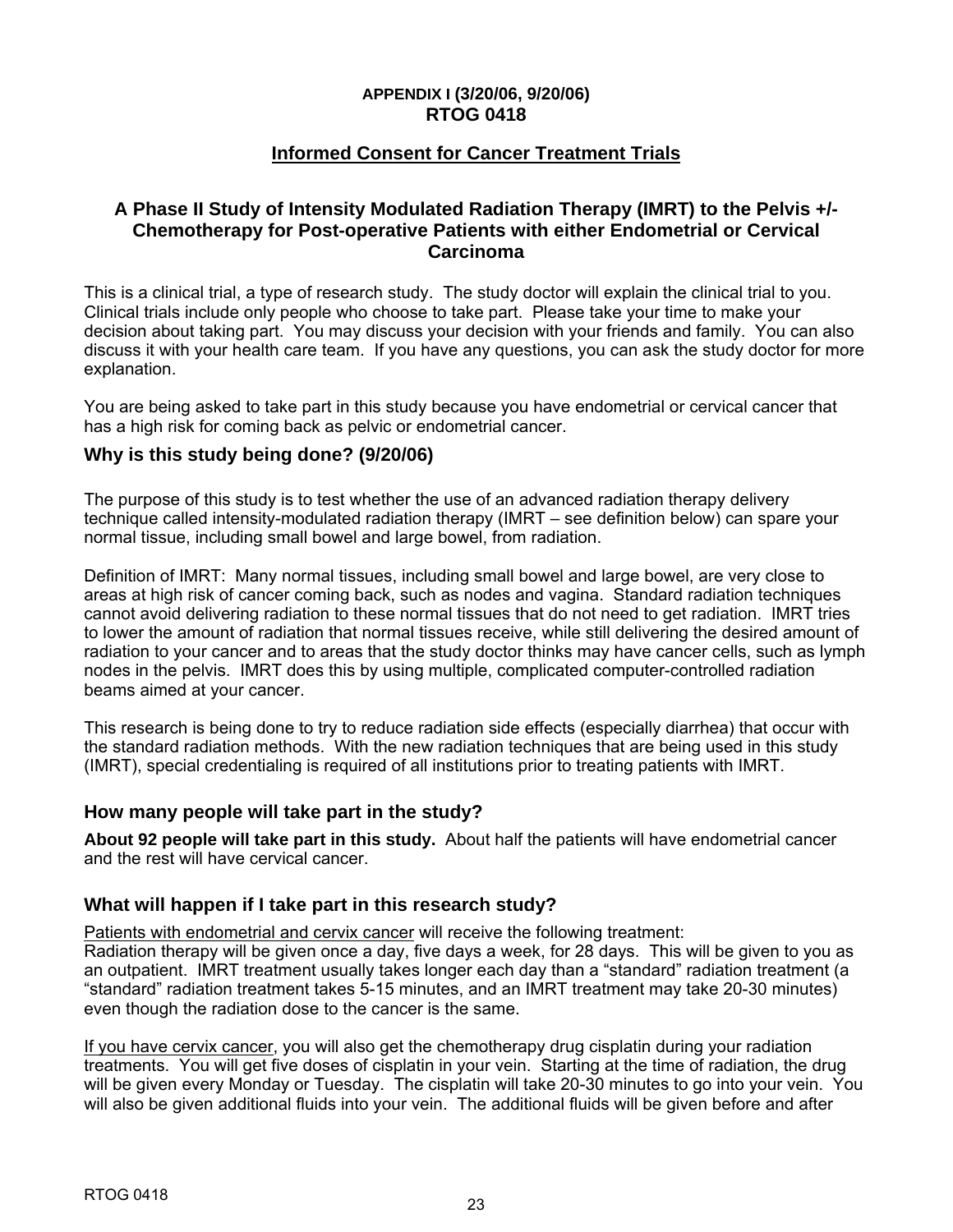cisplatin is given. The total time you will be getting fluids and the drug cisplatin into your vein will be 3- 4 hours.

If you take part in this study, you will have the following tests and procedures:

Prior to study entry:

 History and physical examination Surgery (Hysterectomy) Chest x-ray/CT of chest CT/MRI/ PET-CT scan of the abdomen and pelvis (Cervix cancer patients only) Blood tests Audiogram (at the study doctor's request) Every week during treatment: Weekly visits with the radiation oncologist Blood tests During follow-up: (3/20/06, 9/20/06)

Physical examination 4 weeks after treatment, then every 3 months during years 1 and 2, every 6 months during years 3 through 5, and then yearly until data collection is no longer required. Pap smear every 3-6 months during years 1 and 2; every 6 months during years 3 through 5; then yearly until data collection is no longer required. Laboratory studies as needed

Chest x-ray/Chest CT 3 months following completion of chemotherapy and radiation therapy treatments and then every 6 months for 2 years, and then once a year for 5 years. CT/PET/PET-CT of abdomen and pelvis 3 months following completion of chemotherapy and radiation therapy treatments (cervix patients only)

# **How long will I be in the study?**

The study treatment will take 6 weeks to complete. Follow-up visits will be scheduled 4 weeks after completion of the treatment and then every 3 months during years 1 and 2; every 6 months during years 3 through 5; and then once every year for at least 3 years.

The study doctor may take you off study treatment if:

- it is in your best medical interest, or
- your condition worsens, or
- new information becomes available that suggests that the treatment is not working or is unsafe for you.

It is unlikely, but the study may be dropped due to lack of funding or participation.

# **Can I stop being in the study?**

Yes. You can decide to stop at any time. Tell the study doctor if you are thinking about stopping or decide to stop. He or she will tell you how to stop safely.

It is important to tell the study doctor if you are thinking about stopping so any risks from the cisplatin and radiation therapy can be evaluated by the study doctor. Another reason to tell the study doctor that you are thinking about stopping is to discuss what follow-up care and testing could be most helpful for you.

The study doctor may stop you from taking part in this study at any time if he/she believes it is in your best interest, if you do not follow the study rules; or if the study is stopped.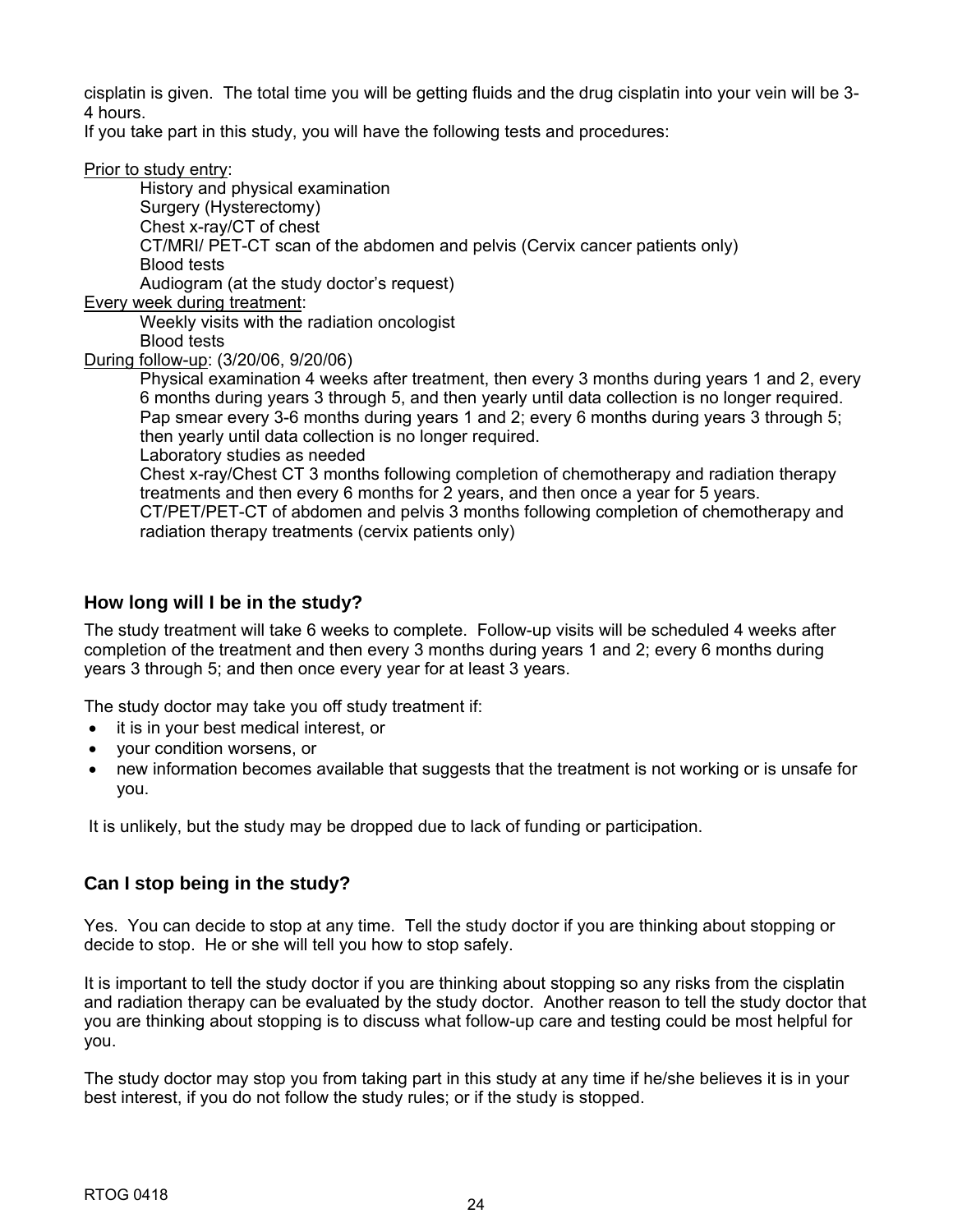# **What side effects or risks can I expect from being in the study?**

You may have side effects while on the study. Everyone taking part in the study will be watched carefully for any side effects. However, doctors don't know all the side effects that may happen. Side effects may be mild or very serious. Your health care team may give you medicines to help lessen side effects. Many side effects go away soon after you stop taking the radiation therapy and chemotherapy. In some cases, side effects can be serious, long lasting, or may never go away.

You should talk to the study doctor about any side effects that you have while taking part in the study.

# **Risks and side effects related to Radiation Therapy (including IMRT) to the pelvis include those that are:**

*Likely*

- Decrease in blood counts, which can lead to a risk of infection and bleeding
- Fatigue
- Diarrhea
- Rectal irritation
- Urinary frequency and painful urination
- Loss of pubic hair
- Darkening of skin
- Vaginal narrowing and shortening
- Painful intercourse

# *Less Likely, but Serious (9/20/06)*

- Rectal bleeding
- Rectal ulcer
- Blood in urine
- Bowel obstruction
- Urethral obstruction
- Damage to the vaginal wall, which could lead to a fistula (abnormal passageway) between the bladder and the vagina or between the rectum and vagina

Young women will go through the change of life. Medication may be given to help with their symptoms.

# **Risks Associated with Cisplatin**

# *Very Likely*

- Decrease in blood counts, which can lead to a risk of infection and bleeding
- Loss of appetite and/or taste; metallic taste in your mouth
- Nausea and/or vomiting
- Fatigue
- Hearing loss or ringing in the ears
- Numbness or tingling in the hands or feet

# *Less Likely*

- Muscle cramps or spasms
- Loss of coordination
- Involuntary movements or shaking

# *Less Likely, But Serious*

• Loss of muscle or nerve function, which may cause weakness or numbness in your hands and feet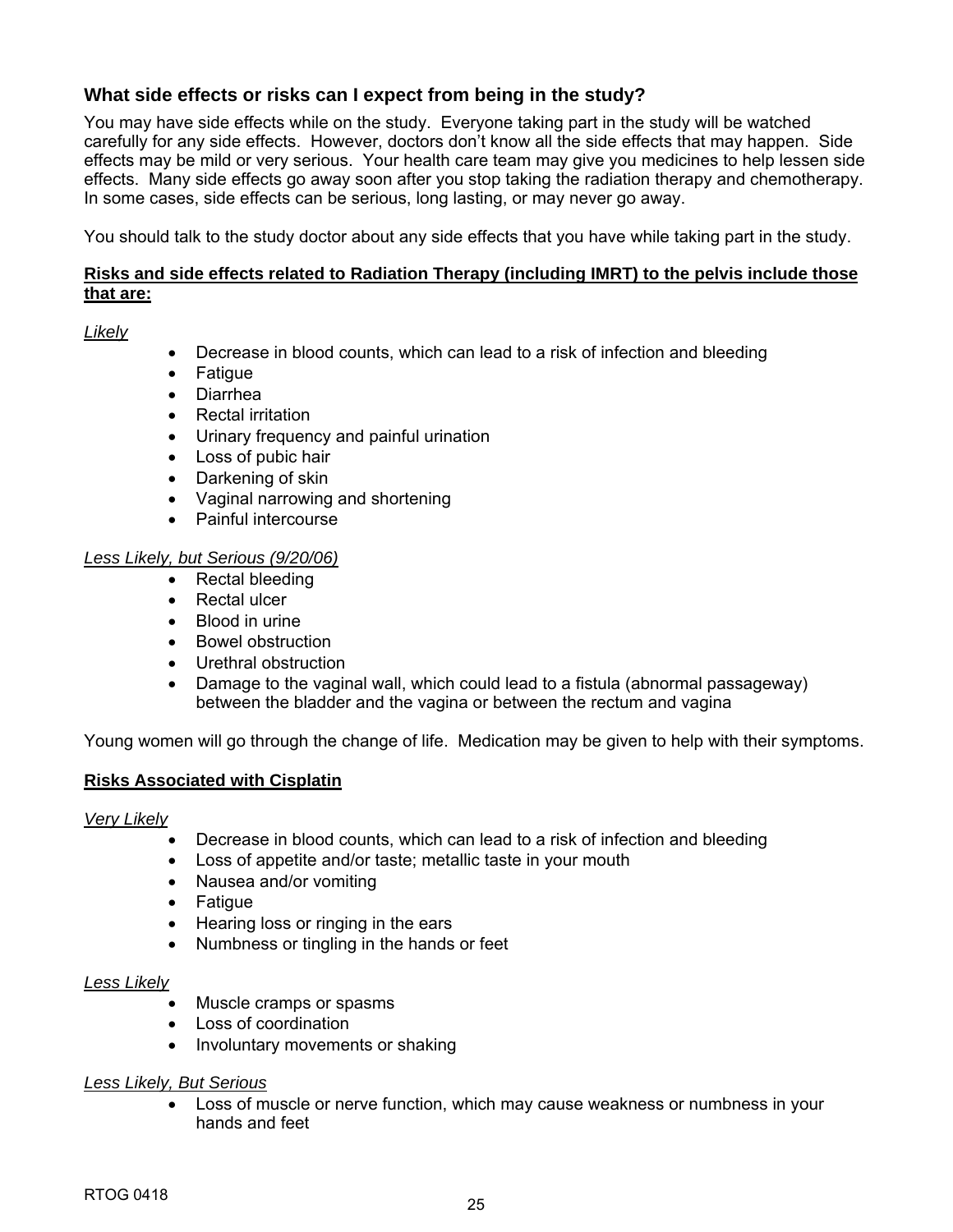- Facial swelling
- Decreasing ability of the kidneys to handle the body's waste, which may be permanent
- Allergic reactions, which can cause difficulty in breathing, fast heartbeat, and sweating
- Decrease in liver function causing temporary elevation in blood tests
- Another cancer called Acute Leukemia

# **Risks Associated with Blood Drawing**

• You may experience some discomfort, bruising and/or bleeding at the site of the needle insertion. Occasionally, some people experience dizziness or feel faint. In rare instances, infection may develop at the site of the needle insertion.

# **Are there benefits to taking part in the study?**

Taking part in this study may or may not make your health better. Doctors hope *IMRT* will have less side effects, and be more useful than the usual treatment, but there is no proof of this yet. We do know that the information from this study will help doctors learn more about *IMRT* as a treatment for cancer. This information could help future cancer patients.

# **What other choices do I have if I do not take part in this study?**

Your other choices may include:

- Getting treatment or care for your cancer without being in a study
- Taking part in another study
- Getting no treatment
- Getting standard radiation therapy

Talk to your doctor about your choices before you decide if you will take part in this study.

# **Will my medical information be kept private?**

We will do our best to make sure that the personal information in your medical record will be kept private. However, we cannot guarantee total privacy. Your personal information may be given out if required by law. If information from this study is published or presented at scientific meetings, your name and other personal information will not be used.

Organizations that may look at and/or copy your medical records for research, quality assurance, and data analysis include:

• The National Cancer Institute (NCI) and other government agencies, like the Food and Drug Administration (FDA), involved in keeping research safe for people

# **What are the costs of taking part in this study?**

You and/or your health plan/insurance company will need to pay for some or all of the costs of treating your cancer in this study. Some health plans will not pay these costs for people taking part in studies. Check with your health plan or insurance company to find out what they will pay for. Taking part in this study may or may not cost your insurance company more than the cost of getting regular cancer treatment.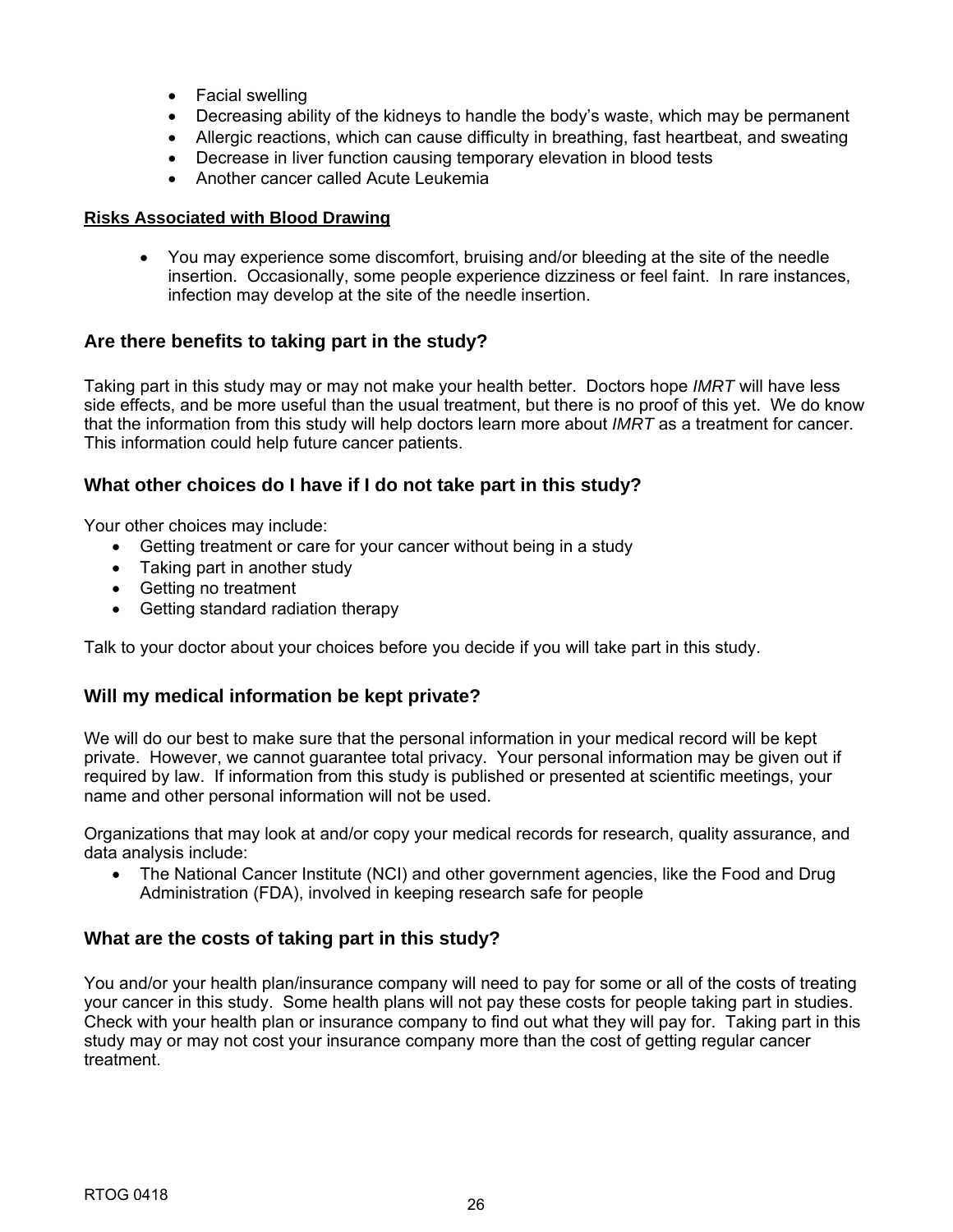# **You will not be paid for taking part in this study.**

For more information on clinical trials and insurance coverage, you can visit the National Cancer Institute's Web site at http://cancer.gov/clinicaltrials/understanding/insurance-coverage. You can print a copy of the "Clinical Trials and Insurance Coverage" information from this Web site.

Another way to get the information is to call 1-800-4-CANCER (1-800-422-6237) and ask them to send you a free copy.

# **What happens if I am injured because I took part in this study?**

It is important that you tell the study doctor, \_\_\_\_\_\_\_\_\_\_\_\_\_\_\_\_\_\_\_\_\_\_*[investigator's name(s)],* if you feel that you have been injured because of taking part in this study. You can tell the doctor in person or call him/her at \_\_\_\_\_\_\_\_\_\_\_\_\_\_\_\_\_\_ *[telephone number].*

You will get medical treatment if you are injured as a result of taking part in this study. You and/or your health plan will be charged for this treatment. The study will not pay for medical treatment.

# **What are my rights if I take part in this study?**

Taking part in this study is your choice. You may choose either to take part or not to take part in the study. If you decide to take part in this study, you may leave the study at any time. No matter what decision you make, there will be no penalty to you and you will not lose any of your regular benefits. Leaving the study will not affect your medical care. You can still get your medical care from our institution.

We will tell you about new information or changes in the study that may affect your health or your willingness to continue in the study.

In the case of injury resulting from this study, you do not lose any of your legal rights to seek payment by signing this form.

# **Who can answer my questions about the study?**

You can talk to your study doctor about any questions or concerns you have about this study. Contact your study doctor \_\_\_\_\_\_\_\_\_\_\_\_\_\_\_\_\_\_ *[name(s)]* at \_\_\_\_\_\_\_\_\_\_\_\_\_\_\_\_\_\_ *[telephone number].*

For questions about your rights while taking part in this study, call the *[name of center]* Institutional Review Board (a group of people who review the research to protect your rights) at \_\_\_\_\_\_\_\_\_\_\_\_\_\_\_\_\_\_ *(telephone number). [Note to Local Investigator: Contact information for patient representatives or other individuals in a local institution who are not on the IRB or research team but take calls regarding clinical trial questions can be listed here.]* 

\*You may also call the Operations Office of the NCI Central Institutional Review Board (CIRB) at 888- 657-3711 (from the continental US only).*[\*Only applies to sites using the CIRB.]*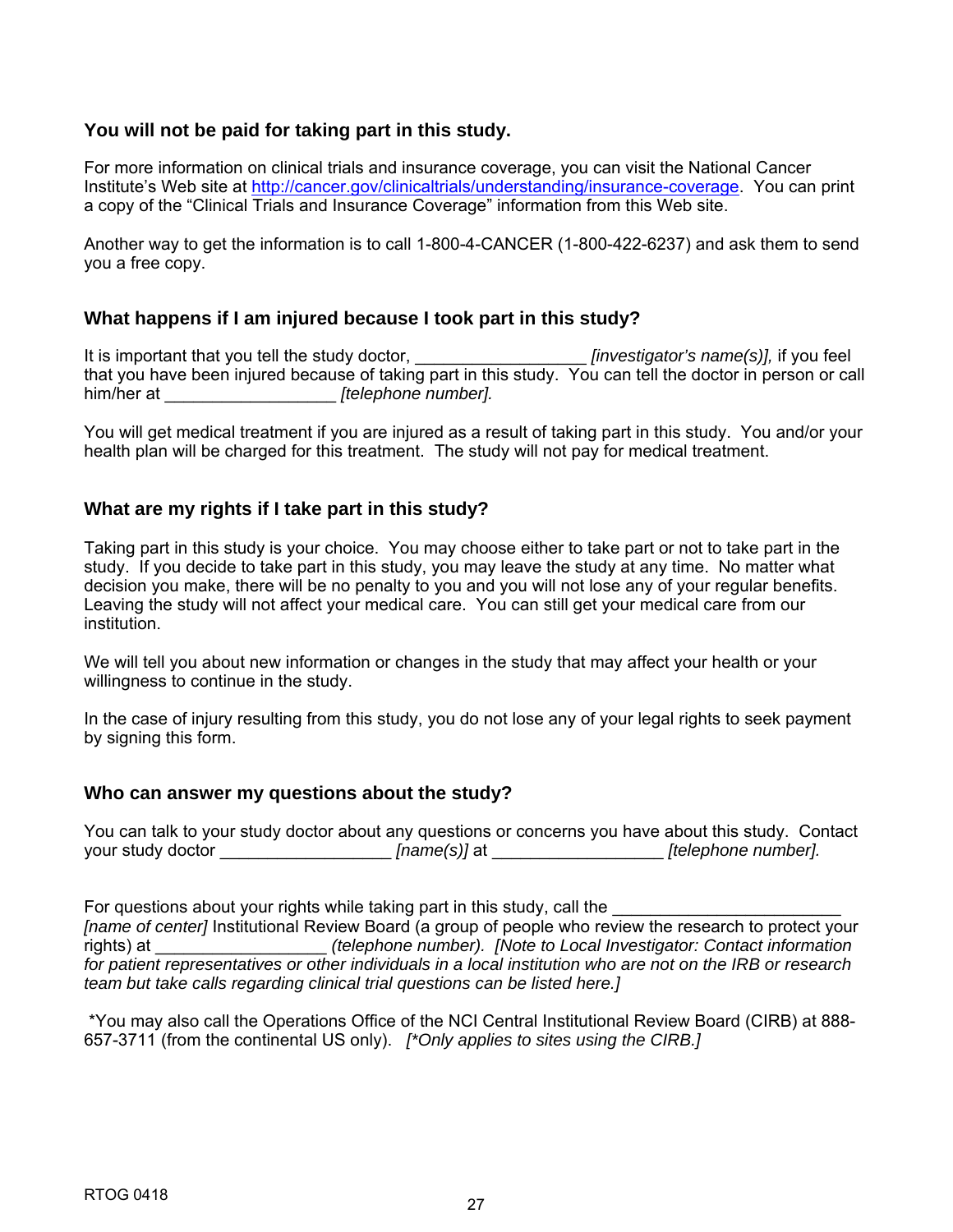# **Consent Form for Use of Tissue for Research**

# **About Using Tissue for Research**

You are going to have a biopsy (or surgery) to see if you have cancer. Your doctor will remove some body tissue to do some tests. The results of these tests will be given to you by your doctor and will be used to plan your care.

We would like to keep some of the tissue that is left over for future research. If you agree, this tissue will be kept and may be used in research to learn more about cancer and other diseases. Please read the information sheet called "How Is Tissue Used for Research" to learn more about tissue research. This information sheet is available to all at the following web site: http://www.cancerdiagnosis.nci.nih.gov/specimens/patient.pdf

Your tissue may be helpful for research whether you do or do not have cancer. The research that may be done with your tissue is not designed specifically to help you. It might help people who have cancer and other diseases in the future.

Reports about research done with your tissue will not be given to you or your doctor. These reports will not be put in your health record. The research will not have an effect on your care.

# **Things to Think About**

The choice to let us keep the leftover tissue for future research is up to you. No matter what you decide to do, it will not affect your care.

If you decide now that your tissue can be kept for research, you can change your mind at any time. Just contact us and let us know that you do not want us to use your tissue. Then any tissue that remains will no longer be used for research, and will be returned.

In the future, people who do research may need to know more about your health. While reports may be given about your health, your name, address, phone number, or any other personal information will not be given, so the researchers will not know who you are.

Sometimes tissue is used for genetic research (about diseases that are passed on in families). Even if your tissue is used for this kind of research, the results will not be put in your health records.

Your tissue will be used only for research and will not be sold. The research done with your tissue may help to develop new products in the future.

# **Benefits**

The benefits of research using tissue include learning more about what causes cancer and other diseases, how to prevent them, and how to treat them.

# **Risks**

The greatest risk to you is the release of information from your health records. We will do our best to make sure that your personal information will be kept private. The chance that this information will be given to someone else is very small.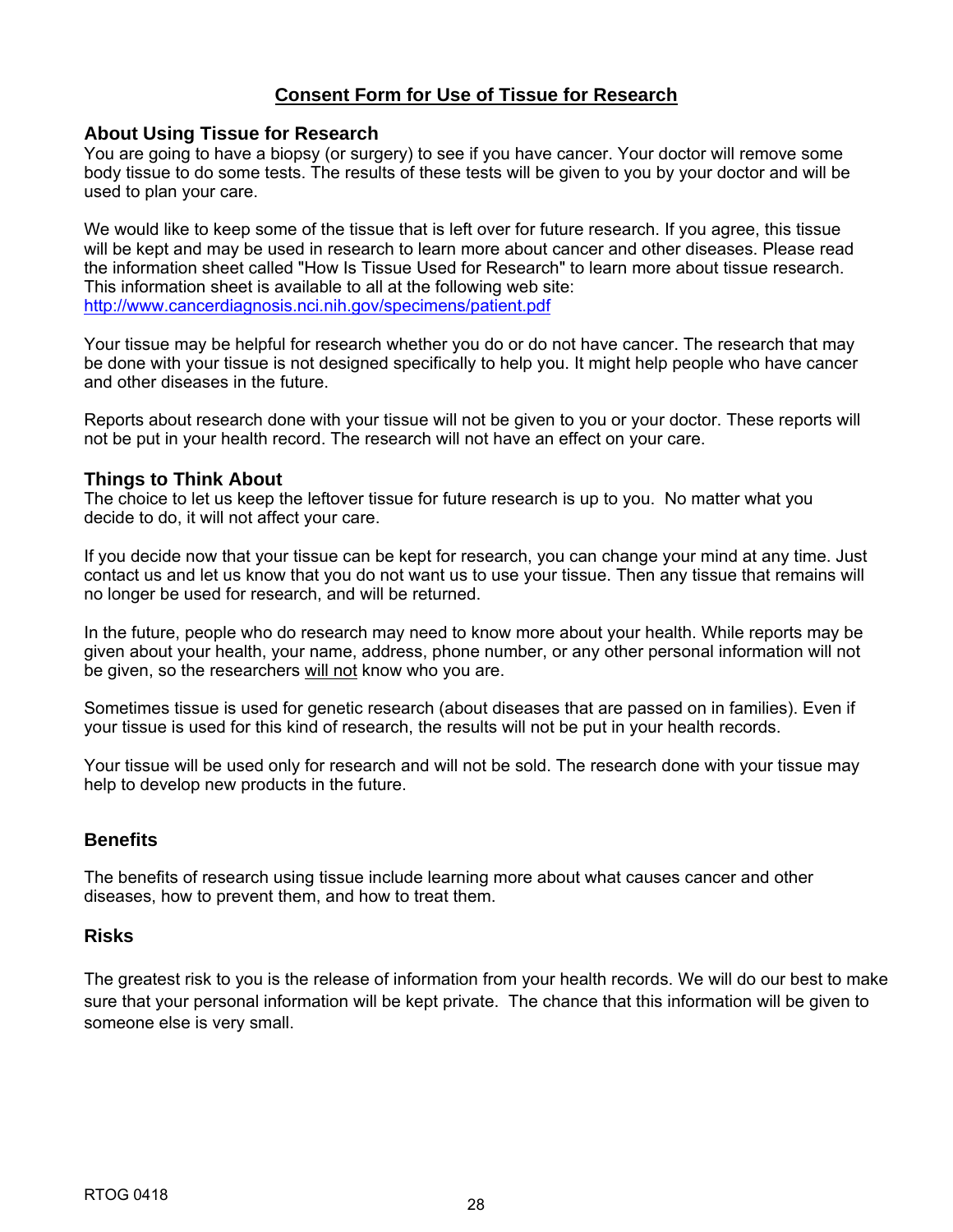# **Making Your Choice**

Please read each sentence below and think about your choice. After reading each sentence, circle "Yes" or "No". If you have any questions, please talk to your doctor or nurse, or call our research review board at \_\_\_\_\_\_\_\_\_\_\_\_\_\_\_\_\_ *[IRB's phone number]*.

No matter what you decide to do, it will not affect your care.

**1. My tissue may be kept for use in research to learn about, prevent, or treat cancer.** 

*No Yes* No

**2. My tissue may be kept for use in research to learn about, prevent, or treat other health problems (for example: diabetes, Alzheimer's disease, or heart disease).** 

*No Yes* No

**3. Someone may contact me in the future to ask me to take part in more research.** 

*No Yes* No

**Where can I get more information?** 

**You may call the National Cancer Institute's Cancer Information Service at:** 

**1-800-4-CANCER (1-800-422-6237)** or **TTY: 1-800-332-8615**

**You may also visit the NCI Web site at http://cancer.gov/**

- **For NCI's clinical trials information, go to: http://cancer.gov/clinicaltrials/**
- **For NCI's general information about cancer, go to http://cancer.gov/cancerinfo/**

**You will get a copy of this form. If you want more information about this study, ask the study doctor.**

# **Signature**

**I have been given a copy of all \_\_\_\_\_** *[insert total of number of pages]* **pages of this form. I have read it or it has been read to me. I understand the information and have had my questions answered. I agree to take part in this study.** 

**Participant \_\_\_\_\_\_\_\_\_\_\_\_\_\_\_\_\_\_\_\_\_\_\_\_\_\_\_\_\_\_\_\_** 

**Date \_\_\_\_\_\_\_\_\_\_\_\_\_\_\_\_\_\_\_\_\_\_\_\_\_\_\_\_\_\_\_\_\_\_\_\_\_**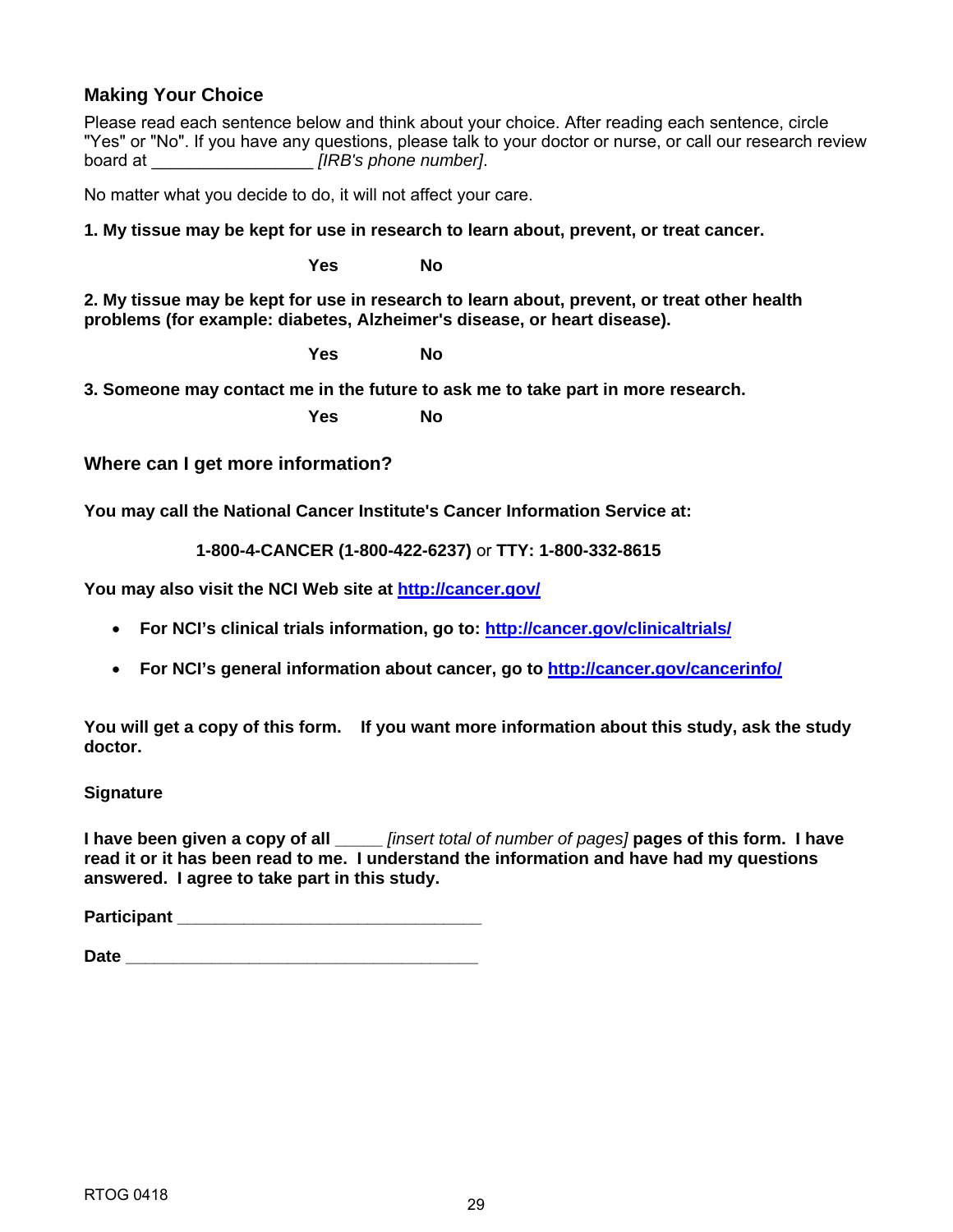#### **APPENDIX II**

#### **ZUBROD PERFORMANCE SCALE**

- **0 Fully active, able to carry on all predisease activities without restriction (Karnofsky 90-100).**
- **1 Restricted in physically strenuous activity but ambulatory and able to carry work of a light or sedentary nature. For example, light housework, office work (Karnofsky 70-80).**
- **2 Ambulatory and capable of all self-care but unable to carry out any work activities. Up and about more than 50% of waking hours (Karnofsky 50- 60)***.*
- **3 Capable of only limited self-care, confined to bed or chair 50% or more of waking hours (Karnofsky 30-40)***.*
- **4 Completely disabled. Cannot carry on self-care. Totally confined to bed or (Karnofsky 10-20)***.*
- **5 Death (Karnofsky 0).**

#### **KARNOFSKY PERFORMANCE SCALE**

- **100 Normal; no complaints; no evidence of disease**
- **90 Able to carry on normal activity; minor signs or symptoms of disease**
- **80 Normal activity with effort; some sign or symptoms of disease**
- **70 Cares for self; unable to carry on normal activity or do active work**
- **60 Requires occasional assistance, but is able to care for most personal needs**
- **50 Requires considerable assistance and frequent medical care**
- **40 Disabled; requires special care and assistance**
- **30 Severely disabled; hospitalization is indicated, although death not imminent**
- **20 Very sick; hospitalization necessary; active support treatment is necessary**
- **10 Moribund; fatal processes progressing rapidly**
- **0 Dead**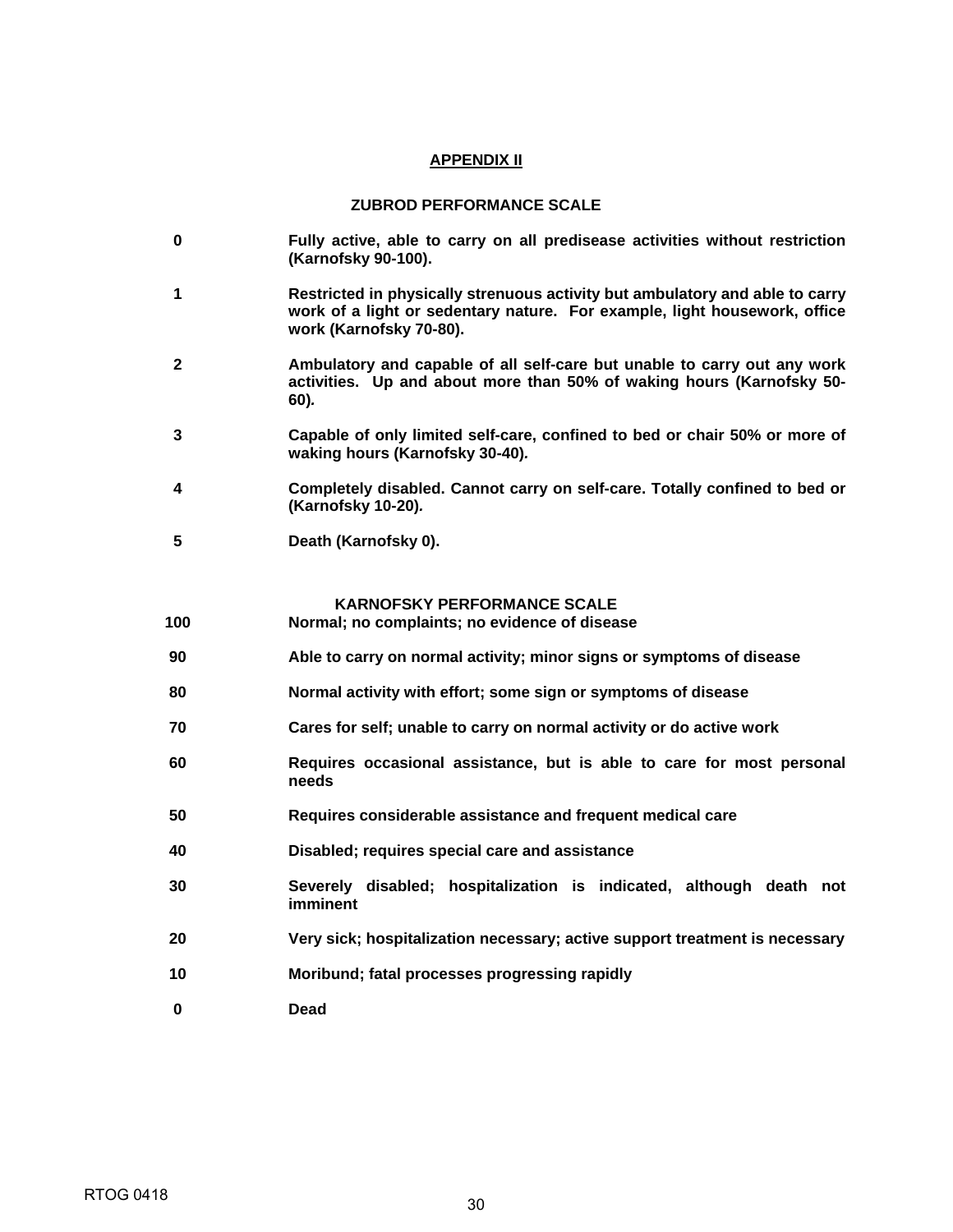## **APPENDIX III (9/20/06, 5/15/07)**

#### **STAGING SYSTEM**

# **STAGING FOR ENDOMETRIAL CANCER**  *(AJCC, 6th Edition, 2002)*

| TNM              | <b>FIGO</b>   |                                                                          |
|------------------|---------------|--------------------------------------------------------------------------|
| Categorie        | <b>Stages</b> |                                                                          |
| $\mathbf{s}$     |               |                                                                          |
| ТX               |               | Primary tumor cannot be assessed                                         |
| T0               |               | No evidence of primary tumor                                             |
| Tis              | 0             | Carcinoma in situ                                                        |
| T1               |               | Tumor confined to corpus uteri                                           |
| T1a              | IA            | Tumor limited to endometrium                                             |
| T <sub>1</sub> b | IBI           | Tumor invades less than one-half of the myometrium                       |
| T <sub>1</sub> c | IC.           | Tumor invades one-half or more of the myometrium                         |
| T2               | Ш             | Tumor invades cervix but does not extend beyond uterus                   |
| T2a              | IIA.          | Tumor limited to the glandular epithelium of the endocervix. There is no |
|                  |               | evidence of connective tissue stromal invasion                           |
| T <sub>2</sub> b | IIB.          | Invasion of the stromal connective tissue of the cervix                  |
| T3               | Ш             | Local and/or regional spread as defined below                            |
| ТЗа              | IIIA.         | Tumor invades serosa and/or adnexa (direct extension or metastasis)      |
|                  |               | and/or cancer cells in ascites or peritoneal washings                    |
| T <sub>3</sub> b | IIIB.         | Vaginal involvement (direct extension or metastasis)                     |
| Т4               | IVA.          | Tumor invades bladder mucosa and/or bowel mucosa (bullous edema is not   |
|                  |               | sufficient evidence to classify a tumor as T4).                          |

#### **Regional Lymph Nodes (N)**

- NX Regional lymph nodes cannot be assessed
- N0 No regional lymph node metastasis
- N1 IIIC Regional lymph node metastasis to pelvic and/or para-aortic nodes

## **Distant Metastasis (M)**

- MX Distant metastasis cannot be assessed
- M0 No distant metastasis
- M1 IVB Distant metastasis (Includes metastasis to abdominal lymph nodes other than para-aortic, and/or inguinal lymph nodes; excludes metastasis to vagina, pelvic serosa, or adnexa)

## **STAGE GROUPING**

| Stage 0    | Tis              | N0             | M <sub>0</sub> |
|------------|------------------|----------------|----------------|
| Stage I    | T1               | N <sub>0</sub> | M0             |
| Stage IA   | T1a              | N0             | M0             |
| Stage IB   | T <sub>1</sub> b | N0             | M0             |
| Stage IC   | T <sub>1</sub> c | N <sub>0</sub> | M0             |
| Stage II   | T2               | N <sub>0</sub> | M0             |
| Stage IIA  | T2a              | N <sub>0</sub> | M0             |
| Stage IIB  | T2b              | N <sub>0</sub> | M0             |
| Stage III  | T3               | N <sub>0</sub> | M0             |
| Stage IIIA | ТЗа              | N0             | M0             |
| Stage IIIB | T3b              | N0             | M0             |
| Stage IIIC | T1               | N1             | M0             |
|            | T <sub>2</sub>   | N <sub>1</sub> | M0             |
|            | T3               | N1             | M0             |
| Stage IVA  | Τ4               | Any N          | M0             |
| Stage IVB  | Any T            | Any N          | M <sub>1</sub> |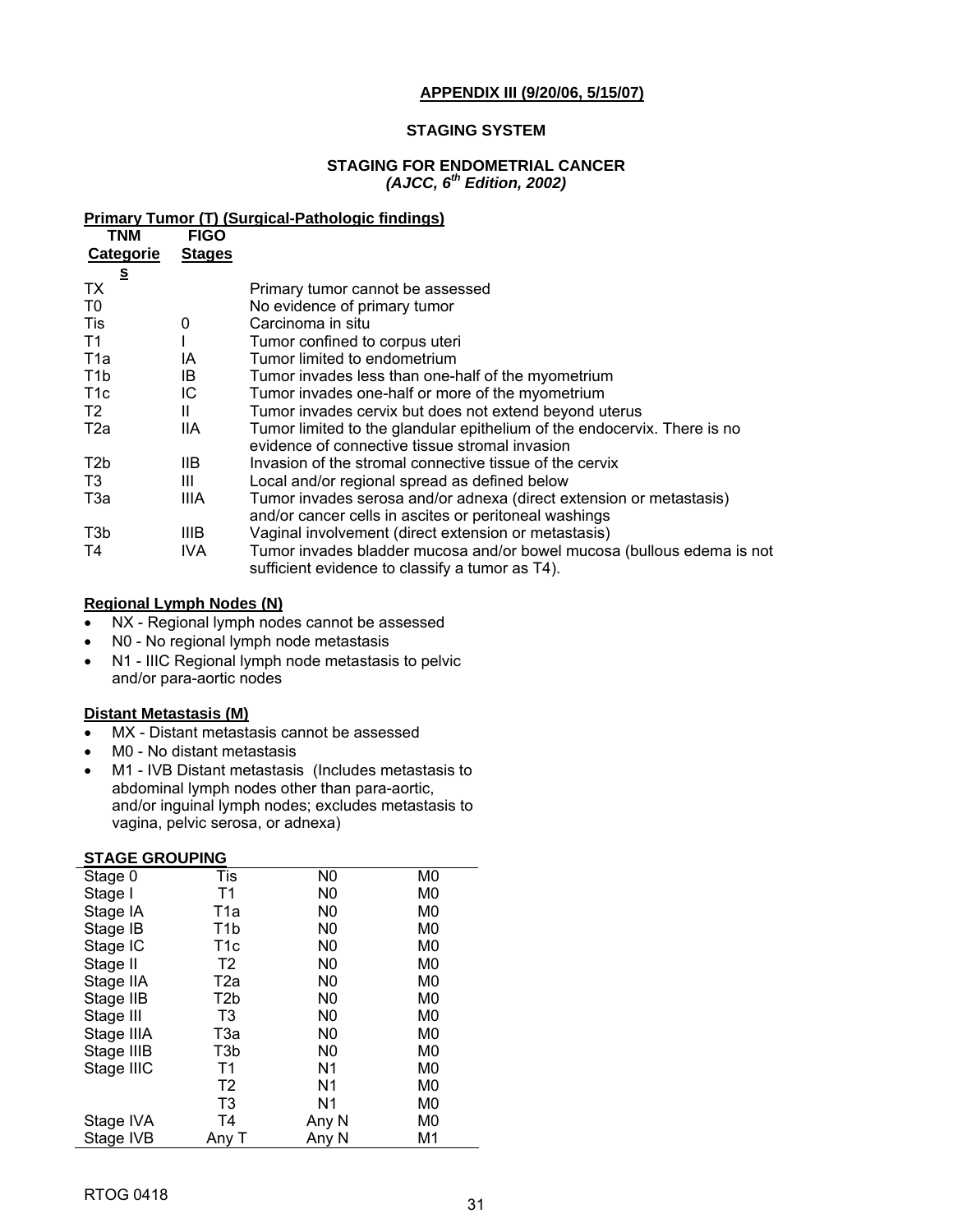## **STAGING FOR CERVICAL CANCER**  *(AJCC, 6th Edition, 2002)*

| <b>Primary Tumor (T)</b>      |                 |                                                                                                                                             |
|-------------------------------|-----------------|---------------------------------------------------------------------------------------------------------------------------------------------|
| <b>TNM</b>                    | <b>FIGO</b>     |                                                                                                                                             |
| Categories<br>TX              | <b>Stages</b>   |                                                                                                                                             |
|                               |                 | Primary tumor cannot be assessed                                                                                                            |
| T <sub>0</sub>                |                 | No evidence of primary tumor                                                                                                                |
| Tis                           | 0               | Carcinoma in situ (preinvasive carcinoma)                                                                                                   |
| T <sub>1</sub>                |                 | Cervical carcinoma confined to uterus (extension to corpus should be<br>disregarded)                                                        |
| T1a                           | IA              | Invasive carcinoma diagnosed only by microscopy. All macroscopically<br>visible lesions - even with superficial invasion - are Stage IB/T1b |
| T1a1                          | IA1             | Stromal invasion no greater than 3.0 mm in depth and 7.0 mm or less in<br>horizontal spread                                                 |
| T1a2                          | IA <sub>2</sub> | Stromal invasion more than 3.0 mm and not more than 5.0 mm with a<br>horizontal spread 7.0 mm or less*                                      |
| T <sub>1</sub> b              | IB.             | Clinically visible lesion confined to the cervix or microscopic lesion<br>greater than IA2/T1a2                                             |
| T <sub>1</sub> b <sub>1</sub> | IB <sub>1</sub> | Clinically visible lesion 4.0 cm or less in greatest dimension                                                                              |
| T <sub>1</sub> b <sub>2</sub> | IB <sub>2</sub> | Clinically visible lesion more than 4.0 cm in greatest dimension                                                                            |
| T <sub>2</sub>                | Ш               | Tumor invades beyond the uterus but not to pelvic wall or to lower third<br>of the vagina                                                   |
| T2a                           | 11A             | Without parametrial invasion                                                                                                                |
| T2b                           | <b>IIB</b>      | With parametrial invasion                                                                                                                   |
| T <sub>3</sub>                | Ш               | Tumor extends to pelvic wall and/or involves lower third of vagina and/or<br>causes hydronephrosis or non-functioning kidney                |
| T <sub>3</sub> a              | IIIA.           | Tumor involves lower third of vagina no extension to pelvic wall                                                                            |
| T <sub>3</sub> b              | IIIB            | Tumor extends to pelvic wall and/or causes hydronephrosis or non-<br>functioning kidney                                                     |
| T4                            | IVA             | Tumor invades <i>mucosa</i> of bladder or rectum and/or extends beyond true<br>pelvis*                                                      |
| M1                            |                 | Distant metastasis                                                                                                                          |

*\*Note: The depth of invasion should not be more than 5 mm taken from the base of the epithelium, either surface or glandular, from which it originates. The depth of invasion is defined as the measurement of the tumor from the epithelialstromal junction of the adjacent most superficial epithelial papilla to the deepest point of invasion. Vascular space involvement, venous or lymphatic, does not affect classification.* 

*\*Note: The presence of bullous edema is not sufficient to classify a tumor as T4.*

#### **Regional Lymph Nodes (***N***)**

- NX Regional lymph nodes cannot be assessed
- N0 No regional lymph node metastasis
- N1 Regional lymph node metastasis

#### **Distant Metastasis (***M***)**

- MX Distant metastasis cannot be assessed
- M0 No distant metastasis
- M1 Distant metastasis

# *(Continued on Next Page)*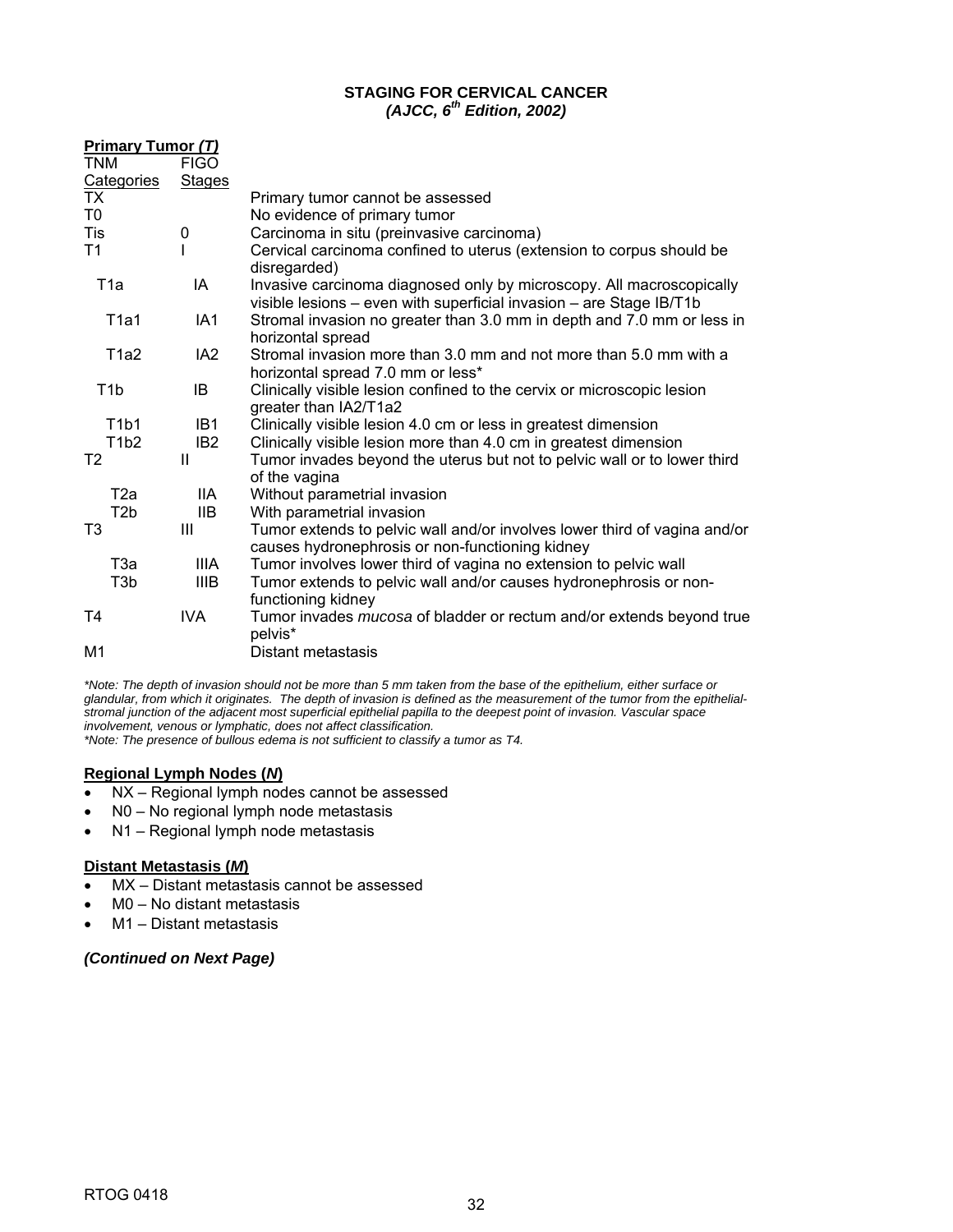# **STAGE GROUPING**

| <b>FIGO</b>     | <b>UICC</b>                   |                |                |
|-----------------|-------------------------------|----------------|----------------|
| Stage           |                               | Ν              | М              |
| 0               | Tis                           | N <sub>0</sub> | M <sub>0</sub> |
| IA <sub>1</sub> | T <sub>1</sub> a1             | N <sub>0</sub> | M <sub>0</sub> |
| IA <sub>2</sub> | T <sub>1</sub> a <sub>2</sub> | N <sub>0</sub> | M <sub>0</sub> |
| IB <sub>1</sub> | T <sub>1</sub> b <sub>1</sub> | N0             | M <sub>0</sub> |
| IB <sub>2</sub> | T <sub>1</sub> b <sub>2</sub> | N <sub>0</sub> | M <sub>0</sub> |
| <b>IIA</b>      | T2a                           | N <sub>0</sub> | M <sub>0</sub> |
| IIВ             | T <sub>2</sub> b              | N <sub>0</sub> | M <sub>0</sub> |
| <b>IIIA</b>     | T <sub>3</sub> a              | N <sub>0</sub> | M <sub>0</sub> |
| IIIB            | T <sub>1</sub>                | N <sub>1</sub> | M <sub>0</sub> |
|                 | T <sub>2</sub>                | N <sub>1</sub> | M <sub>0</sub> |
|                 | T <sub>3</sub> a              | N <sub>1</sub> | M <sub>0</sub> |
|                 | T <sub>3</sub> b              | Any N          | M0             |
| <b>IVA</b>      | T4                            | Any N          | M0             |